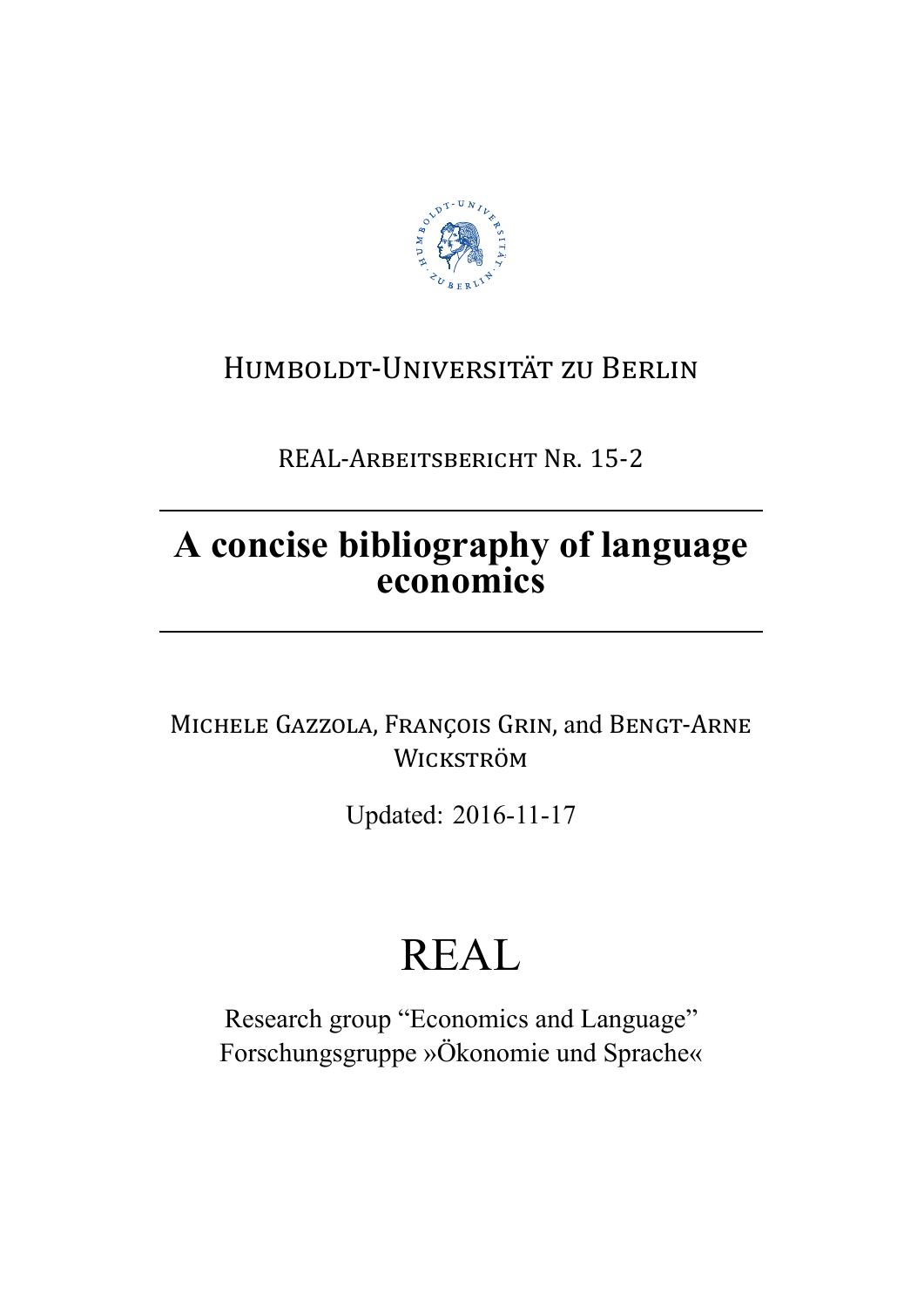# A concise bibliography of language economics<sup>\*</sup> MICHELE GAZZOLA<sup>a</sup>, FRANÇOIS GRIN<sup>b</sup>, and BENGT-ARNE WICKSTRÖM<sup>c</sup>

<sup>a</sup>*Humboldt-Universität zu Berlin* <sup>b</sup>*Université de Genève* <sup>c</sup>*Andrássy-Universität Budapest*

### **Abstract**

The following pages are devoted to a bibliography which, though not exhaustive, provides an extensive set of references to several categories of literature in language economics. It consolidates the respective literature lists used by the authors over the years in their research and teaching. The bibliography is structured according to a "mental map" developed by Grin. The four highest levels of this structure are reproduced at the beginning of the essay.

This essay has been published as:

<sup>\*</sup>Part of the research leading to this bibliography has received funding from the European Community's Seventh Framework Program under grant agreement No. 613344 (Project MIME), in which all three authors are actively involved, as well as from the Research Executive Agency of the European Commission (Project LAPO – number PIEF-GA-2012-327225) in the case of Michele Gazzola. This support is gratefully acknowledged.

GAZZOLA, MICHELE, FRANÇOIS GRIN, and BENGT-ARNE WICKSTRÖM (2016). "A concise bibliography of language economics". In: *The economics of language policy*. Edited by MICHELE GAZZOLA and BENGT-ARNE WICKSTRÖM. Cambridge: MIT Press. Chapter 2: 53–92.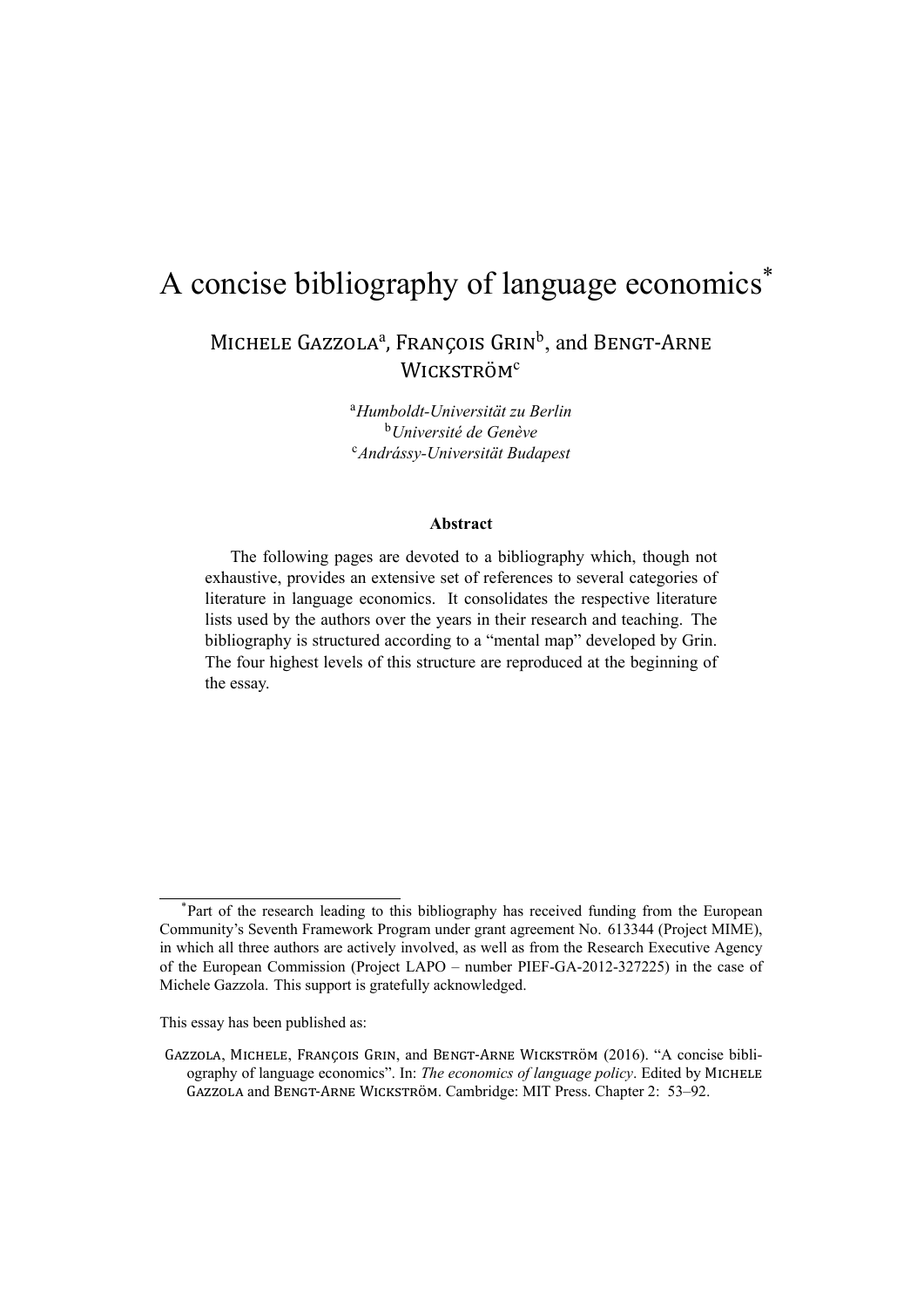### STRUCTURE OF THE "MENTAL MAP"

|    |            |                                     |                                                                                                                                                   |                                                                                                                                                                                                                                                                                                                                                                                                                                                                                                                                                                                                                | Page                                                                             |
|----|------------|-------------------------------------|---------------------------------------------------------------------------------------------------------------------------------------------------|----------------------------------------------------------------------------------------------------------------------------------------------------------------------------------------------------------------------------------------------------------------------------------------------------------------------------------------------------------------------------------------------------------------------------------------------------------------------------------------------------------------------------------------------------------------------------------------------------------------|----------------------------------------------------------------------------------|
| A  | A.1        |                                     |                                                                                                                                                   | <b>Surveys and meta-level analyses</b>                                                                                                                                                                                                                                                                                                                                                                                                                                                                                                                                                                         | 8<br>8<br>10                                                                     |
| B  | B.1<br>B.2 | <b>Economics of language corpus</b> |                                                                                                                                                   |                                                                                                                                                                                                                                                                                                                                                                                                                                                                                                                                                                                                                | 11<br>11<br>12                                                                   |
| C) | C.1        | C.1.1<br>C.1.2                      | <b>Economics of language status</b><br>C.1.1.1<br>C.1.1.2<br>C.1.1.3<br>C.1.1.4<br>C.1.1.5<br>C.1.2.1<br>C.1.2.2<br>C.1.2.3<br>C.1.2.4<br>C.1.2.5 | Influence of linguistic variables on economic variables ( $\{L\} \rightarrow \{E\}$ )<br>LPP-unregulated determination of economic variables<br>Value of diversity<br>"Macro-level-oriented" analyses<br>Sector- and industry-level analyses<br>Language, earnings, and the labor market<br>Language skills and production<br>Social rates of return to national and foreign lan-<br>guage teaching $\ldots \ldots \ldots \ldots \ldots \ldots$<br>Costs, benefits, and distributive effects of LPP.<br>Optimization of language regimes<br>Regional and minority language promotion and<br>regional economics | 13<br>13<br>14<br>14<br>16<br>21<br>22<br>37<br>39<br>39<br>40<br>41<br>46<br>49 |
|    | C.2        | cesses<br>C.2.1<br>C.2.2            | C.2.1.1<br>C.2.1.3<br>C.2.2.1<br>C.2.2.2<br>C.2.2.3<br>C.2.2.4                                                                                    | Influence of economic variables on linguistic variables ( $\{E\} \rightarrow$<br>{L}), including economically based explanations of language pro-<br>Regional and minority language promotion<br>C.2.1.2 Language learning<br>Effectiveness of language regimes<br>LPP-unregulated determination of linguistic variables<br>Language learning<br>Language dynamics<br>Economics of translation                                                                                                                                                                                                                 | 50<br>50<br>50<br>51<br>52<br>53<br>53<br>54<br>58<br>62                         |

 $2016 - 11 - 17$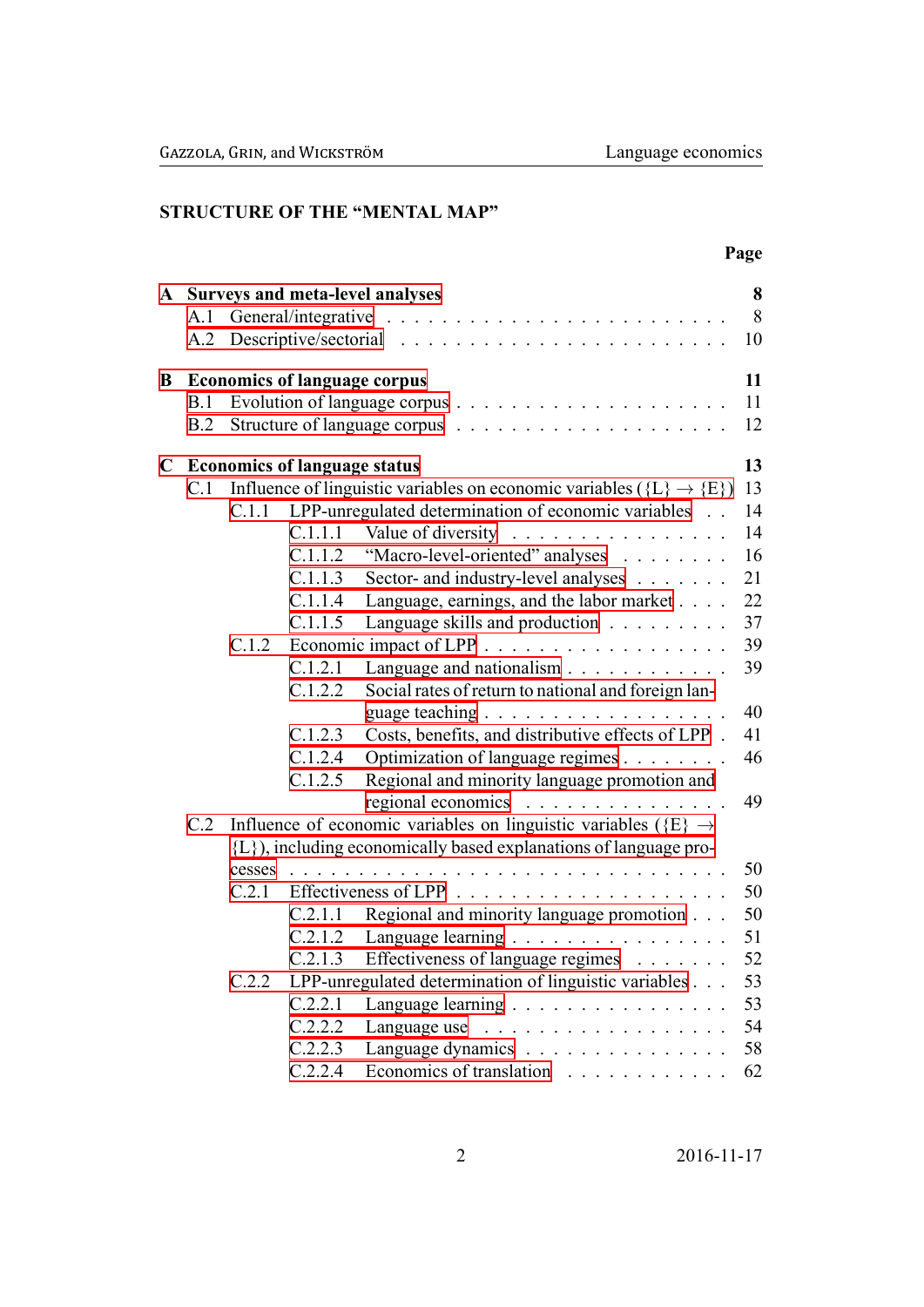### **INTRODUCTION**

Preparing a bibliography on "Language Economics" or "The Economics of Language" confronts scholars with several challenges, conceptual or other. As a label describing a field of study, whatever combines "economics" and "language" is decidedly marginal. By contrast, if we consider sociolinguistics and applied linguistics, together with work on language issues produced in specialties from other disciplines in the social sciences (in particular sociology and political science), we face a body of literature that easily runs into thousands of entries. Among them, quite a few mention the role of economic factors, even if few do so in any detail. This raises the question of what to include and what to leave out when putting together a bibliography of language economics – that is, where to draw the line. One aspect to be borne in mind when weighing this question is that in this *a priori* "non-economic" literature, many contributions provide important inspirations for the economic analysis of language. No economist seriously interested in language and its intersection (or interface) with economics can deny a conceptual debt to authors such as Ferguson, Haugen, Fishman, Jernudd, or Labov, to quote but a few classic names. Also, there are no general references to language and linguistics, although, of course, such general knowledge is extremely important to anyone seriously interested in language economics.

We cannot embark on a survey of the sociolinguistic sources we consider relevant for the economist engaging in language economics work (this would constitute a different project altogether), but we nonetheless recommend every economist interested in language to get acquainted with one of the many handbooks in sociolinguistics or language policy, such as HELLINGER and PAUWELS (2007), FISHMAN and GARCÍA (2010), SPOLSKY (2012), BAYLEY, CAMERON, and LUCAS (2013), RICENTO (2006), RICENTO (2015), or SHOHAMY (2006). Let us. however, emphasize that these few references are actually restrictive. Analytic boundaries between the disciplines are porous, meaning that there is an abundance of interesting sociolinguistic work that raises genuinely important economic questions, but that could not be included here lest the bibliography lose its focus on language economics. Nevertheless, some strands of research in the language disciplines deserve to be singled out in this introductions.

We stress that the following gives a very brief overview of areas of research that are *not* included in the main bibliography. What is included and what in our opinion is the core of language economics, is not commented upon here, but in the bibliography itself.

First, a number of linguists (who may be said to represent structural linguistics, as opposed to sociolinguistics) describe the structure of language as a system, thereby arguing economically, but often without realizing it. For example, an economically inspired analysis of language structure goes back at least to MARTINET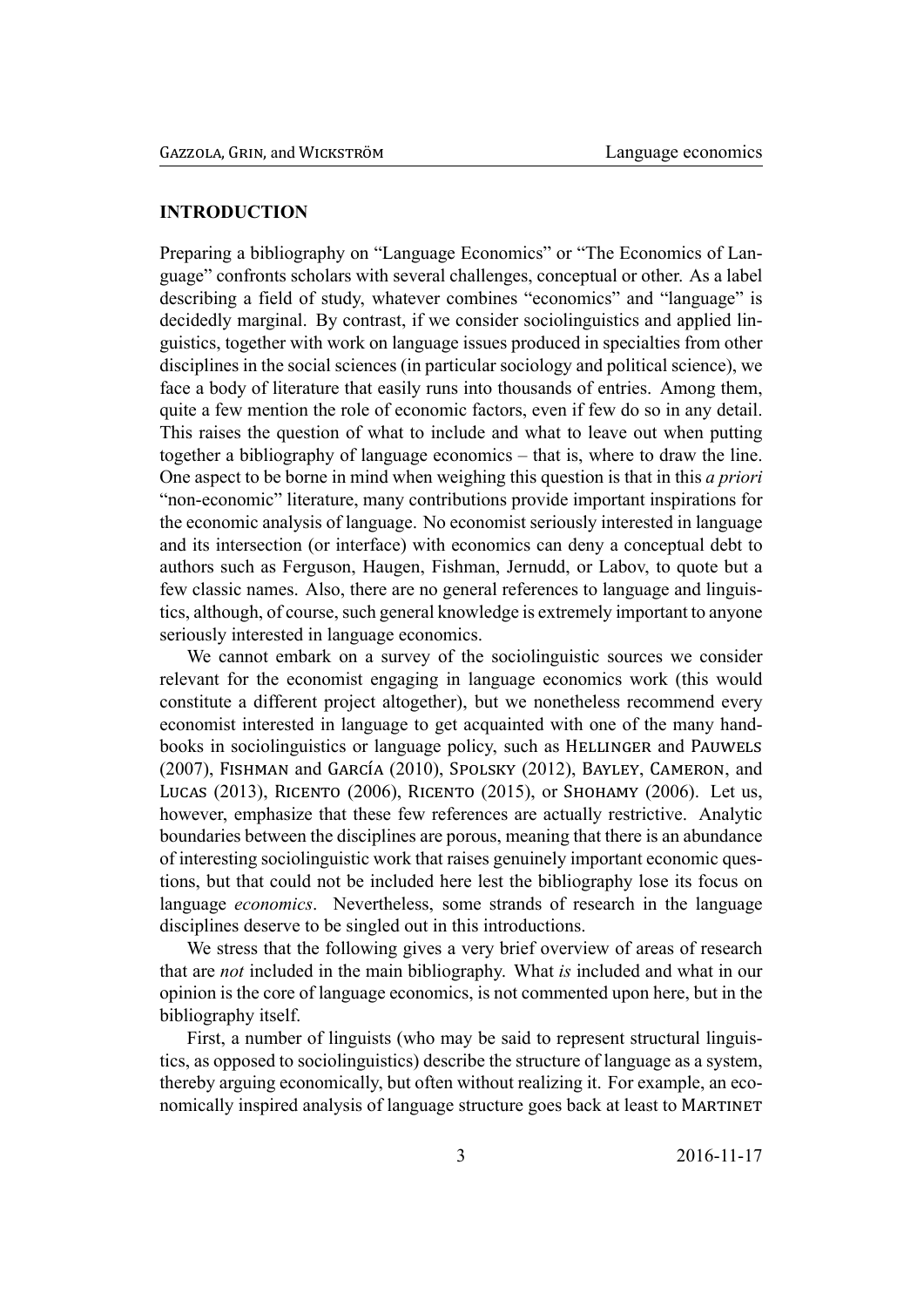(1955); essentially economic analyses of language change and structure can also be found in CHEN (1972), ESAU (1973), or KELLER (1994). They were apparently unaware of the economic relevance of their analysis, and neither these authors nor their many successors are included in this bibliography, although economists could learn a lot from them.

Second, some sociolinguists deploy certain types of argument without recognizing how deeply economic such lines of argument ultimately are. As examples of this, we mention HARSHAV (1993) and COOPER (1989). HARSHAV (1993) shows most beautifully that the concept of a (relative) "critical mass" (resulting from the attempted, and partially successful, expulsion of the Jews from Palestine by the British) accounts for the victory of *Ivrit* in then Palestine. Similarly, the analysis of language policy put forward by COOPER (1989) could easily be reinterpreted in terms of economics. However, since these and many other authors are not aware of their economically relevant methods, they are not included in the list below.

Third, a recurring theme in language economics is that of "linguistic rights" and "linguistic justice". It may be viewed as addressing fairly straightforward cases of distributive analysis, but most of the work in this area originates in political theory, and some in sociolinguistics (see, for instance, HEES (2013), KONTRA, PHILLIPSON, SKUTNABB-KANGAS, and VÁRADY (1999), MAY (2012), VAN PARIJS (2011), PATTEN (2009), SKUTNABB-KANGAS and PHILLIPSON (1995), SKUTNABB-KANGAS, PHILLIPSON, MOHANTY, and PANDA (2009), PELED, IVES, and RICENTO (2014) and other articles in the same issue. The same applies to May's chapter in this book, MAY  $(2016)$ ). Because their main inspiration is not economic – despite their direct relevance to an economic perspective on language policy – these and similar contributions are not included in our list; this also goes for more philosophically oriented contributions that examine the *nature* of linguistic justice (for instance DE SCHUTTER and YPI (2012)).

Fourth, the sociolinguistic literature on language policy also displays fundamental connections with economics (see, for instance, FISHMAN (1991), SPOLSKY (2004), or SPOLSKY (2009)), since language policy in general, being concerned with the choice of a public policy, is undoubtedly relevant to the economic analysis of language. As explained in the introduction to this book, in this category we also find the contributions ROMAINE  $(2016)$ , SONNTAG  $(2016)$ , and ZENTZ  $(2016)$ in this book. Here again, in order to preserve the "language economics" focus of our bibliography, we have abstained from including such contributions in it.

Summing up, we have tried to come up with a very limited list, reducing it  $-$  in the main, though not rigidly so  $-$  to economics (some might say "hard-core economics", although we do cast the net a little wider than that).

In spite of this relatively restrictive interpretation of "economics of language". this bibliography is fairly long. We have tried to assign the different contributions to the heading in the mental map that to us appears most relevant. Many papers,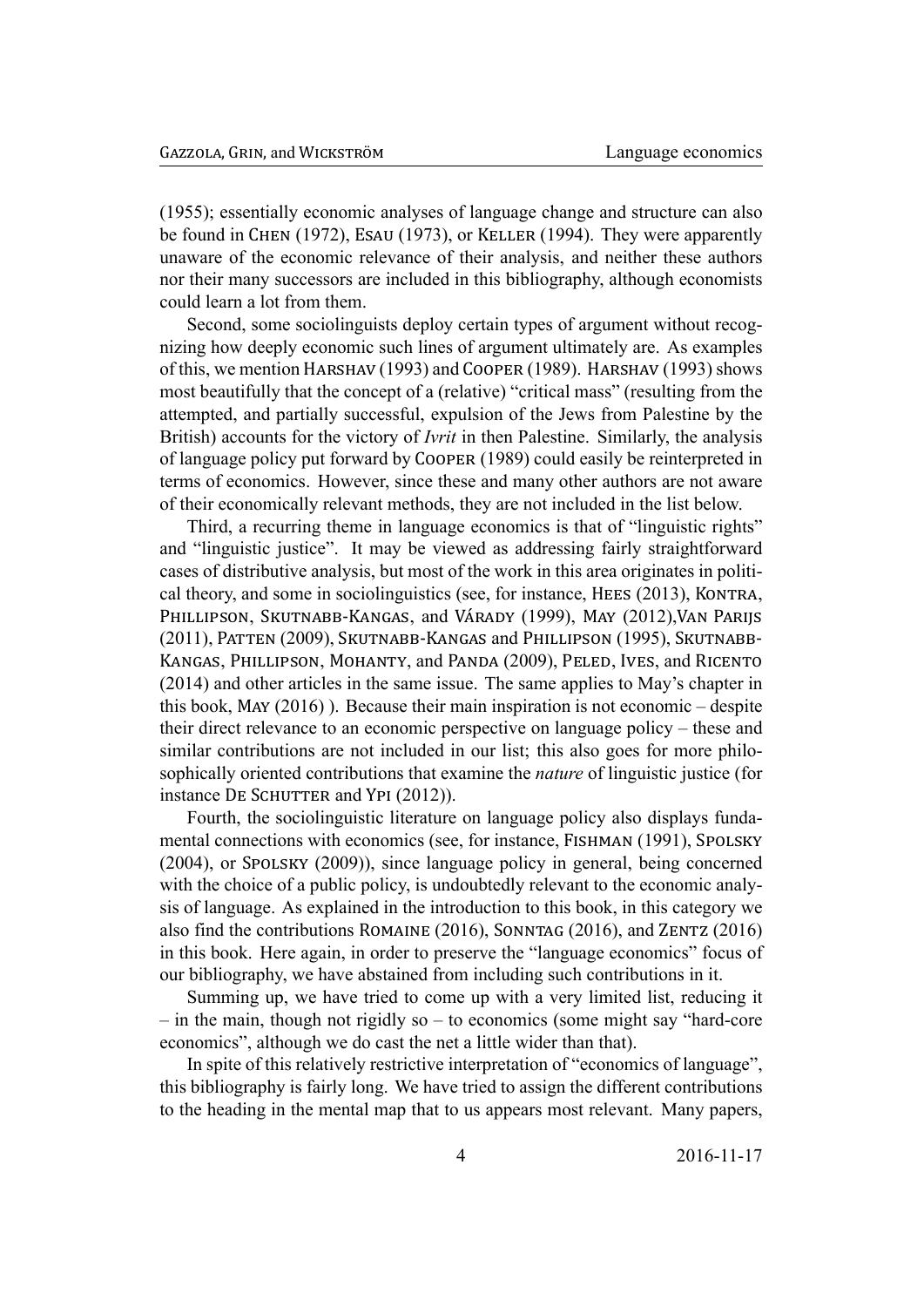however, straddle the distinctions made for establishing the mental map. The implication is that while some contributions fit very comfortably in one and only one category of the mental map, others could arguably be assigned to a category different than the one we have opted for. In such cases, our criterion has been the main thrust of the paper concerned. This is not always fully satisfactory, but it serves to ensure that no entry appears more than once. The fact of the matter remains that the various language economics questions identified in the mental map are closely interconnected. Therefore, the reader searching for contributions on a given topic is advised to look up related themes as well, and to refer back to the mental map in the preceding chapter.

The list has greatly benefited from suggestions made by the contributors to this book as well as one of the anonymous referees, and we would like to express our deep gratitude to all those who have helped us improve the final result.

Let us in closing note that the number of contributions by Gazzola, Grin, and Wickström might appear somewhat exaggerated. This is, of course, a reflection of the simple fact that we know ourselves best. However, we have included these contributions, because just as all the other contributions by other authors listed in this chapter, we consider them to be, if not important, at least relevant. We do apologize to all other authors, however, if some of their interesting publications have, despite our best efforts, escaped our notice and are missing from the list. We can only blame this on the limitations of our knowledge. We have tried to include every relevant piece of work known to us. We appeal to all scholars of language economics who find (some of) their contributions missing to help us correct any errors and omissions; and we shall be most grateful for any suggestions of additional key references to this bibliography, which attempts to capture the essence and spirit of the fascinating field of language economics.

### **REFERENCES TO THE INTRODUCTION**

- BAYLEY, ROBERT, RICHARD CAMERON, and CEIL LUCAS, editors (2013). *The Oxford handbook of sociolinguistics*. Oxford: Oxford University Press.
- CHEN. MATTHEW  $(1972)$ . "The time dimension: Contribution toward a theory of sound change". In: *Foundations of Language* **8**: 457–498.
- COOPER, ROBERT L. (1989). *Language planning and social change*. Cambridge: Cambridge University Press.
- DE SCHUTTER, HELDER and LEA YPI (2012). "Language and luck". In: *Politics*, *Philosophy & Economics* **11**: 357–381.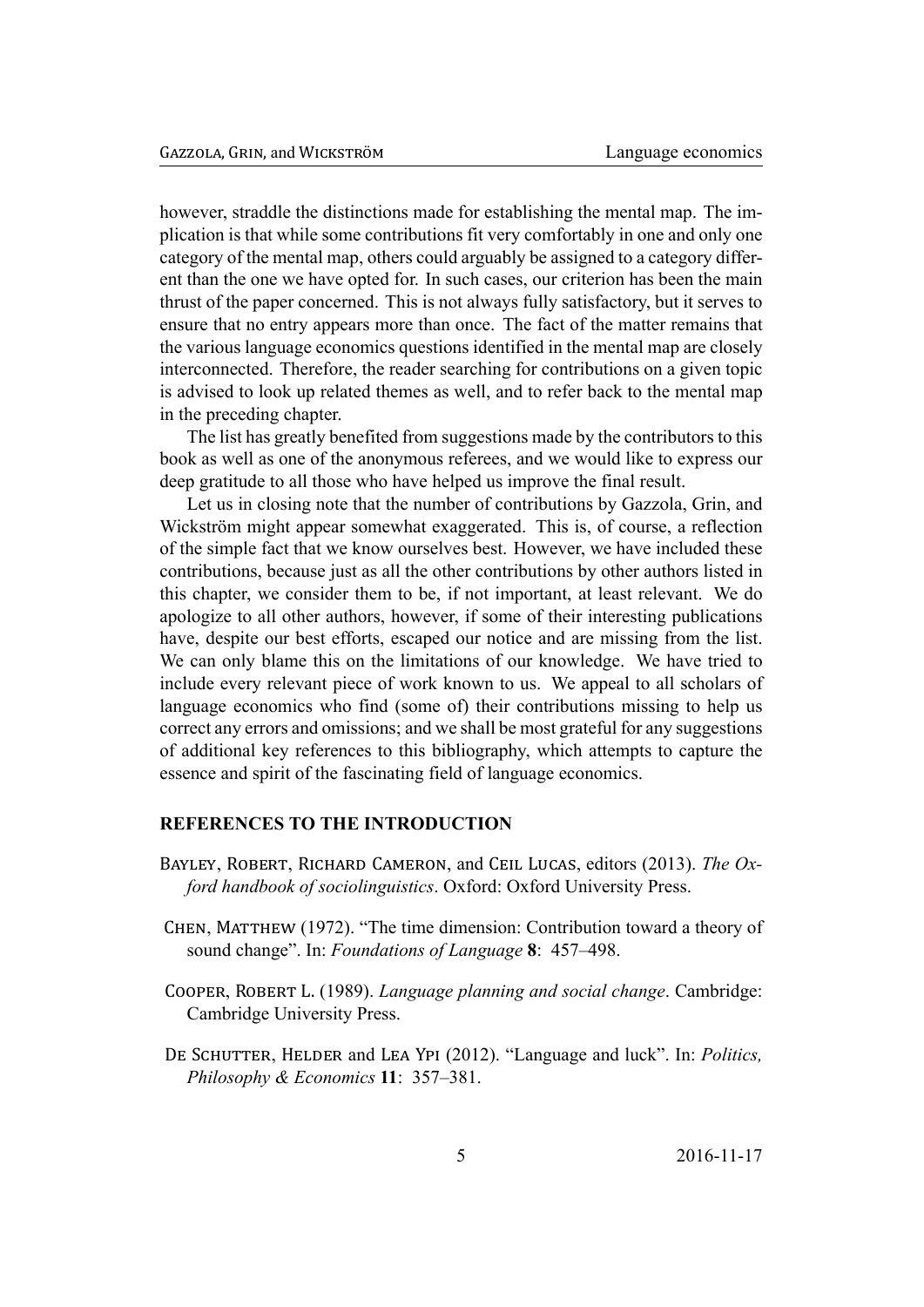- ESAU, HELMUT (1973). "Form and function of German adjective endings". In: Folia Linguistica 6: 136-145.
- FISHMAN, JOSHUA A. (1991). Reversing language shift: Theoretical and empirical foundations of assistance to threatened languages. Clevendon: Multilingual Matters Ltd.
- FISHMAN, JOSHUA A. and OFELIA GARCÍA, editors (2010). Handbook of language and ethnic identity: Disciplinary and regional perspectives. 2nd edition. Volume 1. Oxford: Oxford University Press. [Originally published as: *Handbook* of language and ethnic identity. Oxford: Oxford University Press, 1999.].
- HARSHAV, BENJAMIN (1993). Language in time of revolution. Berkeley: University of California Press.
- HEES, MARTIN VAN (2013). "Rights, goals, and capabilities". In: Politics, Philosophy & Economics 12: 247-259.
- HELLINGER, MARLIS and ANNE PAUWELS, editors (2007). Handbook of language and communication: Diversity and change. Berlin: Mouton De Gruyter.
- KELLER, RUDI (1994). On language change: The invisible hand in language. New York: Routledge.
- KONTRA, MIKLÓS, ROBERT PHILLIPSON, TOVE SKUTNABB-KANGAS, and TIBOR VÁRADY, editors (1999). Language: a right and a resource: Approaching linguistic human rights. Budapest: Central European University Press.
- MARTINET, ANDRÉ (1955). Économie des changements phonétiques. Bern: A. Francke AG Verlag.
- MAY, STEPHEN (2012). Language and minority rights: Ethnicity, nationalism and the politics of language. 2nd edition. New York: Routledge. [Originally published as: Language and minority rights: Ethnicity, nationalism and the politics *of language.* Harlow: Longman, 2001.].
- MAY, STEPHEN (2016). "Globalization, language(s), and mobility". In: The economics of language policy. Edited by MICHELE GAZZOLA and BENGT-ARNE WICKSTRÖM. Cambridge: MIT Press. Chapter 12.
- PATTEN, ALAN (2009). "Survey article: The justification of minority language rights". In: Journal of Political Philosophy 17: 102-128.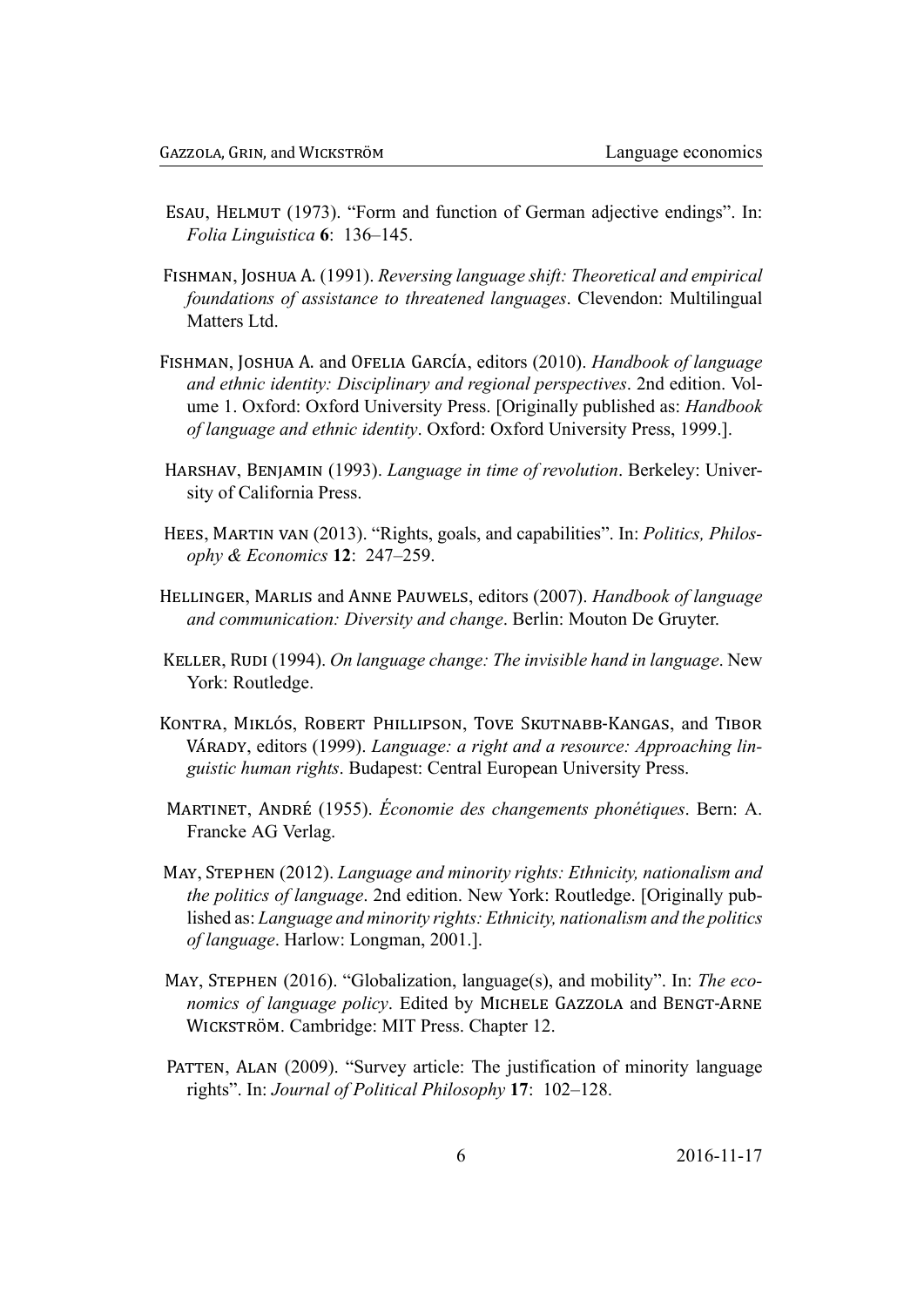- PELED, YAEL, PETER IVES, and THOMAS RICENTO (2014). "Introduction to the thematic issue: Language policy and political theory". In: *Language Policy* (Thematic issue: Language policy and political theory) 13. Edited by THOMAS RICENTO, YAEL PELED, and PETER IVES: 295-300.
- RICENTO, THOMAS, editor (2006). An introduction to language policy: Theory and *method*, Oxford: Blackwell.
- RICENTO, THOMAS, editor (2015). Language Policy and Planning. Critical Concepts in Linguistics. New York: Routledge.
- ROMAINE, SUZANNE (2016). "Language and sustainable development: Integrating the economics of language policy with poverty reduction and biodiversity conservation". In: The economics of language policy. Edited by MICHELE GAZ-ZOLA and BENGT-ARNE WICKSTRÖM. Cambridge: MIT Press. Chapter 13.
- SHOHAMY, ELANA (2006). Language policy: Hidden agendas and new approaches. New York: Routledge.
- SKUTNABB-KANGAS, TOVE and ROBERT PHILLIPSON, editors (1995). Linguistic human rights: Overcoming linguistic discrimination. Berlin: Mouton de Gruyter.
- SKUTNABB-KANGAS, TOVE, ROBERT PHILLIPSON, AJIT K. MOHANTY, and MINATI PANDA, editors (2009). Social justice through multilingual education. Linguistic diversity and language rights. Bristol: Multilingual Matters.
- SONNTAG, SELMA K. (2016). "English on the rise: Access and resources in internationalization". In: The economics of language policy. Edited by MICHELE GAZZOLA and BENGT-ARNE WICKSTRÖM. Cambridge: MIT Press. Chapter 15.
- SPOLSKY, BERNARD (2004). Language policy. Key topics in sociolinguistics. Cambridge: Cambridge University Press.
- SPOLSKY, BERNARD (2009). Language management. Cambridge: Cambridge University Press.
- SPOLSKY, BERNARD, editor (2012). The Cambridge handbook of language policy. Cambridge: Cambridge University Press.
- VAN PARIJS, PHILIPPE (2011). Linguistic justice for Europe and for the world. Oxford political theory. Oxford: Oxford University Press.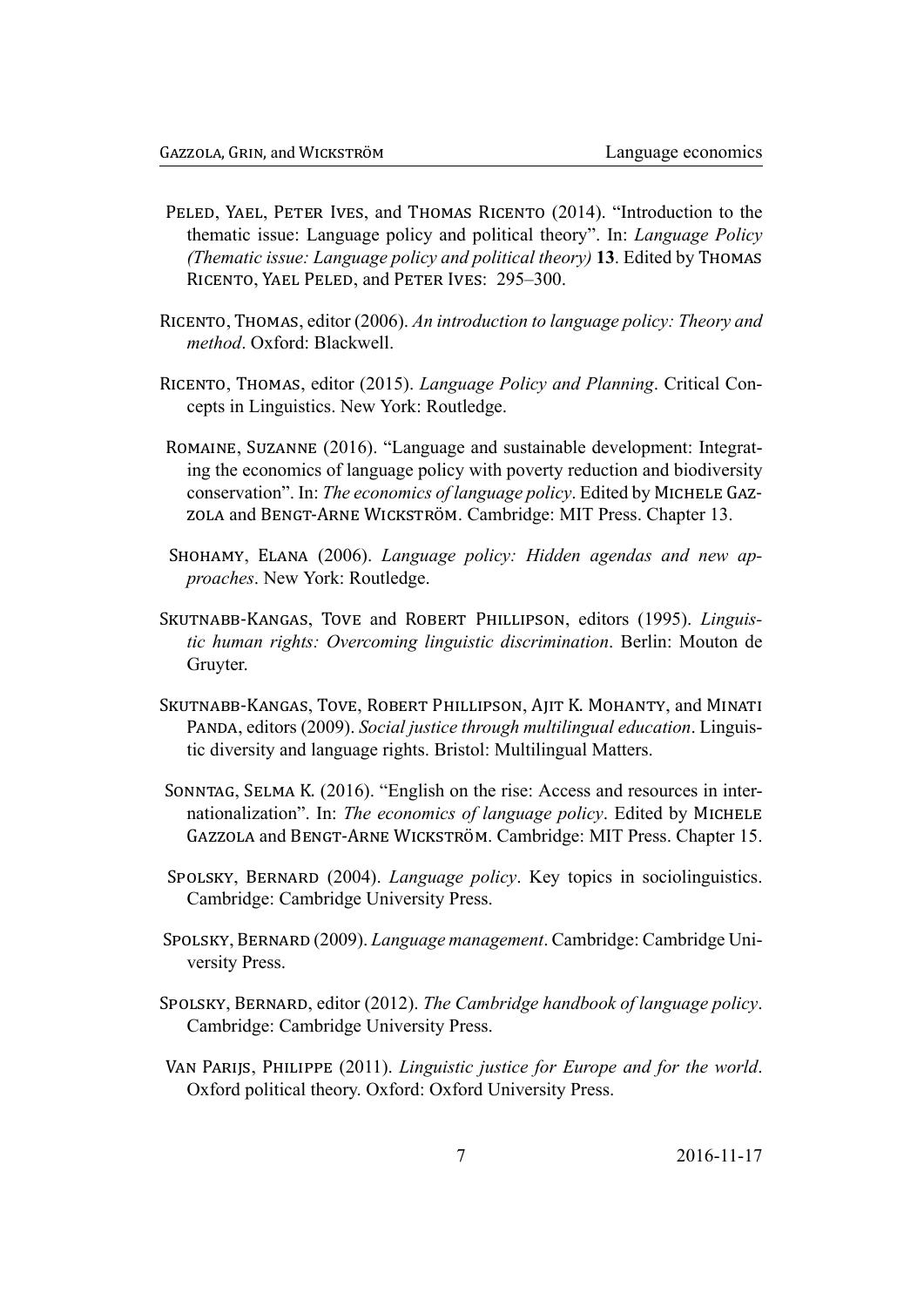ZENTZ, LAUREN (2016). "English on the rise: Access and resources in internationalization". In: The economics of language policy. Edited by MICHELE GAZZOLA and BENGT-ARNE WICKSTRÖM. Cambridge: MIT Press. Chapter 14.

### **THE BIBLIOGRAPHY**

### **SURVEYS AND META-LEVEL ANALYSES**

<span id="page-8-0"></span>Section A is devoted to survey of language economics, whether general and integrative (sub-section A.1) or more descriptive and sectorial (sub-section  $A.2$ ).

### A.1 GENERAL/INTEGRATIVE

<span id="page-8-1"></span>The contributions listed here offer panoramas of language economics as a whole, intended to encompass all the subdivisions of language economics research.

- BRUTHIAUX, PAUL (2003). "21st century trends in language and economics". In: Current Issues in Language Planning 4: 84–90.
- GAZZOLA, MICHELE, FRANÇOIS GRIN, and FRANÇOIS VAILLANCOURT (2015). Evaluating language policy and planning: An introduction to the economic ap*proach.* Research report 15-4. Berlin: REAL, Humboldt-Universität zu Berlin.
- GINSBURGH, VICTOR A. and SHLOMO WEBER, editors (2016). The Palgrave handbook of economics and language. Houndmills: Palgrave Macmillan.
- GRIN, FRANCOIS (1994). "The economics of language: Match or mismatch?" In: International Political Science Review 15: 25–42.
- GRIN, FRANÇOIS (1996a). "Economic approaches to language and language planning: An introduction". In: International Journal of the Sociology of Language  $121: 1-16.$
- GRIN, FRANÇOIS (1996b). "The economics of language: Survey, assessment, and prospects". In: International Journal of the Sociology of Language 121: 17– 44
- GRIN, FRANCOIS (2003a). "Diversity as a paradigm, analytical device, and policy goal". In: Language rights and political theory. Edited by WILL KYMLICKA and ALAN PATTEN. Oxford: Oxford University Press: 169–188.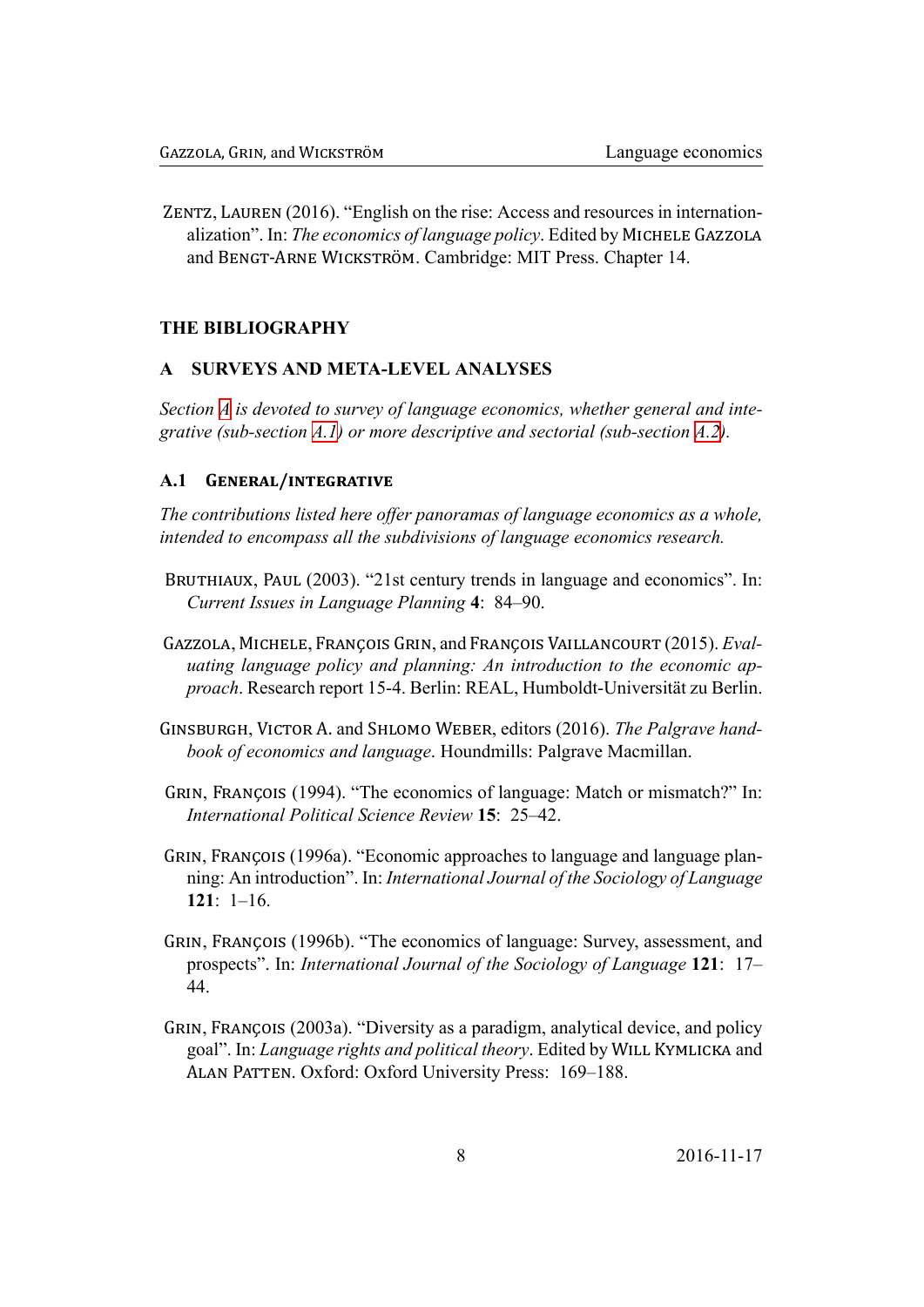- GRIN, FRANCOIS (2003b). "Language planning and economics". In: Current Issues in Language Planning 4: 1–66.
- GRIN, FRANÇOIS (2016). "50 years of economics in language policy: Critical assessment and priorities". In: The economics of language policy. Edited by MICHELE GAZZOLA and BENGT-ARNE WICKSTRÖM. Cambridge: MIT Press. Chapter 1.
- GRIN, FRANÇOIS and FRANÇOIS VAILLANCOURT (1997). "The economics of multilingualism: Overview of the literature and analytical framework". In: *Multilin*gualism and multilingual communities (Annual Review of Applied Linguistics, XVII). Edited by W. GRABE. Cambridge: Cambridge University Press: 43–65.
- LAMBERTON, DONALD M., editor (2002). The economics of language. Cheltenham: Edward Elgar.
- LI, WEISEN [李维森(韦森)] (2005). 从语言的经济学到经济学的语言 (From economics of languange to language of economics). Research report. Shanghai: 复旦大学 (Fudan University).
- LIPMAN, BARTON L. (2003). "Language and economics". In: Cognitive processes and rationality in economics. Edited by N. DIMITRI, M. BASILI, and I. GILBOA. London: Routledge.
- VAILLANCOURT, FRANCOIS, editor (1985a), Économie et langue: Recueil de texte. Québec: Éditeur officiel du Québec.
- VAILLANCOURT, FRANCOIS (1985b). "Les écrits en économie de la langue: brève revue et introduction au recueil". In: *Economie et langue*. Edited by FRANCOIS VAILLANCOURT. Québec: Conseil de la langue française: 11–25.
- WICKSTRÖM, BENGT-ARNE (2009). "Ökonomie und Sprache". In: Interlinguistische Informationen Beiheft 16: 137-156.
- ZHANG, WEIGUO [张卫国] (2008). "作为人力资本、公共产品和制度的语言:语言经济学的一 个基本分析框架 (Language as human capital, public good and institution: A basic analytical framework of language and economics)". In: 经济研究 *(Economic*) Research Journal) 43: 144-154.
- ZHANG、WEIGUO「张卫国] (2011). "语言, 及其起源与变迁: 一种制度经济学的解释 (Language, its origin and change: An explanation by institutional economics)". In: 制度经济学研究 (Research of Institutional Economics) 34: 1-32.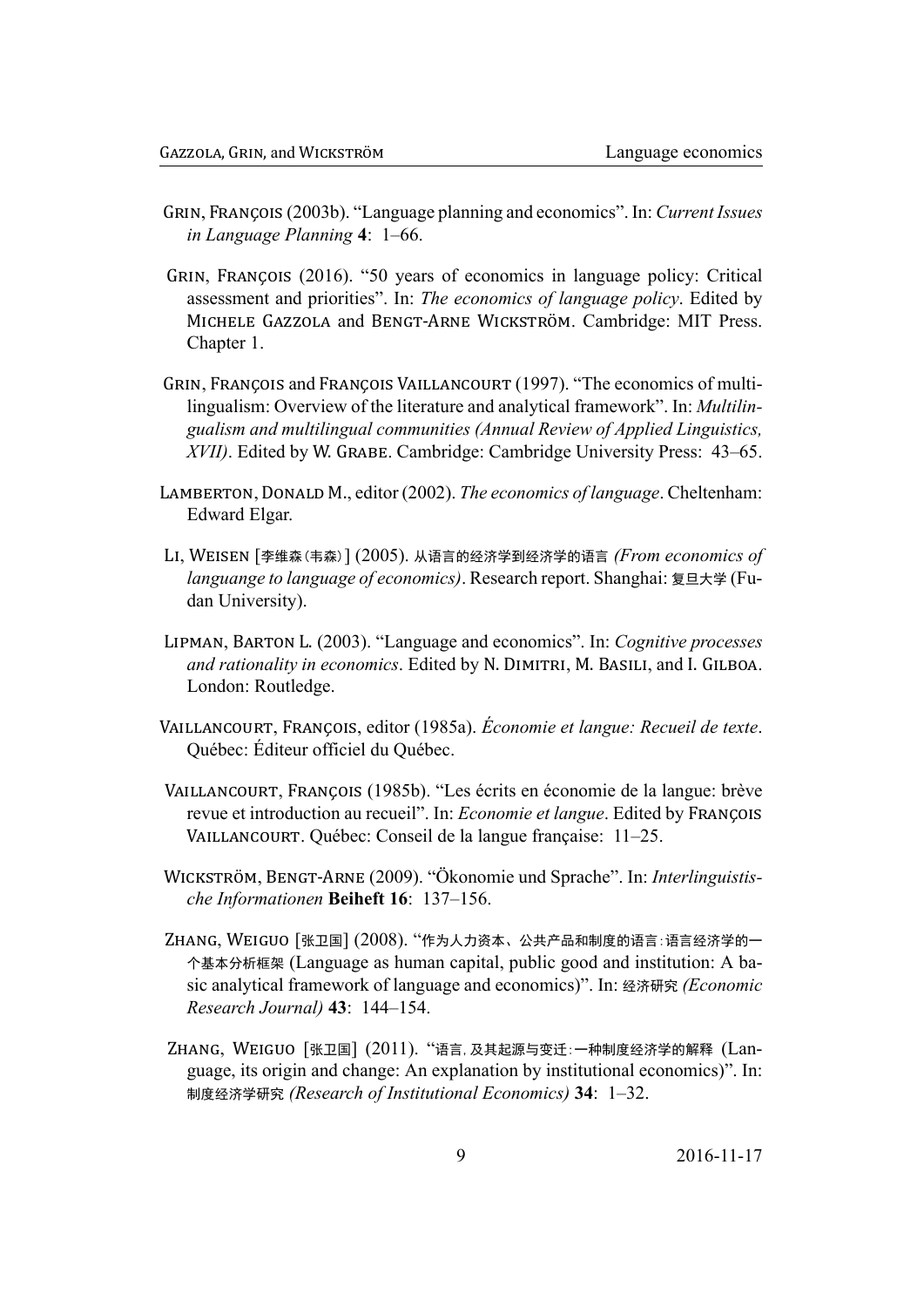ZHANG, WEIGUO and GILLES GRENIER (2013). "How can language be linked to economics?" In: Language Problems & Language Planning 37: 203–226.

#### <span id="page-10-0"></span>**DESCRIPTIVE/SECTORIAL**  $A.2$

This category lists contributions offering a broad vista of language economics, without, however, providing a general review of the specialty; they usually address a somewhat more specific topic, such as language and earnings, but they situate this topic within language economics as a whole.

- ALARCÓN, AMADO (2011). "Economia de la llengua". In: Treballs de Sociolingüística Catalana 21: 19-27.
- CHISWICK, BARRY R. and PAUL W. MILLER, editors (2007). The economics of language: International analyses. New York: Routledge.
- GAZZOLA, MICHELE (2010). "L'approccio economico alla pianificazione linguistica. Contributi recenti e riflessioni generali". In: Lingua Italiana d'Oggi  $(LId'O)$  6: 103-118.
- GRIN, FRANÇOIS (2007). "Economics and language policy". In: *Handbook of lan*guage and communication: Diversity and change. Edited by M. HELLINGER and A. PAUWELS. Handbook of applied linguistics 9. Berlin: Mouton de Gruyter: 271-297.
- GRIN, FRANÇOIS (2008). "The economics of language education". In: *Encyclopae*dia of language and education. Edited by S. MAY and N. HORNBERGER. New York: Springer: 83–93.
- GRIN, FRANCOIS (2009). "Promoting language through the economy: competing paradigms". In: *Language and economic development*. Edited by J. M. KIRK and D. P. Ó BAOILL. Belfast: Queen's University Press: 1–12.
- GRIN, FRANÇOIS (2012). "Economic analysis of language policy and planning". In: The encyclopedia of applied linguistics. Edited by CAROL A. CHAPELLE. Online: Wiley-Blackwell.
- HARRIS, RICHARD G. (1998). "The economics of language in a virtually integrated global economy". In: *Economic approaches to language and bilingualism*. Edited by ALBERT BRETON. Ottawa: Canadian Heritage: 1-34.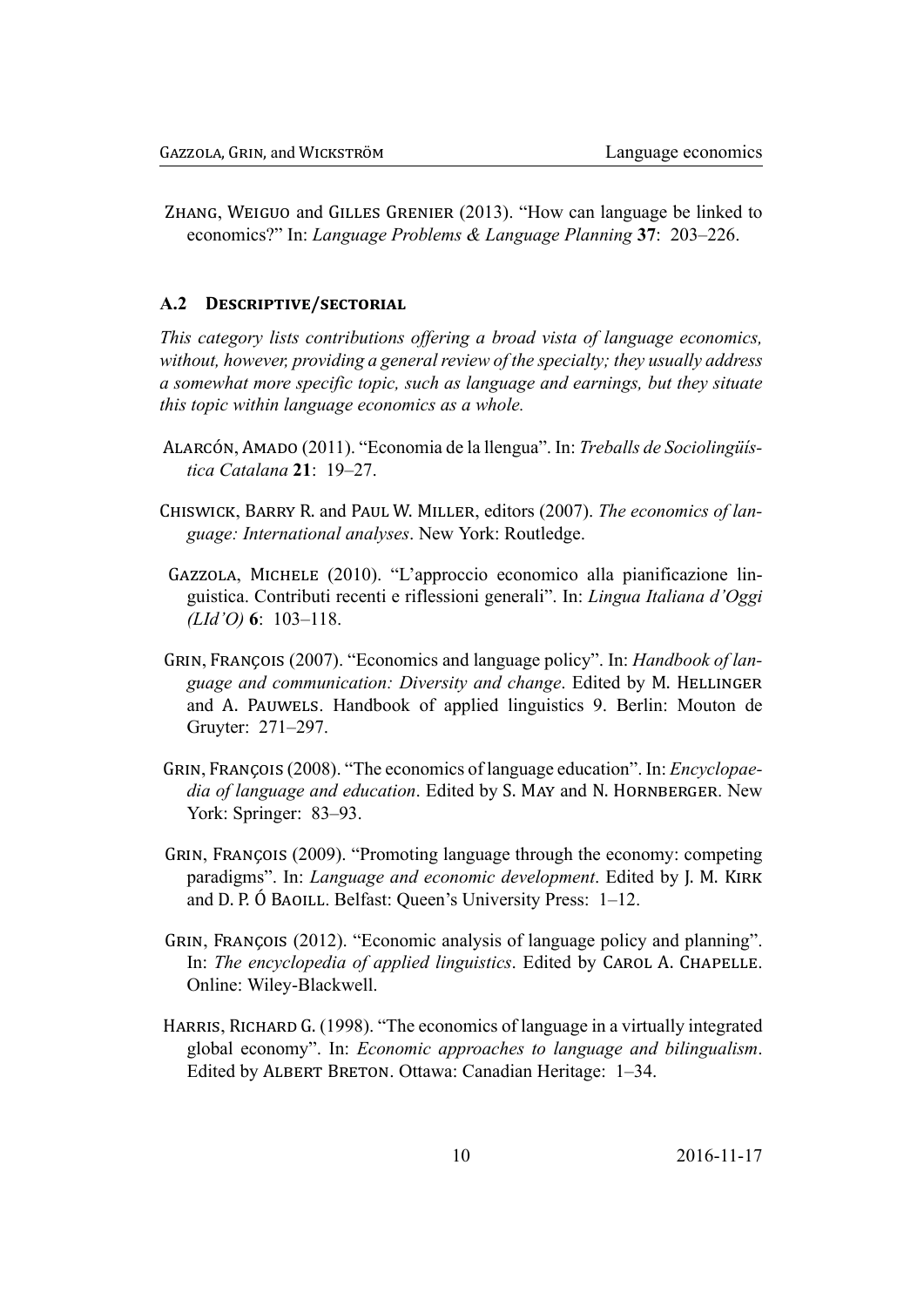- JIMÉNEZ, JUAN CARLOS (2006). *La economía de la lengua: una visión de conjunto*. Research report DT 01/06. Madrid: Instituto Complutense de Estudios Internacionales.
- MORA, MARIE T. (2003). An overview of the economics of language in the U.S. *labor market: Presentation notes*. Research report. University of Colorado at Denver: American Economic Association Summer Minority Program.

### **B ECONOMICS OF LANGUAGE CORPUS**

<span id="page-11-0"></span>*Section B brings together contributions that focus on the analysis of language as such, as opposed to the issues that arise as a result of the joint presence of two or more languages. Therefore, it can address, for example, the evolution (sub-section B.1) of [a l](#page-11-0)anguage or its morpho-syntactical structure (sub-section B.2).*

### **B.1 EVOLUTION OF LANGUAGE CORPUS**

<span id="page-11-1"></span>*[Pub](#page-11-1)lications in subsection B.1 use economic reasoning and form[al m](#page-12-0)odeling to explain changes over time in the corpus of a language. This sub-section is distinct from that on language dynamics (C.2.2.3) that is devoted to papers on the evolution of language status.*

- DEMICHELIS, STEFANO and JÖRGEN W. WEIBULL (2008). "Language, meaning, and games: A model of co[mmunic](#page-57-0)ation, coordination, and evolution". In: *American Economic Review* **98**: 1292–1311.
- JAEGER, GERHARD (2008). "Applications of game theory in linguistics". In: *Language and linguistics compass* **2**: 406–421.
- LEVY, DAVID M. (1997). "Adam Smith's rational choice linguistics". In: *Economic Inquiry* **35**: 672–678.
- MARSCHAK, JACOB (1965). "The economics of language". In: *Behavioral Science* **10**: 135–140.
- MOLDOVEANU, MIHNEA (2002). "Language, games and language games". In: *Journal of Socio-Economics* **31**: 233–251.
- NETTLE, DANIEL (1999). "Using social impact theory to simulate language change". In: *Lingua* **108**: 95–117.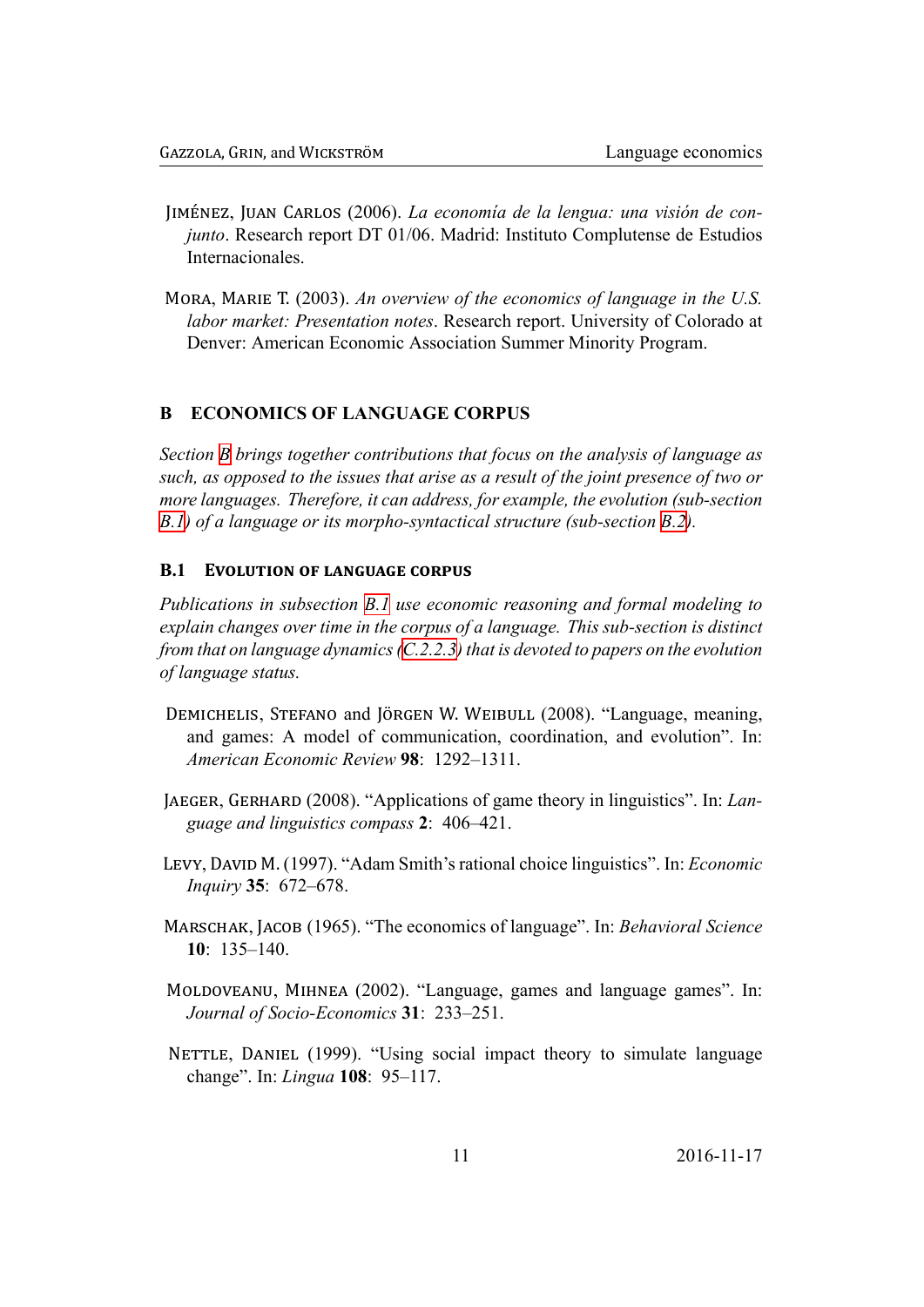- RUBINSTEIN, ARIEL (2000). *Economics and language: Five essays*. Cambridge: Cambridge University Press.
- SNOW, MARCELLUS S. (1998). *Economic aspects of language: Survey and em*pirical example. Research report. Stockholm: 12th Biennial conference of the International Telecommunications Society.
- WICKSTRÖM, BENGT-ARNE (2011). "Die Sprache als erneuerbare Ressource: Die Kapazität verschiedener Sprachen, fremde Elemente zu nostrifizieren". In: Florilegium interlinguisticum: Festschrift für Detlev Blanke zum 70. Geburtstag. Edited by CYRIL BROSCH and SABINE FIEDLER. Frankfurt am Main: Peter Lang: 193-208.
- WICKSTRÖM, BENGT-ARNE (2012). "Language as a renewable resource: Import, dissipation, and absorption of innovations". In: International Journal of Computational Linguistics 3: 32-52.

#### $B.2$ **STRUCTURE OF LANGUAGE CORPUS**

<span id="page-12-0"></span>Publications in subsection B.2 use economic reasoning and formal modeling to explain the structural features of language in general  $-$  as opposed to specific languages (in the plural).

- ALEXEJEW, P. M., W. M. KALININ, and R. G. PIOTROWSKI [П. М. Алексеев, В. М. КАЛИНИН, and Р. Г. ПИОТРОВСКИЙ], editors (1973). Sprachstatistik. Translated from the Russian by L HOFFMAN ET AL. München: W. Fink. [Translation of: П. М. АЛЕКСЕЕВ, В. М. КАЛИНИН, and В. Г. ПИОТРОВСКИЙ, editors. Статистика речи. Leningrad: Издательство "Наука", 1968.1.
- BLUME, ANDREAS (2005). "A learning-efficiency explanation of structure in language". In: Theory and Decision 57: 265–285.
- CHISWICK, BARRY R. and PAUL W. MILLER (2005). "Linguistic distance: A quantitative measure of the distance between English and other languages". In: Journal of Multilingual and Multicultural Development 26: 1-11. [Reprint in: BARRY R. CHISWICK and PAUL W. MILLER, editors. The economics of language: International analyses. New York: Routledge, 2007.].
- GINSBURGH, VICTOR A. and SHLOMO WEBER (2016). "Linguistic distances and ethnolinguistic fractionalization and disenfranchisement indices". In: Palgrave handbook of economics and language. Edited by VICTOR A. GINSBURGH and SHLOMO WEBER. Houndmills: Palgrave Macmillan. Chapter 5: 137–173.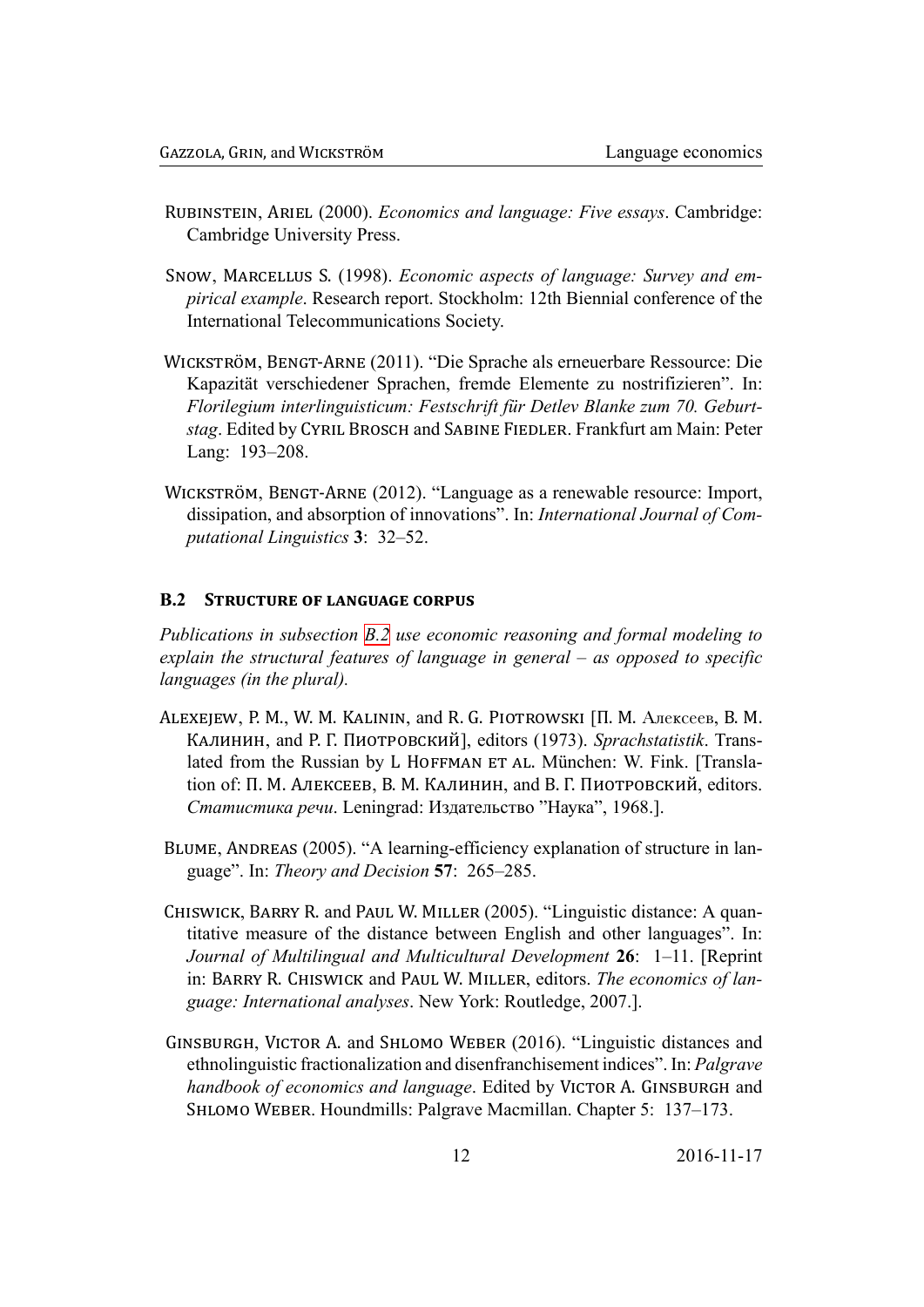- Lo JACOMO, FRANÇOIS (1989). "Optimization in language planning". In: *Interlin*guistics: Aspects of the science of planned languages. Edited by KLAUS SCHU-BERT. Berlin: Mouton de Gruyter: 121-128.
- RUBINSTEIN, ARIEL (1996). "Why are certain properties of binary relations relatively more common in natural language?" In: *Econometrica* 64: 343–356.
- SCHWEIZER, HARRO (1979). Sprache und Systemtheorie: Zur modelltheoretischen Anwendung der kybernetischen Systemtheorie in der Linguistik. Tübingen: Gunter Narr.
- SPOLAORE, ENRICO and ROMAIN WACZIARG (2016). "Ancestry, language and culture". In: The Palgrave handbook of economics and language. Edited by VIC-TOR A. GINSBURGH and SHLOMO WEBER. Houndmills: Palgrave Macmillan. Chapter 6: 174–211.

#### **ECONOMICS OF LANGUAGE STATUS**  $\mathbf C$

<span id="page-13-0"></span>Section C is devoted to contributions on issues that arise because many different languages are present. It raises the question of their position with respect to each other, which can be subsumed under the notion of "status".<sup>1</sup> This makes up the lion's share of language economics.

- BRETON, ALBERT, editor (1998). *Economic approaches to language and bilingualism.* New Canadian perspectives. Ottawa: Canadian Heritage.
- BRETON, ALBERT, editor (1999). *Exploring the economics of language*. New Canadian perspectives. Ottawa: Canadian Heritage.

### C.1 INFLUENCE OF LINGUISTIC VARIABLES ON ECONOMIC VARIABLES  $({L} \rightarrow$  $\{E\}$

<span id="page-13-1"></span>In this broad subsection, we consider all the contributions whose main focus is on explaining the values taken by economic variables given the influence, among others, of linguistic variables.

<span id="page-13-3"></span><span id="page-13-2"></span><sup>&</sup>lt;sup>1</sup> Note that in the early literature, the word "status" mainly referred to the legal position of a language (e.g., official status or not, etc.). In more recent work, as here, "status" is used in a broader sense.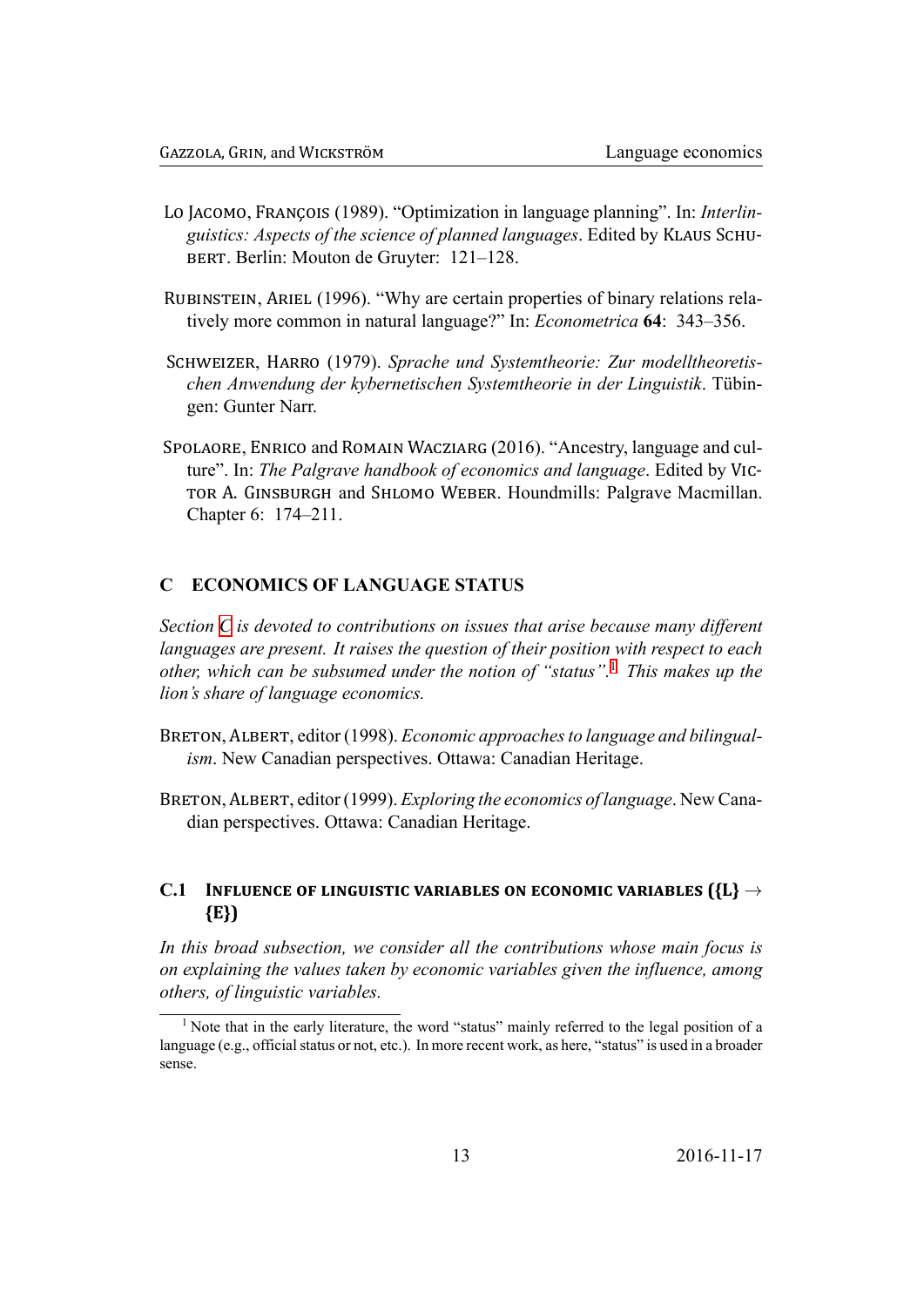#### LPP-unregulated determination of economic variables **C.1.1**

Papers in this category consider the influence of linguistic variables on economic ones in the absence of explicit language policy intervention; they may be seen as focusing on the effect of market forces in channeling this influence.

- ADSERÀ, ALÍCIA and MARIOLA PYTLIKOVÁ (2015). "The role of language in shaping international migration". In: Economic Journal 125: F49-F81. Research report.
- ADSERÀ, ALÍCIA and MARIOLA PYTLIKOVÁ (2016). "Language and migrations". In: The Palgrave handbook of economics and language. Edited by VICTOR A. GINSBURGH and SHLOMO WEBER. Houndmills: Palgrave Macmillan. Chapter  $12: 342 - 372$ .
- ANGERER, SILVIA, DANIELA GLÄTZLE-RÜTZLER, PHILIPP LERGETPORER, and MATTHIAS SUTTER (2015). Cooperation and discrimination within and across language borders: Evidence from children in a bilingual city. Research report 9039. Bonn: Forschungsinstitut zur Zukunft der Arbeit.
- BRETON, ALBERT (1964). "The economics of nationalism". In: The Journal of Political Economy 72: 376-386.
- CHISWICK, BARRY R. and PAUL W. MILLER (2016). Does bilingualism among the native born pay? Research report 9791. Bonn: Forschungsinstitut zur Zukunft der Arbeit.
- GRIN, FRANÇOIS (2015). "The economics of English in Europe". In: Language policy and political economy: English in a global context. Edited by THOMAS RICENTO. Oxford: Oxford University Press: 119-144.
- SUTTER, MATTHIAS, SILVIA ANGERER, DANIELA GLÄTZLE-RÜTZLER, and PHILIPP LERGETPORER (2015). The effect of language on economic behavior: Experimental evidence from children's intertemporal choices. Research report 5532. München: CESifo.

### <span id="page-14-0"></span>C.1.1.1 Value of diversity

These contributions examine the effects of linguistic diversity as such. This includes the value of diversity in general terms, the effects of language spread, as well as the impact of language on creativity and innovation.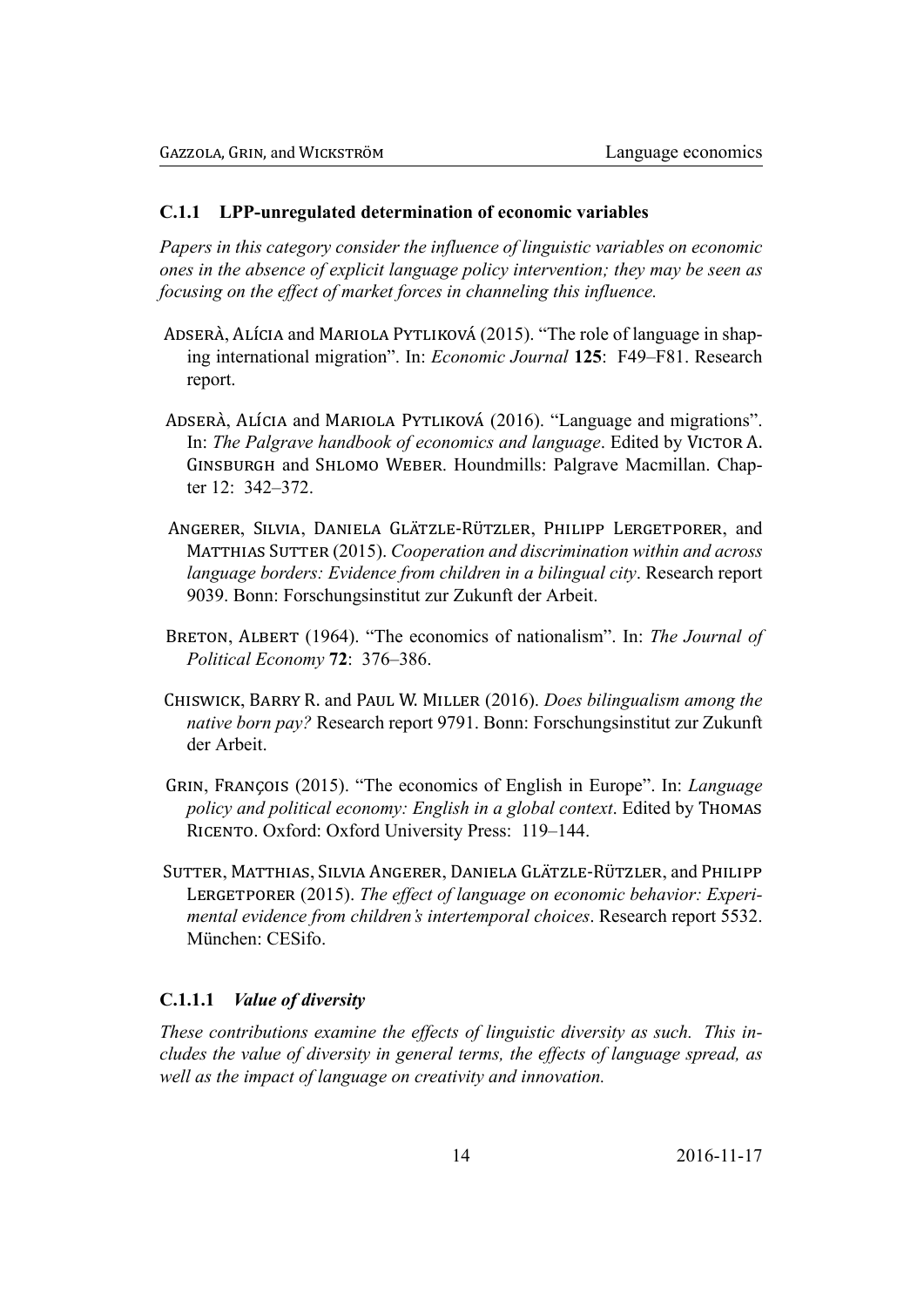- CAMINAL, RAMON (2016). "The economic value of reciprocal bilingualism". In: The economics of language policy. Edited by MICHELE GAZZOLA and BENGT-ARNE WICKSTRÖM. Cambridge: MIT Press. Chapter 5.
- CUESTA, BRANDON DE LA and LEONARD WANTCHEKON (2016). "Is language destiny? The origins and consequences of ethnolinguistic diversity in sub-Saharan Africa". In: The Palgrave handbook of economics and language. Edited by VICTOR A. GINSBURGH and SHLOMO WEBER, Houndmills: Palgrave Macmillan. Chapter 18: 513–537.
- DESMET, KLAUS, IGNACIO ORTUÑO-ORTÍN, and ROMAIN WACZIARG (2016). "Linguistic cleavages and economic development". In: The Palgrave handbook of economics and language. Edited by VICTOR A. GINSBURGH and SHLOMO WE-BER. Houndmills: Palgrave Macmillan. Chapter 15: 425–446.
- DESMET, KLAUS, IGNACIO ORTUÑO-ORTÍN, and SHLOMO WEBER (2009). "Linguistic diversity and redistribution". In: Journal of European Economic Asso*ciation*  $7 \cdot 1291 - 1318$
- GINSBURGH, VICTOR A. and SHLOMO WEBER (2016). "Linguistic diversity, standardization and disenfranchisement: Measurement and consequences". In: The economics of language policy. Edited by MICHELE GAZZOLA and BENGT-ARNE WICKSTRÖM. Cambridge: MIT Press. Chapter 3.
- GRIN, FRANÇOIS (1994). "L'identification des bénéfices de l'aménagement linguistique: la langue comme actif naturel". In: Sociolinguistique et aménagement des langues. Edited by CATHERINE PHLIPPONNEAU and BOUDREAU A. Moncton: Centre de Recherche en Linguistique Appliquée, Université de Moncton: 67-101.
- JONES, ERIC (2000). "The case of a shared world language". In: Cultural factors in economic growth. Edited by M. CASSON and A. GODLEY. Berlin: Springer:  $210 - 235$ .
- Lo BIANCO, JOE (1988). "Some economic implications of taking languages seriously". In: *Immigration, multiculturalism and economic development.* Edited by R. J. HOLTON. Bedford Park, S. Australia: Centre for Multicultural Studies, University of South Australia: 83–95.
- MITCHELL, REBECCA and STEPHEN NICHOLAS (2006). "Knowledge creation in groups: The value of cognitive diversity, transactive memory and open-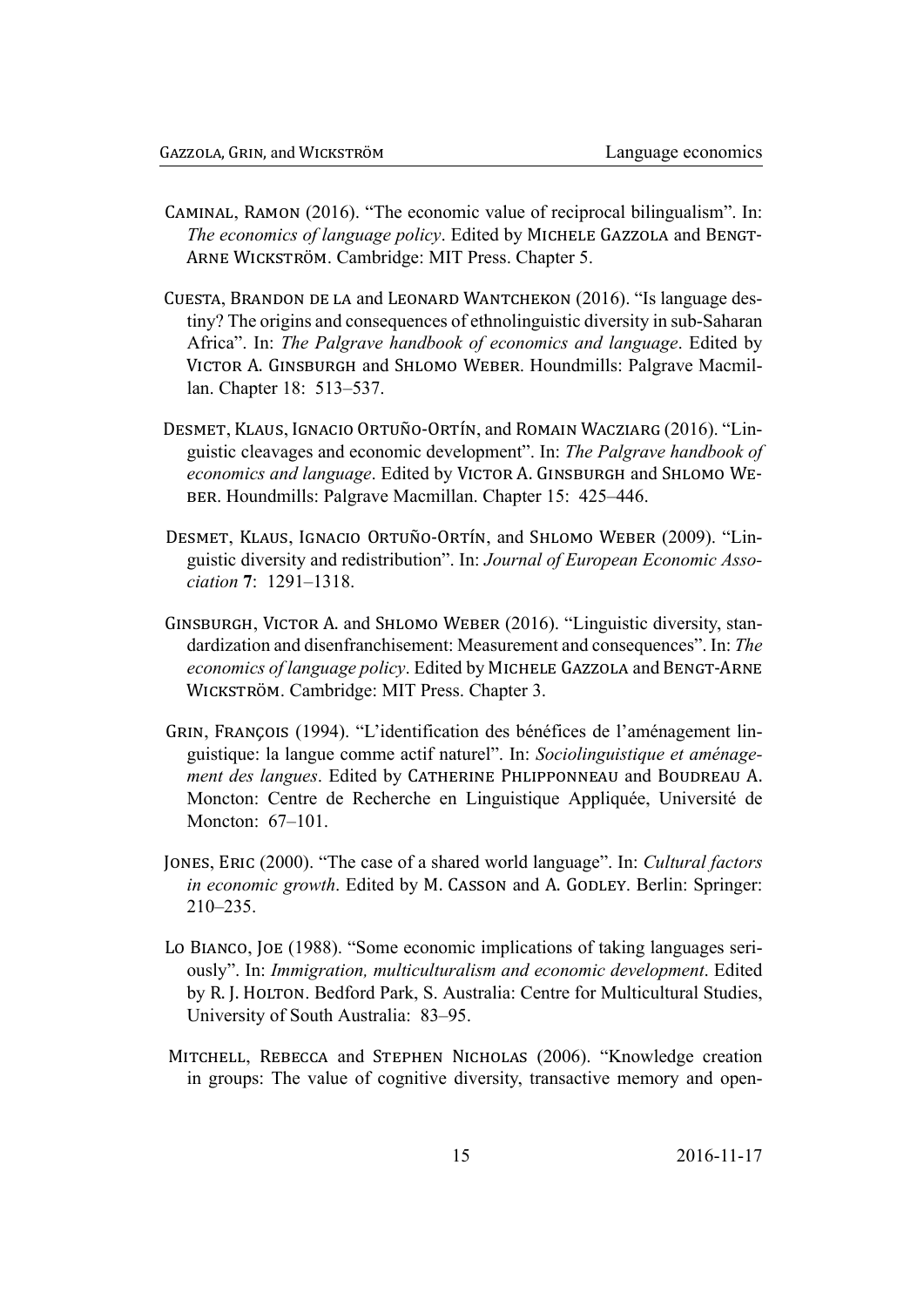mindedness norms". In: The Electronic Journal of Knowledge Management 4:  $67 - 74$ 

- ORTEGA, JAVIER and THOMAS P. TANGERÅS (2008). "Unilingual versus bilingual education: A political economy analysis". In: Journal of the European Economic Association 6: 1078-1108.
- OTTAVIANO, GIANMARCO I.P. and GIOVANNI PERI (2005). "Cities and cultures". In: Journal of Urban Economics 58: 304-337.
- WANG, CONG and BODO STEINER (2015). "Can ethno-linguistic diversity explain cross-country differences in social capital? A global perspective". In: *Eco*nomic Record 91: 338-366.
- WEIZMAN, MARTIN (1992). "On diversity". In: Quarterly Journal of Economics  $107: 363 - 405.$

#### $C.1.1.2$ "Macro-level-oriented" analyses

<span id="page-16-0"></span>In this category, we list contributions that address the effects of linguistics variables on an aspect or another of economic activity at a larger scale, which is why we refer not to macroeconomics proper, but to "macro-level-oriented" work. This includes the effects of linguistic attributes on investment behavior, GDP, trade patterns, and social capital. We include here a specific strand of research that explores, through the notion of "linguistic intensity" the presence of language as a factor in input-output matrices (but see also the related category  $C.1.1.5$  on "Language skills and production").

- ALESINA, ALBERTO and ELENA LA FERRARA (2005). "Ethnic diversity and economic performance". In: Journal of Economic Literature 43: 762-800.
- APARICIO-FENOLL, AINHOA and ZOË KUEHN (2016). "Does foreign language proficiency foster migration of young individuals within the European Union?" In: The economics of language policy. Edited by MICHELE GAZZOLA and BENGT-ARNE WICKSTRÖM. Cambridge: MIT Press. Chapter 10.
- ARCAND, JEAN-LOUIS (1996). "Development economics and language: The earnest search for a mirage". In: International Journal of the Sociology of Language 121: 119-157.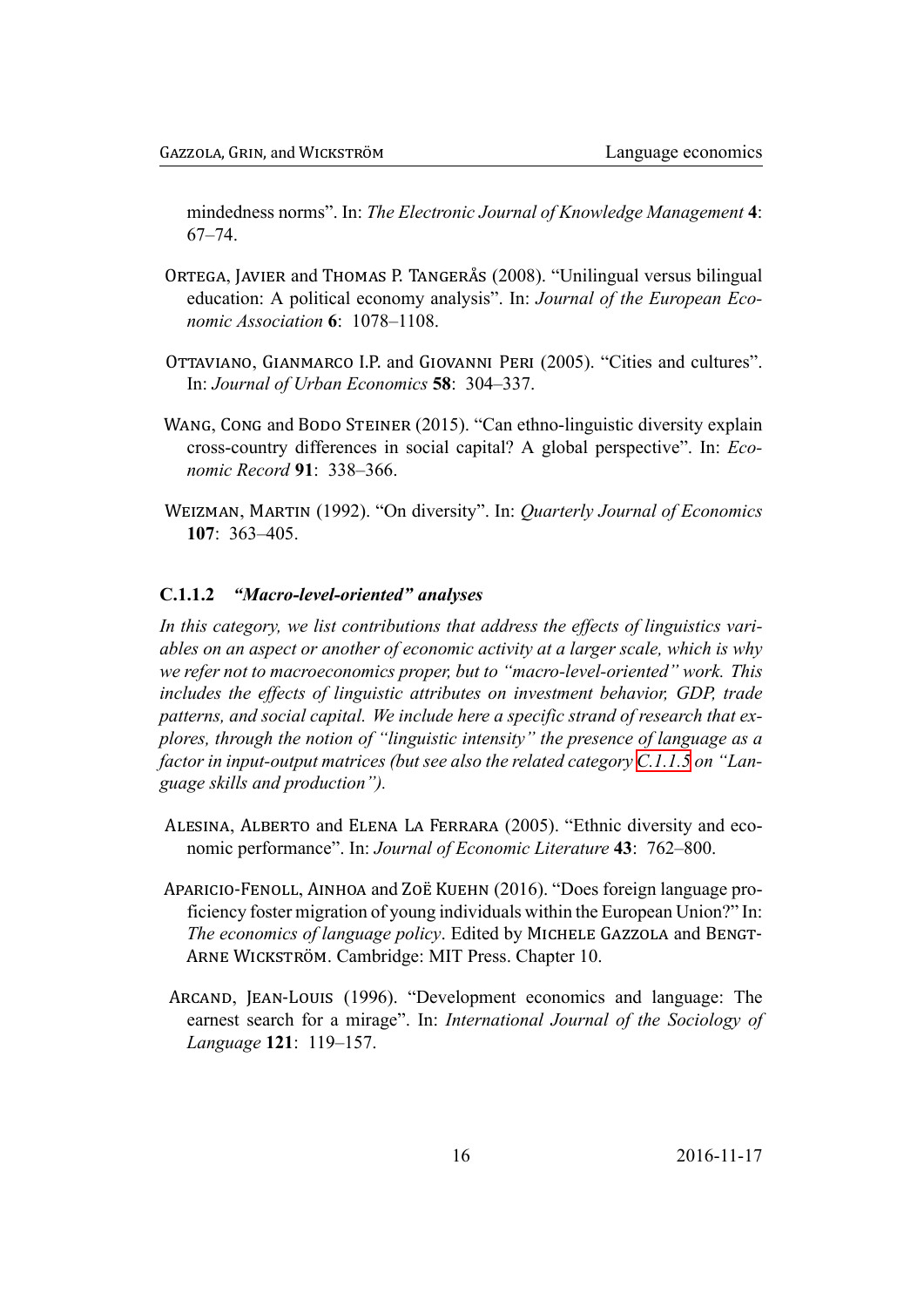- ARCAND, JEAN-LOUIS and FRANÇOIS GRIN (2013). "Language in economic development: Is English special and is linguistic fragmentation bad?" In: *English* and development. Policy, pedagogy and globalization. Edited by ELIZABETH J. ERLING and PHILIP SEARGEANT. Bristol: Multilingual Matters: 243–266.
- ARCAND, JEAN-LOUIS, PATRICK GUILLAUMONT, and SYLVIANE GUILLAUMONT-**JEANNENEY** (2000). "How to make a tragedy: On the alleged effect of ethnicity on growth". In: *Journal of International Development* 12: 925–938.
- ASHRAF, QUAMRUL and ODED GALOR (2013). "Genetic diversity and the origins of cultural fragmentation". In: American Economic Review 103: 528–533.
- BRETON, ALBERT (1998). "The economic analysis of language". In: *Economic approaches to language and bilingualism.* Edited by ALBERT BRETON. Ottawa: Canadian Heritage: 1-34.
- BUZASI, KATALIN (2015). "Languages, communication potential and generalized trust in Sub-Saharan Africa: Evidence based on the Afrobarometer Survey". In: Social Science Research 49: 141-155.
- BUZASI, KATALIN (2016). "Languages and national identity in Sub-Saharan Africa: A multilevel approach". In: The economics of language policy. Edited by MICHELE GAZZOLA and BENGT-ARNE WICKSTRÖM. Cambridge: MIT Press. Chapter 7.
- CARRÈRE, CÉLINE and MARIA MASOOD (2014). Le poids économique de la langue française dans le monde. Clermont-Ferrand: Fondation pour les études et recherches sur le développement international (FERDI).
- CHONG, ALBERTO, JORGE GUILLEN, and VANESSA RIOS (2010). "Language nuances and socioeconomic outcomes". In: American Journal of Economics and Sociology 69: 693-716.
- DEBAERE, PETER MARCEL, HONGSHIK LEE, and JOONHYUNG LEE (2013). "Language, ethnicity and intrafirm trade". In: Journal of Development Economics 103: 244–253. Research report.
- DUSTMANN, CHRISTIAN and ARTHUR VAN SOEST (2004). "An analysis of speaking fluency of immigrants using ordered response models with classification errors". In: Journal of Business & Economic Statistics 22: 312-321.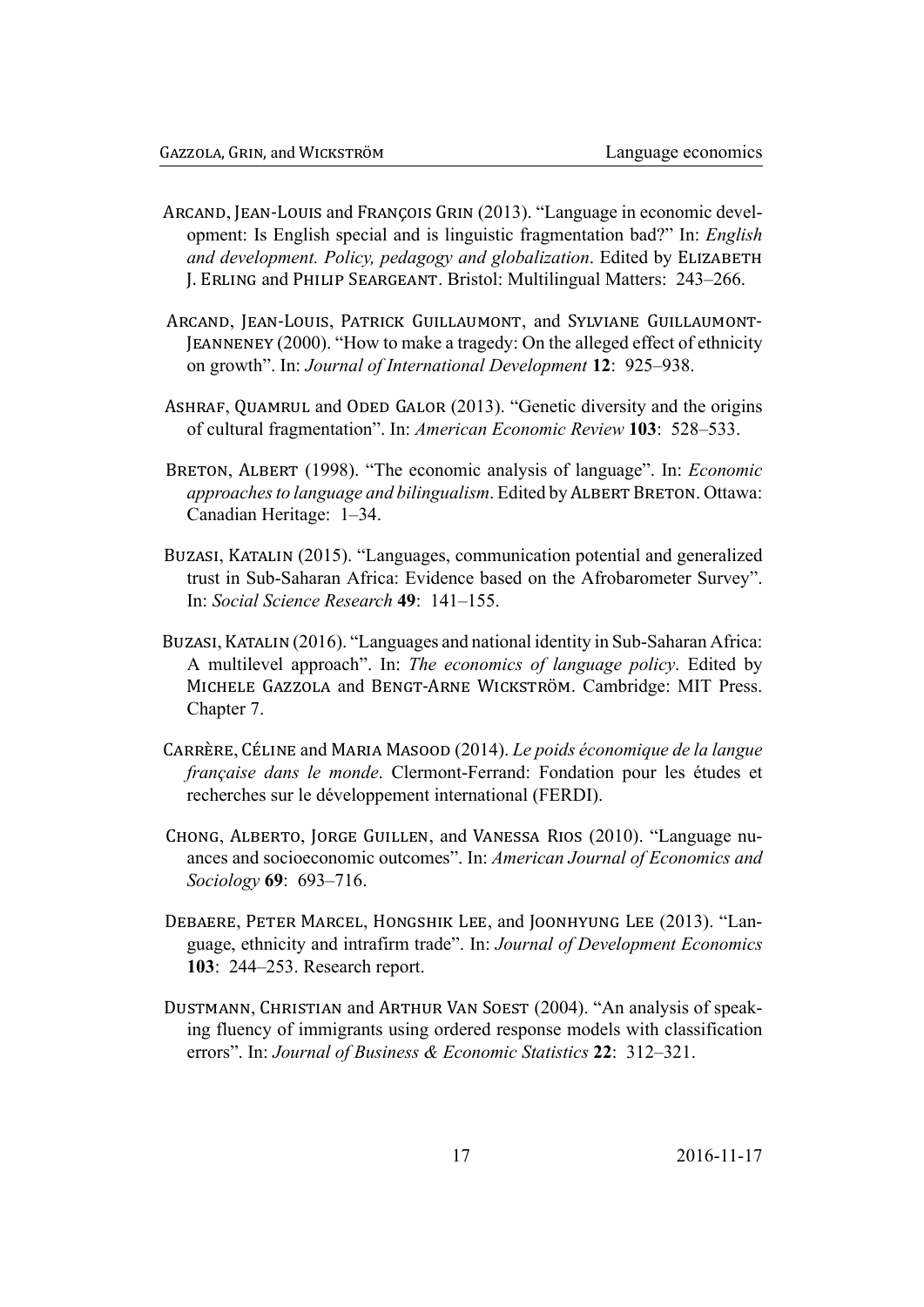- EASTERLY, WILLIAM and ROSS LEVINE (1997). "Africa's growth tragedy: Policies and ethnic divisions". In: The Quarterly Journal of Economics 112: 1203-1250
- EGGER, PETER H. and ANDREA LASSMANN (2012). "The language effect in international trade: A meta-analysis". In: *Economics Letters* 116: 221–224.
- EGGER, PETER H. and ANDREA LASSMANN (2015). "The causal impact of common native language on international trade: Evidence from a spatial regression discontinuity design". In: Journal of applied econometrics 30: 699–745.
- EGGER, PETER H. and ANDREA LASSMANN (2016). "Cultural integration and export variety overlap across countries". In: The economics of language policy. Edited by MICHELE GAZZOLA and BENGT-ARNE WICKSTRÖM. Cambridge: MIT Press. Chapter 11.
- EGGER, PETER H. and FARID TOUBAL (2016). "Commen spoken language and international trade". In: The Palgrave handbook of economics and language. Edited by VICTOR A. GINSBURGH and SHLOMO WEBER. Houndmills: Palgrave Macmillan. Chapter 9: 263–289.
- ESPERANÇA, JOSÉ PAULO (2008). An eclectic approach to language valuation: The global Influence of the Portuguese language. Lisboa: Instituto Camões.
- FALCK, OLIVER, STEPHAN HEBLICH, ALFRED LAMELI, and JENS SÜDEKUM (2012). "Dialects, cultural identity, and economic exchange". In: Journal of Urban Economics 72: 225-239.
- FEARON, JAMES D. (2003). "Ethnic and cultural diversity by country". In: Journal of Economic Growth 8: 195-223.
- FIDRMUC, JAN and JARKO FIDRMUC (2016). "Foreign languages and trade: Evidence from a natural experiment". In: *Empirical Economics* 50: 31–49.
- FOREMAN-PECK, JAMES (2007). "Costing Babel: The contribution of language skills to exporting and productivity". In: *Ouarterly Economic Bulletin* 28: 20– 28.
- FOREMAN-PECK, JAMES and YI WANG (2014). The costs to the UK of language deficiencies as a barrier to UK engagement in exporting: A report to UK Trade & Investment. Research report. Cardiff: Cardiff Business School, Cardiff University.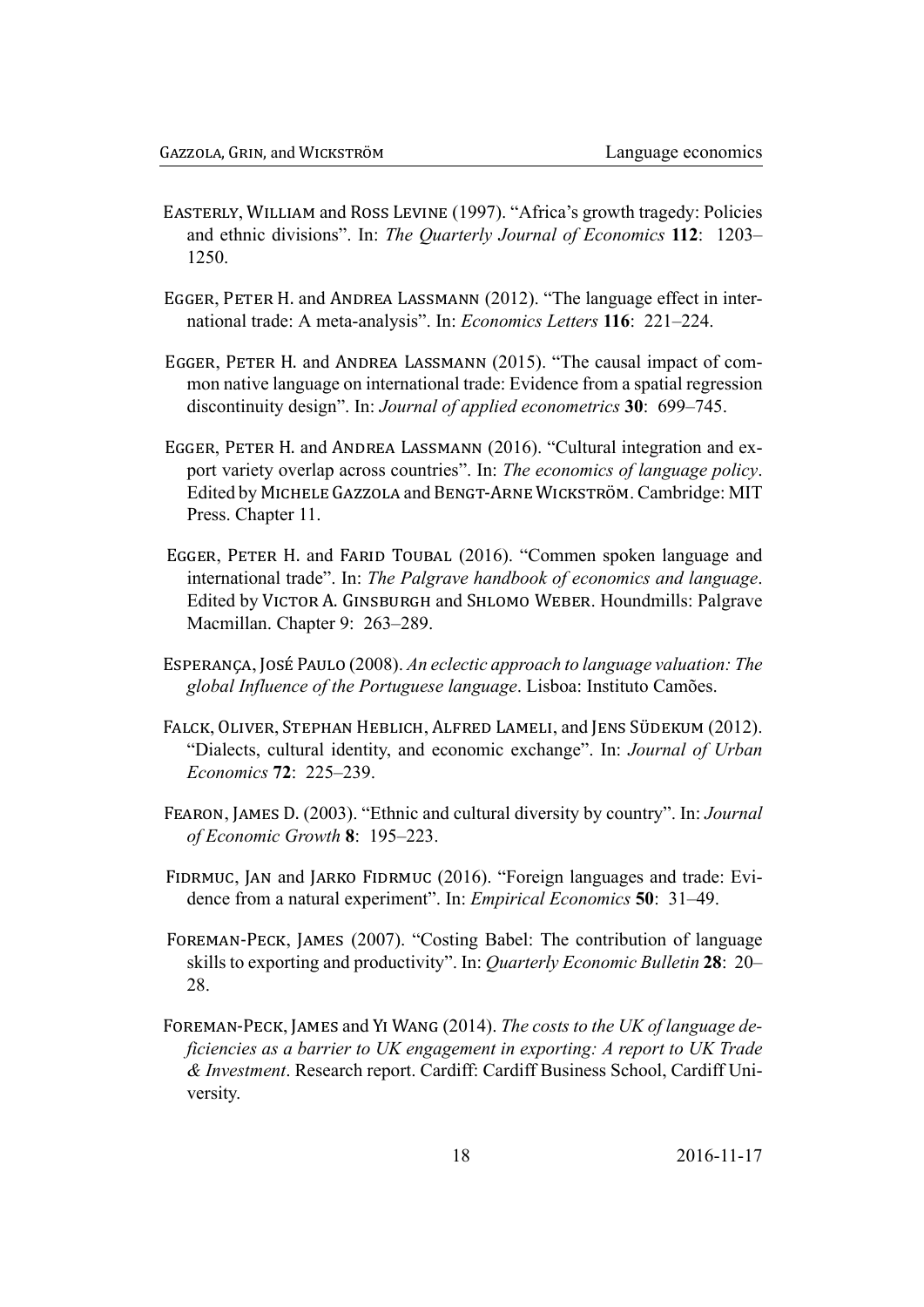- GARCÍA DELGADO, JOSÉ LUIS, JOSÉ ANTONIO ALONSO, and JUAN CARLOS JIMÉNEZ (2007). Economía del español. Una introducción. Madrid: Ariel.
- GRINBLATT, MARK and MATTI KELOHARJU (2001). "How distance, language, and culture influence stockholdings and trades". In: The Journal of Finance 56:  $1053 - 1073$ .
- GUO, RONGXING (2007). "Linguistic and religious influences on foreign trade: Evidence from East Asia". In: Asian Economic Journal 21: 101-121.
- HELLIWELL, JOHN F. (1999). "Language and trade". In: *Exploring the economics* of language. Edited by ALBERT BRETON. Ottawa: Canadian Heritage: 5-30.
- HUGHES, EVERETT C. and MARGARET L. MCDONALD (1941). "French and English in the economic structures of Montreal". In: Canadian Journal of Economics and Political Science / Revue canadienne d'économique et de science politique  $7:493-505$ .
- HUTCHINSON, WILLIAM K. (2002). "Does ease of communication increase trade? Commonality of language and bilateral trade". In: Scottish Journal of Political Economy 49: 544-556.
- HUTCHINSON, WILLIAM K. (2005). "'Linguistic distance' as a determinant of bilateral trade". In: Southern Economic Journal 72: 1-15.
- ISPHORDING, INGO EDUARD and SEBASTIAN OTTEN (2013). "The costs of Babylon: Linguistic distance in applied economics". In: Review of International *Economics* 21: 354–369.
- JAIN, TARUN (2011). Common tongue: The impact of language on economic performance. Research report 34423. München: Munich Personal Research Papers in Economics Archive (MPRA).
- KIM, MOONHAWK, AMY H. LIU, KIM-LEE TUXHORN, DAVID S. BROWN, and DAVID LEBLANG (2015). "Lingua mercatoria: Language and foreign direct investment". In: *International Studies Quarterly* 59: 330–343.
- KU, HYEJIN and ASAF ZUSSMAN (2010). "Lingua franca: The role of English in international trade". In: Journal of Economic Behavior & Organization 75:  $250 - 260$ .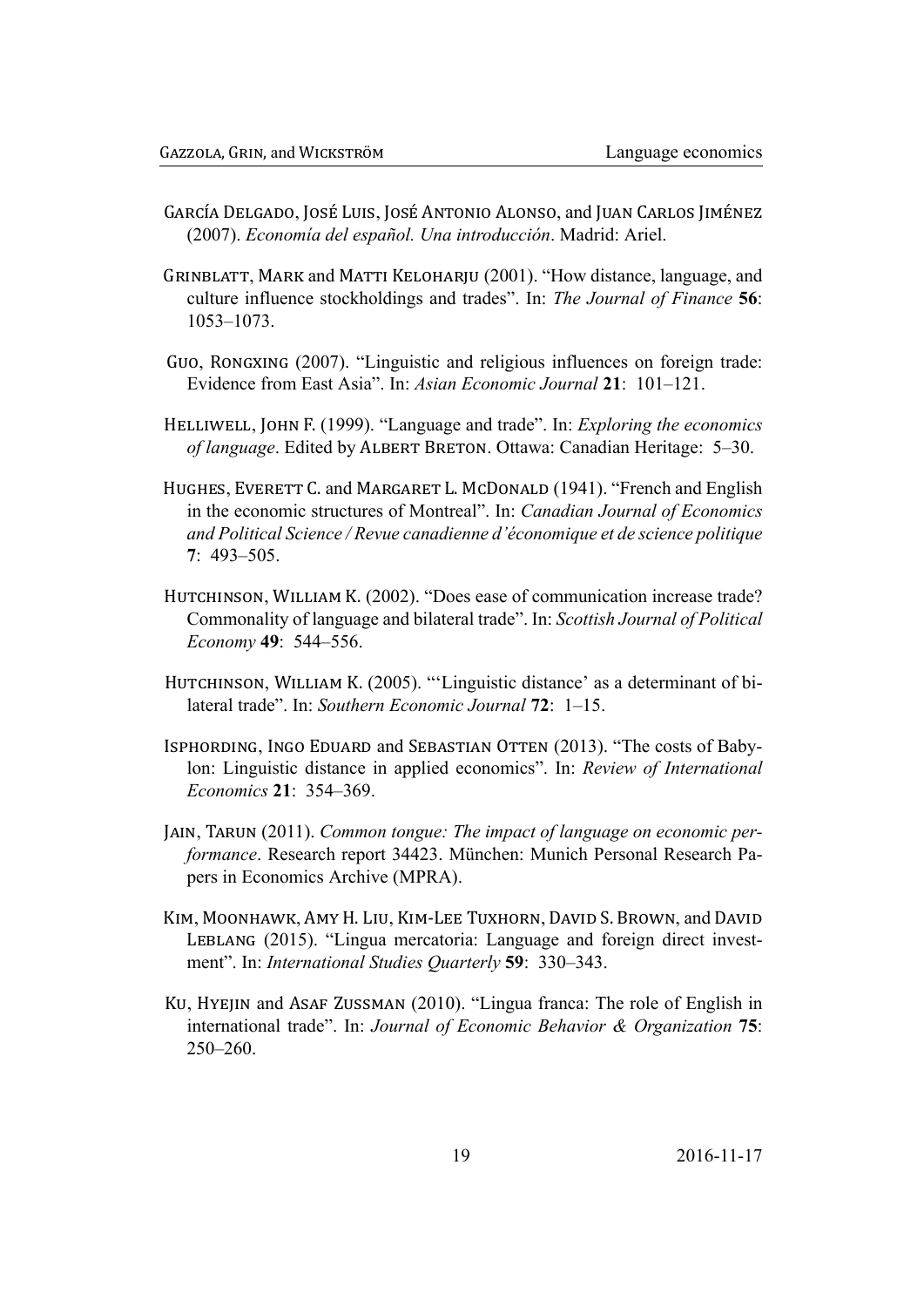- LAMELI, ALFRED, VOLKER NITSCH, JENS SÜDEKUM, and NIKOLAUS WOLF (2015). "Same same but different: Dialects and trade". In: German Economic Review  $16 \cdot 290 - 306$
- LEE, CHEW GING (2012). "English language and economic growth: Cross-country empirical evidence". In: Journal of Economic and Social Studies 2: 5–20.
- LIEN, DONALD and CATHERINE YAP Co (2013). "The effect of Confucius Institutes on US exports to China: A state level analysis". In: International Review of Economics and Finance 27: 566–571.
- LIEN, DONALD, CHANG HOON OH, and W. TRAVIS SELMIER (2012). "Confucius Institute effects on China's trade and FDI: Isn't it delightful when folks afar study Hanyu?" In: International Review of Economics and Finance 21: 147– 155.
- LOHMANN, JOHANNES (2011). "Do language barriers affect trade?" In: Economics Letters 110: 159-162.
- MARTÍN MUNICIO, ÁNGEL, editor (2003). El valor económico de la lengua española. Madrid: Espasa.
- MÉLITZ, JACQUES (2008). "Language and foreign trade". In: European Economic Review 52: 667-699.
- MÉLITZ, JACQUES (2012). A framework for analyzing language and welfare. Research report 2012-89. Edinburgh: Scottish institute for research in economics.
- MÉLITZ, JACQUES (2016). "English as a global language". In: The Palgrave handbook of economics and language. Edited by VICTOR A. GINSBURGH and SHLOMO WEBER. Houndmills: Palgrave Macmillan. Chapter 20: 583–615.
- MÉLITZ, JACQUES and FARID TOUBAL (2014). "Native language, spoken language, translation and trade". In: Journal of International Economics 93: 351–363.
- NETTLE, DANIEL (2000). "Linguistic fragmentation and the wealth of nations: The Fishman-Pool hypothesis reexamined". In: Economic Development and Cultural Change 48: 335-348.
- NOGUER, MARTA and MARC SISCART (2003). Language as a barrier to international trade? An empirical investigation. Research report. New York: Columbia University.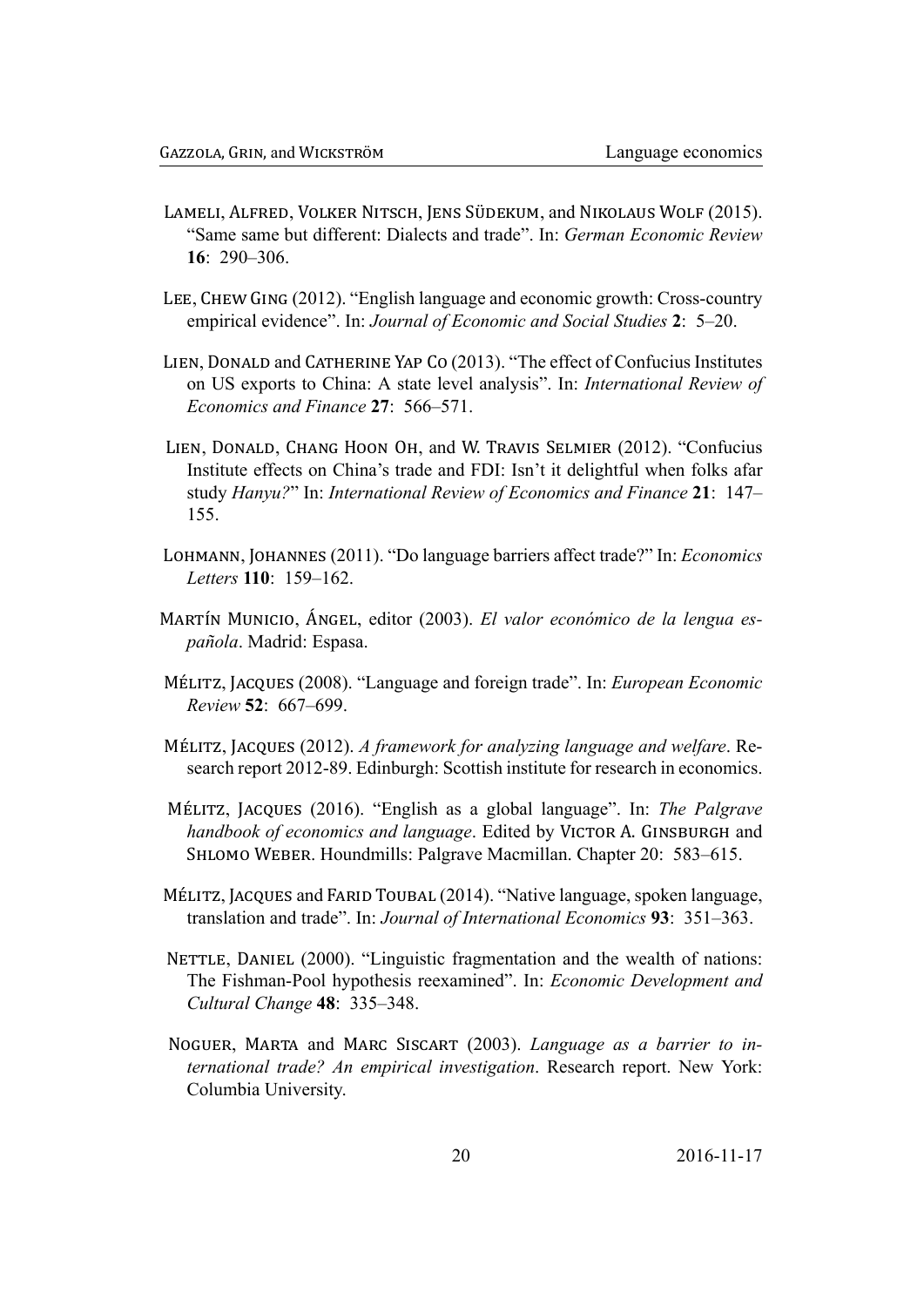- OH, CHANG HOON, W. TRAVIS SELMIER, and DONALD LIEN (2011). "International trade, foreign direct investment, and transaction costs in languages". In: The Journal of Socio-Economics 40: 732-735.
- STANLEY, JOHN, DAVID INGRAM, and GARY CHITTICK (1990). The relationship between international trade and linguistic competence. Canberrra: Department of Employment, Education and Training.
- STURM, JAN-EGBERT and JACOB DE HAAN (2015). "Income inequality, capitalism and ethno-linguistic fractionalization". In: American Economic Review: Papers & Proceedings 105: 593–597.

#### $C.1.1.3$ Sector- and industry-level analyses

<span id="page-21-0"></span>In this category, we place a relatively heterogeneous collection of contributions that tend towards meso-level issues and would not fit comfortably into any of the other categories of sub-section C.1.1. It includes topics such as "ethnic businesses", the language needs of businesses, the role of language skills in employability, as well as the fledgling literature on the "language sector" (such as pub*lishing*).

- ARAÚJO, LUÍSA, PATRÍCIA DINIS DA COSTA, SALVO FLISI, and ELENA SOTO CALVO (2015). Language and employability. Research report. Luxembourg: European **Commission Joint Research Centre**
- BRAZEAU, E. JACQUES (1958). "Language differences and occupational experience". In: Canadian Journal of Economics and Political Science / Revue canadienne d'économique et de science politique 24: 532–540.
- CLARK, KENNETH and STEPHEN J. DRINKWATER (2000). "Pushed out or pulled in? Self-employment among ethnic minorities in England and Wales". In: Labor *Economics* 7: 603–628.
- CONNELL, TIM J. (2002). Languages and employability. A question of careers. Research report. London: City University.
- DRINKWATER, STEPHEN J. and N. C. O'LEARY (1997). "Unemployment in Wales: Does language matter?" In: Regional Studies 31: 583-591.
- ESSER, HARTMUT (2006). Migration, Sprache und Integration. Berlin: Arbeitsstelle interkulturelle Konflikte und gesellschaftliche Integration, Wissenschaftszentrum Berlin für Sozialforschung.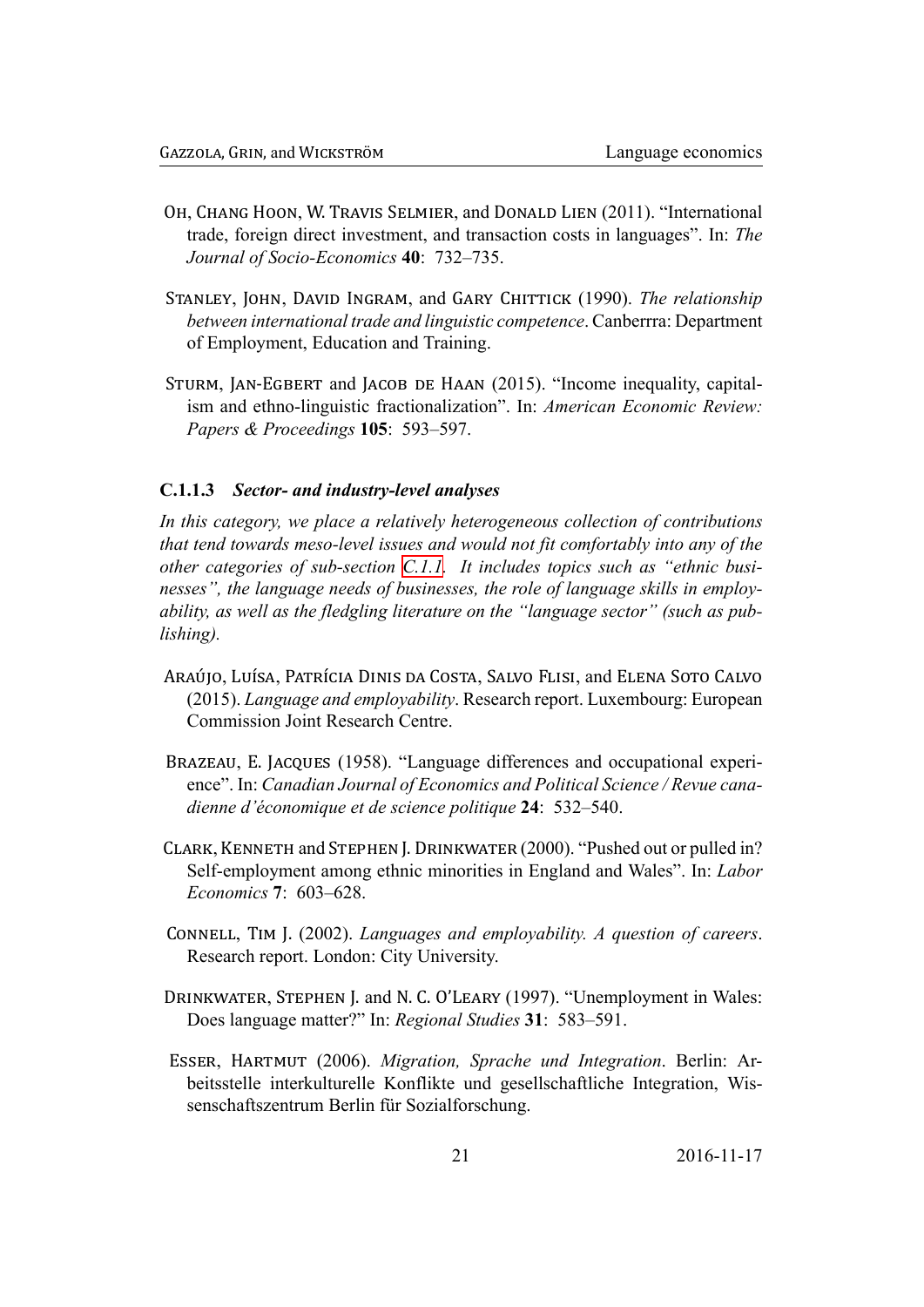- FIXMAN, CAROL S. (1990). "The foreign language needs of U.S.-based corporations". In: Annals of the American Academy of Political and Social Science  $511 \cdot 25 - 46$
- KOSLOW, SCOTT, PREM N. SHAMDASANI, and ELLEN E. TOUCHSTONE (1994). "Exploring language effects in ethnic advertising: A sociolinguistic perspective". In: The Journal of Consumer Research 20: 575–585.
- KRISHNA, ARADHNA and ROHINI AHLUWALIA (2008). "Language choice in adverstising to bilinguals: Asymmetric effects for multinational versus local firms". In: Journal of Consumer Research 35: 692-705.
- LIGHT, IVAN and STEVEN GOLD (2000). *Ethnic economics*. San Diego: Academic Press
- MARSCHAN-PIEKKARI, REBECCA, DENICE WELCH, and LAWENCE WELCH (1999). "In the shadow: The impact of language on structure, power and communication in the multinational". In: *International Business Review* 8: 421–440.
- RAYNAULD, ANDRÉ and FRANÇOIS VAILLANCOURT (1984). L'appartenance des entreprises : le cas du Québec en 1978. Québec: Conseil de la langue française.
- REEVES, NIGEL B. R. (1990). "The foreign language needs of U.K.-based corporations". In: Annals of the American Academy of Political and Social Science  $511 \cdot 60 - 73$
- RENDON, SÍLVIO (2007). "The Catalan premium: Language and employment in Catalonia". In: Journal of Population Economics 20: 669–686.
- VAILLANCOURT, FRANÇOIS and LUC VAILLANCOURT (2005). La propriété des employeurs au Québec en 2003 selon le groupe d'appartenance linguistique. Québec: Conseil de la langue française.
- WARD, ROBIN and RICHARD JENKINS, editors (1984). *Ethnic communities in busi*ness: Strategies for economic survival. Cambridge: Cambridge University Press

#### <span id="page-22-0"></span> $C.1.1.4$ Language, earnings, and the labor market

This category has particular importance in language economics, of which it probably constitutes the single most important one, if only by dint of the sheer number of contributions. It focuses on the effect of agents' linguistic attributes: a per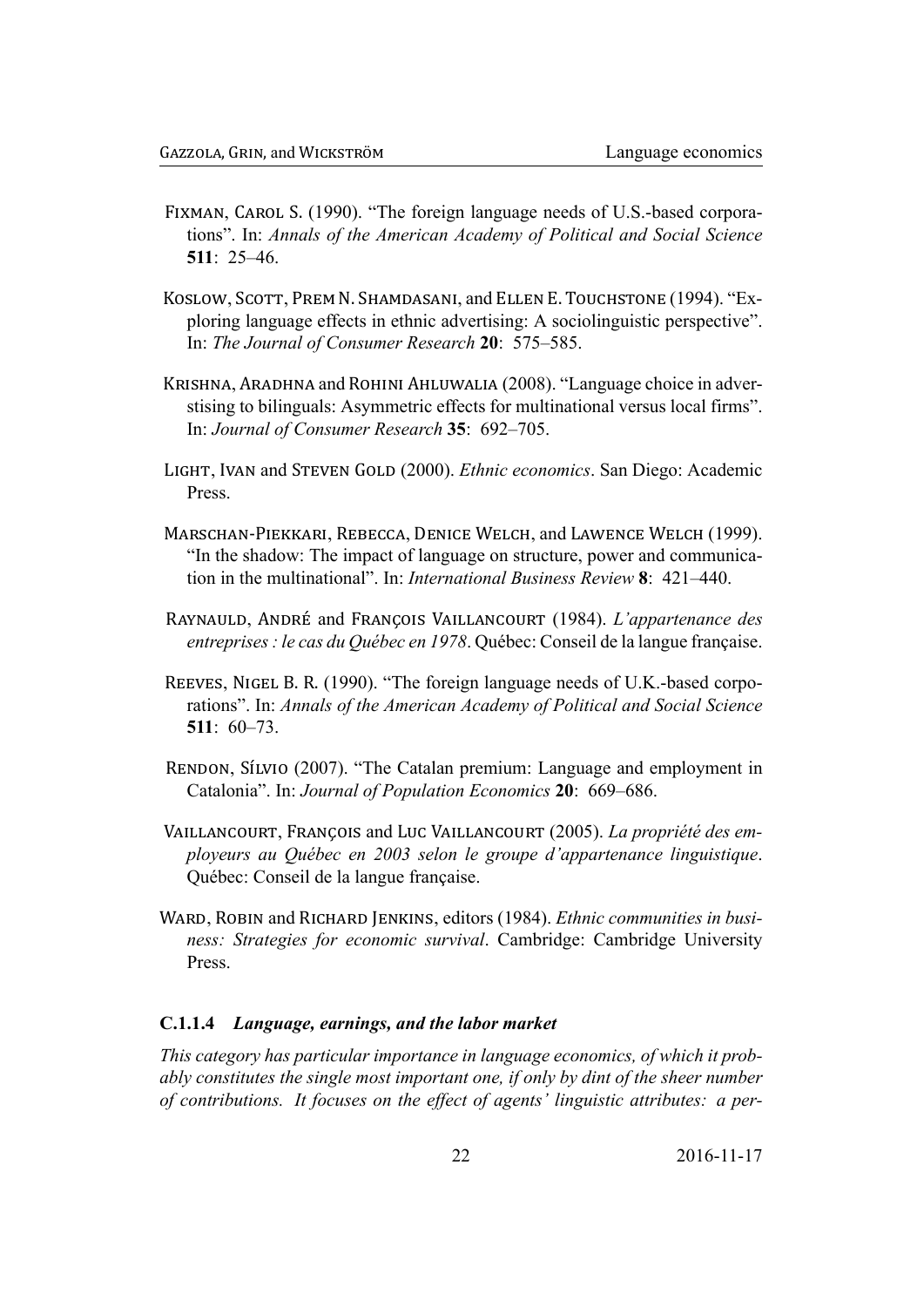son's mother tongue, usually his or her "L1", and a person's skills in other languages ("L2", "L3", etc.). Note, however, that several of the papers listed here are not strictly focused on the determination of earnings, but also address related questions such as language use as well as the indirect implications, on the labor market, of some language policy measures. For practical purposes the category has been divided into three parts, which do not exactly match the break-down proposed in the mental map of the preceding chapter: the general contributions are listed under the main heading and contributions mainly dealing with indigenous and migrant labor, respectively, are found in two subcategories.

- ALARCÓN, AMADO, ANTONIO DI PAOLO, JOSIAH HEYMAN, and MARIA CRISTINA MORALES (2014a). "Returns to Spanish-English bilingualism in the new information economy: The health and criminal justice sectors in the Texas border and Dallas-Tarrant counties". In: The bilingual advantage: Language, literacy, and the US labor market. Edited by R. M. CALLAHAN and P. C. GÁNDARA. Bristol: Multilingual Matters: 140-161.
- ALARCÓN, AMADO, ANTONIO DI PAOLO, JOSIAH HEYMAN, and MARIA CRISTINA MORALES (2014b). "The occupational location of Spanish-English bilinguals in the new information economy: The health and criminal justice sector in the US borderlands with Mexico". In: The bilingual advantage: Language, literacy, and the US labor market. Edited by R. M. CALLAHAN and P. C. GÁNDARA. Bristol: Multilingual Matters: 112–139.
- BARTZ, KEVIN and NICOLA FUCHS-SCHÜNDELN (2012). "The role of borders, languages, and currencies as obstacles to labor market integration". In: *European Economic Review* 56: 1148–1163.
- BLÁZOUEZ, MAITE and SILVIO RENDÓN (2014). "Over-education in multilingual economies: Evidence from Catalonia". In: International Migration 52: 149– 164.
- CHISWICK, BARRY R. and PAUL W. MILLER (2013). "The impact of surplus skills on earnings: Extending the over-education model to language proficiency". In: Economics of Education Review 36: 263-275.
- CONSTANT, AMALIE F. and KLAUS F. ZIMMERMANN (2009). "Work and money: Payoffs by ethnic identity and gender". In: Research in Labor Economics 29:  $3 - 30$ .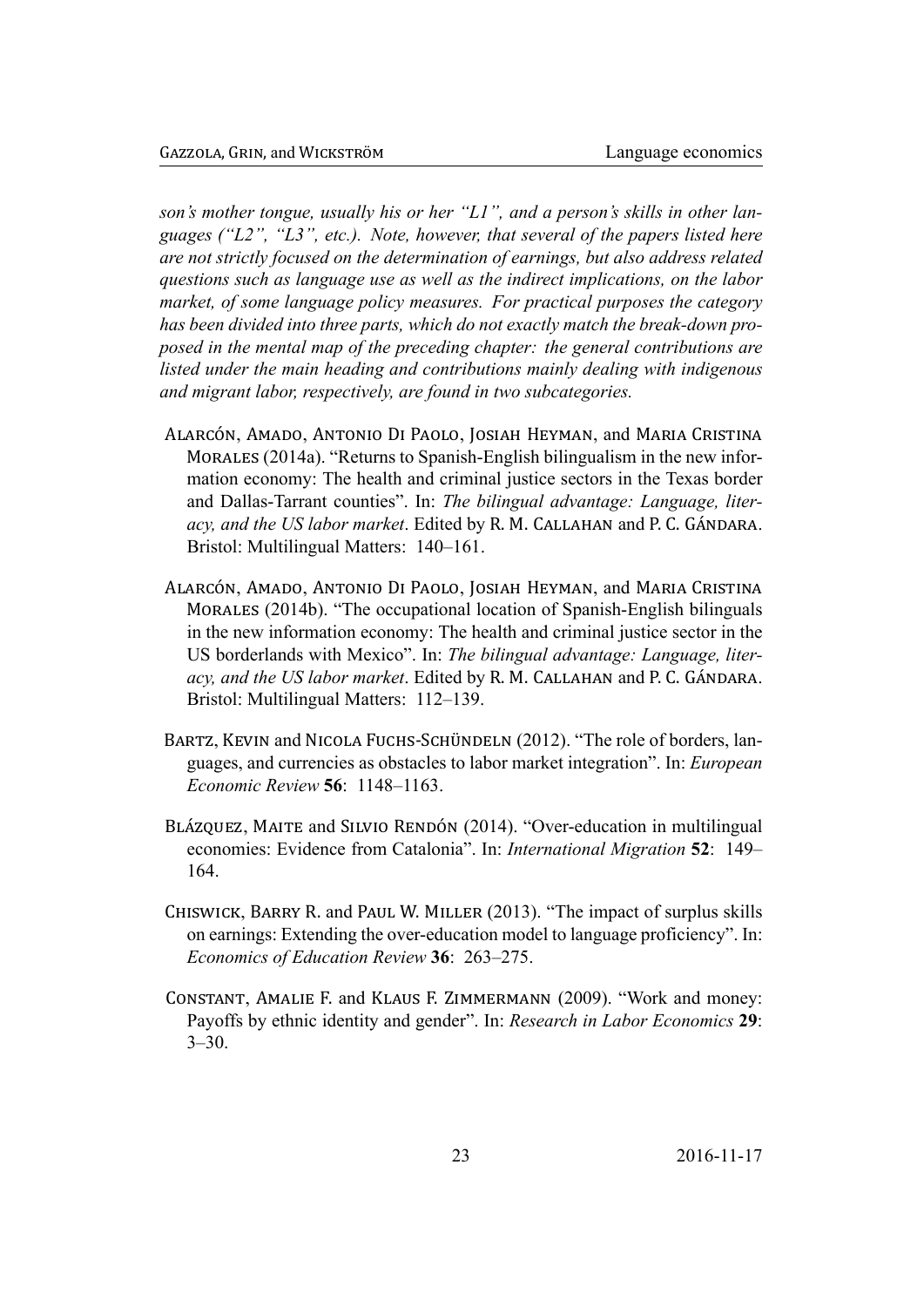- CONSTANT, AMELIE F., MARTIN KAHANEC, and KLAUS F. ZIMMERMANN (2012). "The Russian-Ukrainian earnings divide". In: *Economics of Transition* 20: 1– 35
- COOMER, NICOLE M. (2011). "Returns to bilingualism in the nursing labor market. Demand or ability?" In: The Journal of Socio-Economics 40: 274–284.
- DUSTMANN, CHRISTIAN and ARTHUR VAN SOEST (2001). "Language fluency and earnings: Estimation with misclassified language indicators". In: Review of Economics and Statistics 83: 663–674.
- FRY, RICHARD and LINDSAY LOWELL (2003). "The value of bilingualism in the U.S. labour market". In: *Industrial and Labor Relations Review* 57: 128–140.
- GONZÁLEZ, LIBERTAD (2005). "Nonparametric bounds on the returns to language skills". In: Journal of Applied Econometrics 20: 771-795.
- GRENIER, GILLES (1982). Language as human capital: Theoretical framework and application to Spanish-speaking Americans. PhD thesis. Princeton: Princeton University.
- KLEIN, CARLO (2004). La valorisation des compétences linguistiques: importance du sexe et/ou du statut professionnel? Research report. Dijon: 11èmes Journées d'études sur les données longitudinales.
- LANG, KEVIN (1986). "A language theory of discrimination". In: The Quarterly Journal of Economics 101: 363-382.
- MAVISAKALYAN, ASTGHIK (2015). "Gender in language and gender in employment". In: Oxford Development Studies 43: 403-424.
- PENDAKUR, KRISHNA and RAVI PENDAKUR (2002). "Language as both human capital and ethinicity". In: International Migration Review 36: 147-177.
- POPE, DEVIN G. (2008). "Benefits of bilingualism: Evidence from Mormon missionaries". In: Economics of Education Review 27: 234-242.
- RAYNAULD, ANDRÉ and PIERRE MARION (1972). "Une analyse économique de la disparité inter-ethnique des revenus". In: Revue économique 23: 1–19.
- SAIZ, ALBERT and ELENA ZOIDO (2004). "Curriculum mandates and skills in adulthood: The case of foreign languages". In: *Economics Letters* 84: 1–8.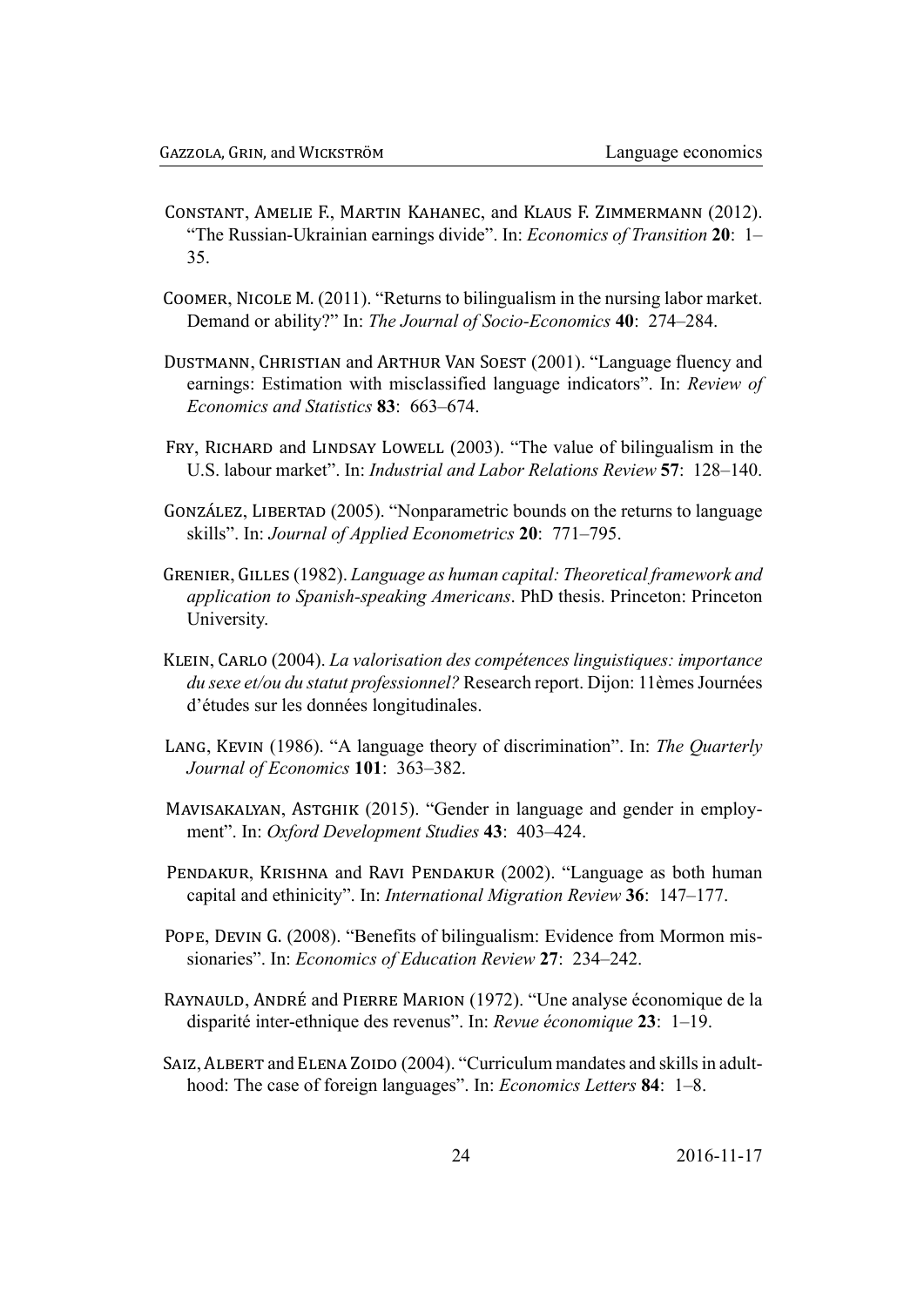TREJO, STEPHEN J. (1997). "Why do Mexican Americans earn low wages?" In: Journal of Political Economy 105: 1235-1268.

C.1.1.4.1 Indigenous labor

- ALBOUY, DAVID (2008). "The wage gap between Francophones and Anglophones: A Canadian perspective, 1970–2000". In: Canadian Journal of Economics / Revue canadienne d'économique 41: 1211-1238.
- ALDASHEV, ALISHER and ALEXANDER M. DANZER (2014). Economic returns on speaking the right language(s)? Evidence from Kazakhstan's shift in state language and language of instruction. Research report 5086. München: CESifo.
- AZAM, MEHTABUL, AIMEE CHIN, and NISHITH PRAKASH (2013). "The returns to English-language skills in India". In: *Economic Development and Cultural* Change 61: 335-367.
- BAKER, MICHAEL and GILLIAN HAMILTON (2000). "Écarts salariaux entre francophones et anglophones à Montréal au 19e siècle". In: L'Actualité économique  $76:75-111.$
- BÉLAND, NICOLAS, ÉRIC FORGUES, and MAURICE BEAUDIN (2008). "Évolution des écarts entre les salaires des hommes francophones et anglophones âgés de 25 à 54 ans selon le bilinguisme au Nouveau-Brunswick de 1970 à 2000". In: Francophonies d'Amérique 25: 49-87.
- BLOOM, DAVID E. and GILLES GRENIER (1992a). "Earnings of the French minority in Canada and the Spanish minority in the United States". In: Immigration, language and ethnicity: Canada and the United States. Edited by BARRY CHISWICK. Washington: The AEI Press: 373-409.
- BLOOM, DAVID E. and GILLES GRENIER (1992b). "Economic perspective on language: The relative value of bilingualism in Canada and the United States". In: Language loyalties: A source book on the official english controversy. Edited by J.K. CRAWFORD. Chicago: University of Chicago Press: 445–451.
- BOROOAH, VANI, DONAL DINEEN, and NICOLA LYNCH (2009). Language and occupational status: Linguistic elitism in the Irish labour market. Dublin: Economic and Social Research Institute
- BOULET, JAC-ANDRÉ (1980). Language and earnings in Montreal. Ottawa: Economic Council of Canada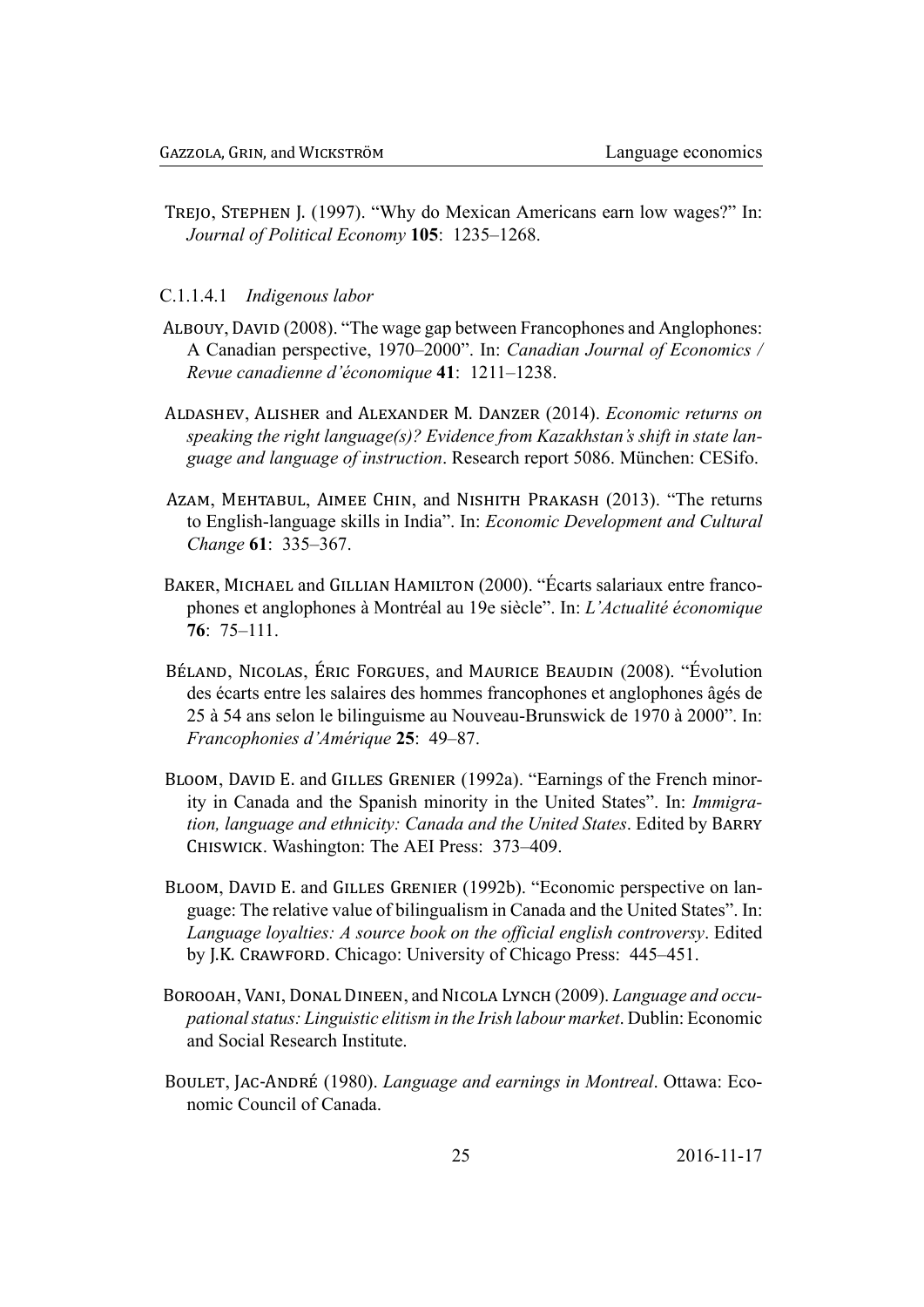- CAPPELLARI, LORENZO and ANTONIO DI PAOLO (2015). Bilingual schooling and earnings: Evidence from a language-in-education reform. Research report 9431. Bonn: Institut zur Zukunft der Arbeit.
- CARLINER, GEOFFREY (1976). "Returns to education for Blacks, Anglos and five Spanish groups". In: *Journal of Human Resources* 11: 172–184.
- CARLINER, GEOFFREY (1981). "Wage differences by language group and the market for language skills in Canada". In: The Journal of Human Resources 16: 384-399.
- CASALE, DANIELA (2011). "English language proficiency and earnings in a developing country: The case of South Africa". In: The Journal of Socio-Economics  $40.385 - 393$
- CATTANEO, ALEJANDRA and RAINER WINKELMANN (2005). "Earnings differentials between German and French speakers in Switzerland". In: Schweizerische Zeitschrift für Volkswirtschaft und Statistik 141: 191-212.
- CHRISTOFIDES, LOUIS N. and ROBERT SWIDINSKY (1998). "Bilingualism and earnings: A study based on 1971, 1981 and 1991 census data". In: *Economic ap*proaches to language and bilingualism. Edited by ALBERT BRETON. Ottawa: Canadian Heritage: 123-185.
- CHRISTOFIDES, LOUIS N. and ROBERT SWIDINSKY (2010). "The Economic returns to the knowledge and use of a second official language: English in Quebec and French in the rest-of-Canada". In: Canadian Public Policy / Analyse de Politiques 36: 137-158.
- CORNWELL, KATY (2006). Language and labour in South Africa. A new approach for a new South Africa. Research report 5/06. Clayton: Department of Econometrics and Business Statistics, Monash University.
- DI PAOLO, ANTONIO and AYSIT TANSEL (2015). "Returns to foreign language skills in a developing country: The case of Turkey". In: Journal of Development *Studies* 51: 407-421.
- FOGEL, W. (1966). "The effects of low educational attainment on incomes: A comparative study of selected ethnic groups". In: Journal of Human Resources 1:  $22 - 40$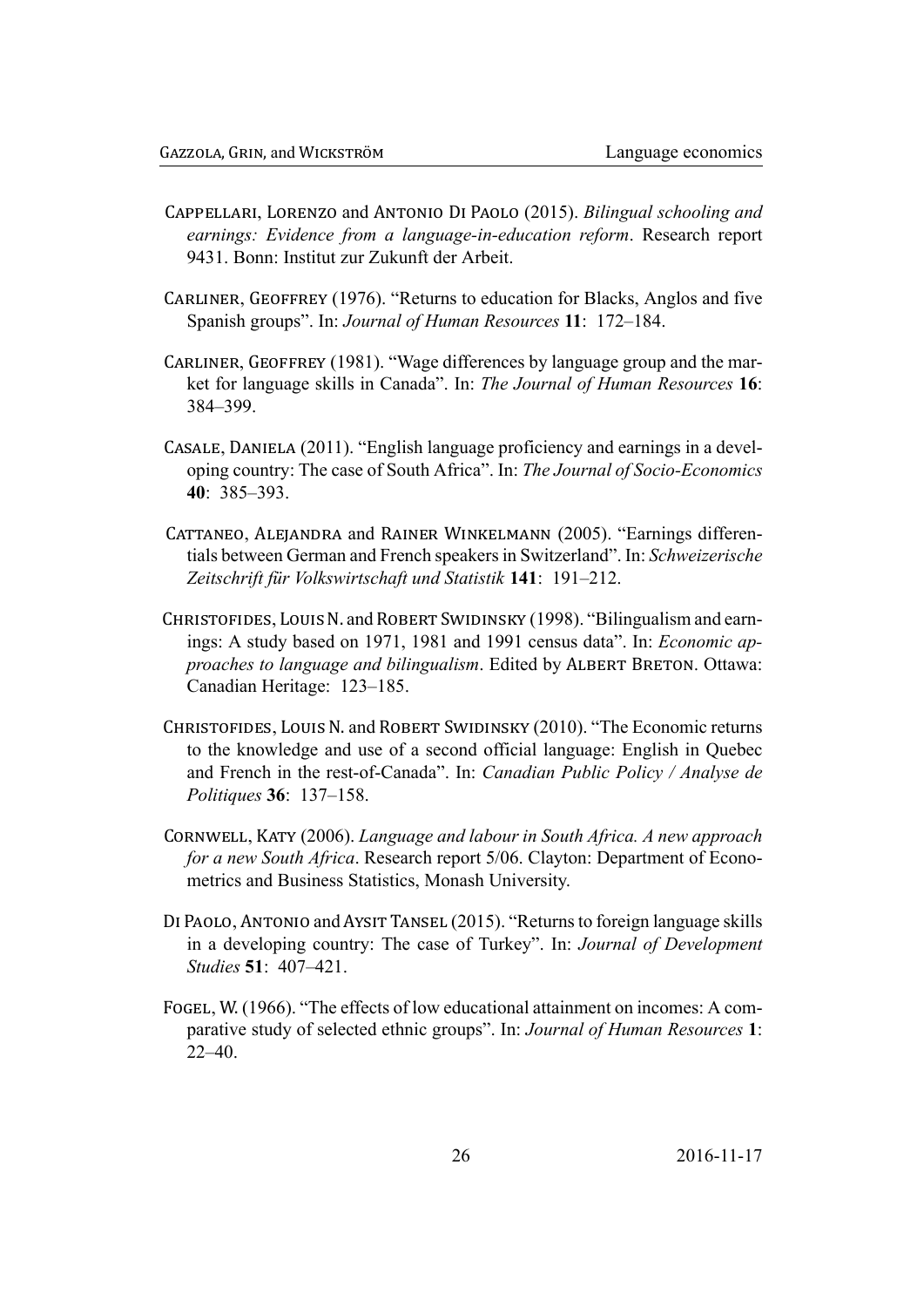- GINSBURGH, VICTOR A. and JUAN PRIETO-RODRIGUEZ (2007). "La prima salarial de las lenguas extranjeras en el mercado de trabajo español". In: Cuadernos Economicos del ICE: 129-146.
- GINSBURGH, VICTOR A. and JUAN PRIETO-RODRIGUEZ (2011). "Returns to foreign languages of native workers in the EU". In: *Industrial and Labor Relations* Review 64: 599–618
- GODOY, RICARDO, VICTORIA REYES-GARCÍA, CRAIG SEYFRIED, TOMÁS HUANCA, WILLIAM R. LEONARD, THOMAS MCDADE, SUSAN TANNER, and VINCENT VADEZ (2007). "Language skills and earnings: Evidence from a pre-industrial economy in the Bolivian Amazon". In: Economics of Education Review 26:  $349 - 360$
- GRENIER, GILLES (1987). "Earnings by language group in Quebec in 1980 and emigration from Ouebec between 1976 and 1981". In: Canadian Journal of Economics / Revue canadienne d'économique 20: 774-791.
- GRENIER, GILLES and GUY LACROIX (1986). "Les revenus et la langue: le cas de la capitale nationale". In: *L'Actualité économique* 62: 365–384.
- GRENIER, GILLES and SERGE NADEAU (2016). "English as the lingua franca and the economic value of other languages: The case of the language of work in the Montreal labor market". In: The economics of language policy. Edited by MICHELE GAZZOLA and BENGT-ARNE WICKSTRÖM. Cambridge: MIT Press. Chapter 8.
- GRENIER, GILLES and FRANCOIS VAILLANCOURT (1983). "An economic perspective on learning a second language". In: Journal of Multilingual and Multicultural Development 4: 471-483.
- GRIN, FRANÇOIS (1997). Langue et différentiels de statut socio-économique en Suisse. Berne: Office fédéral de la statistique.
- GRIN, FRANCOIS (1999). Compétences et récompenses. La valeur des langues en *Suisse*. Fribourg: Editions Universitaires de Fribourg.
- GRIN, FRANÇOIS (2001). "English as an economic value: Facts and fallacies". In: World Englishes 20: 65-78.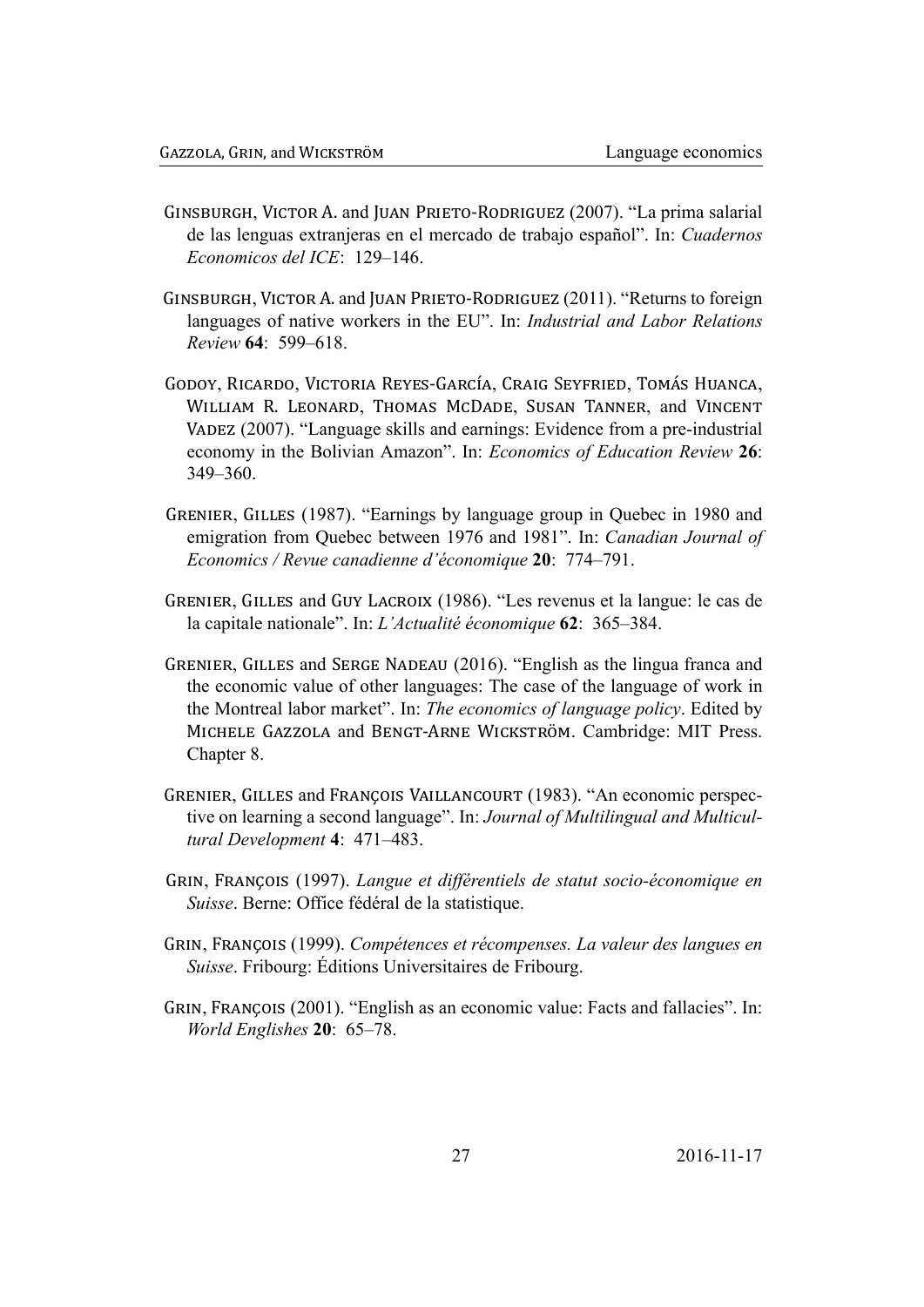- GRIN, FRANÇOIS and CLAUDIO SFREDDO (1998). "Language-based earnings differentials on the Swiss labour market: Is Italian a liability?" In: *International* Journal of Manpower 19: 520-535.
- HENLEY, ANDREW and RHIAN ELERI JONES (2005). "Earnings and linguistic proficiency in a bilingual economy". In: The Manchester School 73: 300–320.
- KLEIN, CARLO (2007). "The valuation of plurilingual competences in an open European labour market". In: International Journal of Multilingualism 4: 262– 281.
- KRONCKE, CHARLES and KENNETH SMITH (1999). "The wage effects of ethnicity in Estonia". In: *Economics of Transition* 7: 179–199.
- LAVOIE, MARC (1983). "Bilinguisme, langue dominante et réseaux d'information". In: L'actualité économique 59: 38-62.
- LAVOIE, MARC and MAURICE SAINT-GERMAIN (1991). "Disparités linguistiques de revenu au Canada selon la langue parlée à la maison". In: L'Actualité économique 67: 356-380.
- LECKER, TIKVA (1997). "Language usage and earnings among minorities". In: Journal of Socio-Economics 26: 525-532.
- LEMAY, DOMINIQUE (2005). La différenciation des revenus du travail en function des groupes linguistiques au Québec, 2001. Master's thesis. Montréal: Université de Montréal
- LEPIG, KRISTIAN-OLARI and OTT TOOMET (2008). "Emerging ethnic wage gap: Estonia during political and economic transition". In: Journal of Comparative Economics 36: 599-619.
- LEVINSOHN, JAMES (2007). "Globalization and the returns to speaking English in South Africa". In: *Globalization and poverty*. Edited by A. HARRISON. Chicago: University of Chicago Press: 629–646.
- LUI, HON-KWONG (2007). "The returns to language ability in Hong Kong: Before and after the handover". In: *Applied Economics Letters* 14: 121–125.
- MACKINNON, MARY (2000). "Unilingues ou bilingues? Les Montréalais sur le marché du travail en 1901". In: L'Actualité économique 76: 137–158.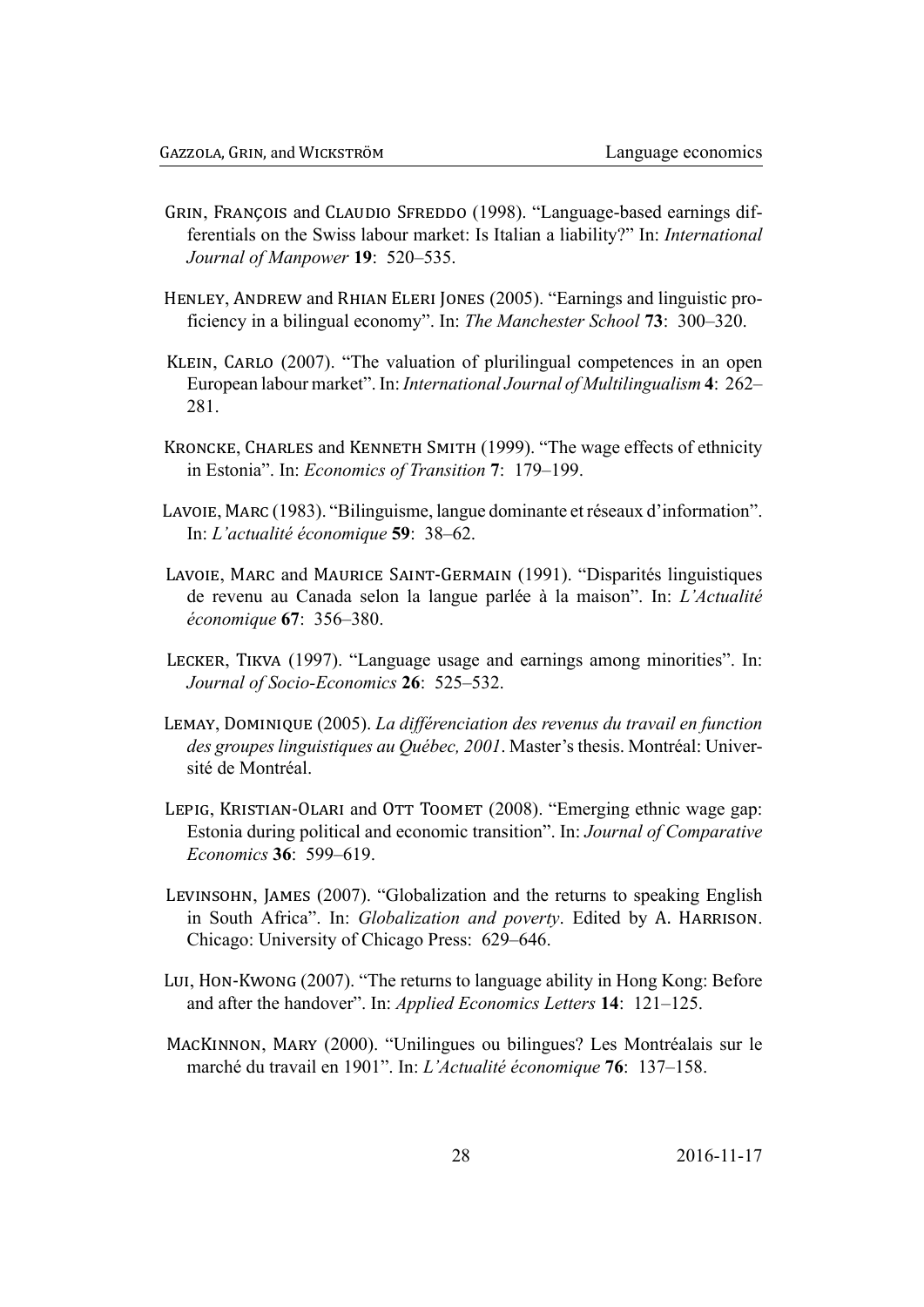- MASON, PATRICK L. (2001). "Annual income and identity formation among persons of Mexican descent". In: The American Economic Review 91: 178–183.
- NADEAU, SERGE (2010). "Another look at the francophone wage gap in Canada: Public and private sectors, Ouebec and outside Ouebec". In: Canadian Public Policy / Analyse de Politiques 36: 159-179.
- PATRINOS, HARRY ANTHONY and MICHAEL E. HURST (2007). "Indigenous language skills and the labor market in a developing economy: Bolivia". In: The economics of language. International analyses. Edited by BARRY R. CHISWICK and PAUL W. MILLER. London: Routledge: 473-489.
- PATRINOS, HARRY ANTHONY, EDUARDO VELEZ, and PSACHAROPOULOS (1994). "Language, education, and earnings in Asunción, Paraguay". In: The Journal of Developing Areas 29: 57-68.
- SAIZ, ALBERT and ELENA ZOIDO (2005). "Listening to what the world says: Bilingualism and earnings in the United States". In: The Review of Economics and Statistics 87: 523-538.
- SAKELLARIOU, CHRIS (2009). "Endogeneity, computers, language skills and wages among university graduates in Vietnam". In: *Applied Economics* 41: 653–663.
- SHAPIRO, DANIEL M. and MORTON STELCNER (1981). "Male-female earnings differentials and the role of language in Canada, Ontario, and Quebec, 1970". In: Canadian Journal of Economics / Revue canadienne d'économique 14: 341-348.
- SHAPIRO, DANIEL M. and MORTON STELCNER (1997). "Language and earnings in Quebec: Trends over twenty years, 1970-1990". In: Canadian Public Policy / Analyse de Politiques 23: 115-140.
- STÖHR, TOBIAS (2015). "The returns to occupational foreign language use: Evidence from Germany". In: *Labour Economics* 32: 86–98.
- VAILLANCOURT, FRANÇOIS (1978). "Revenus et langues, Québec. 1961-1971". In: Journal of Canadian Studies 13: 63-69.
- VAILLANCOURT, FRANÇOIS (1980). Difference in earnings by language groups in Quebec. 1970. Québec: Centre international de recherche sur le bilinguisme.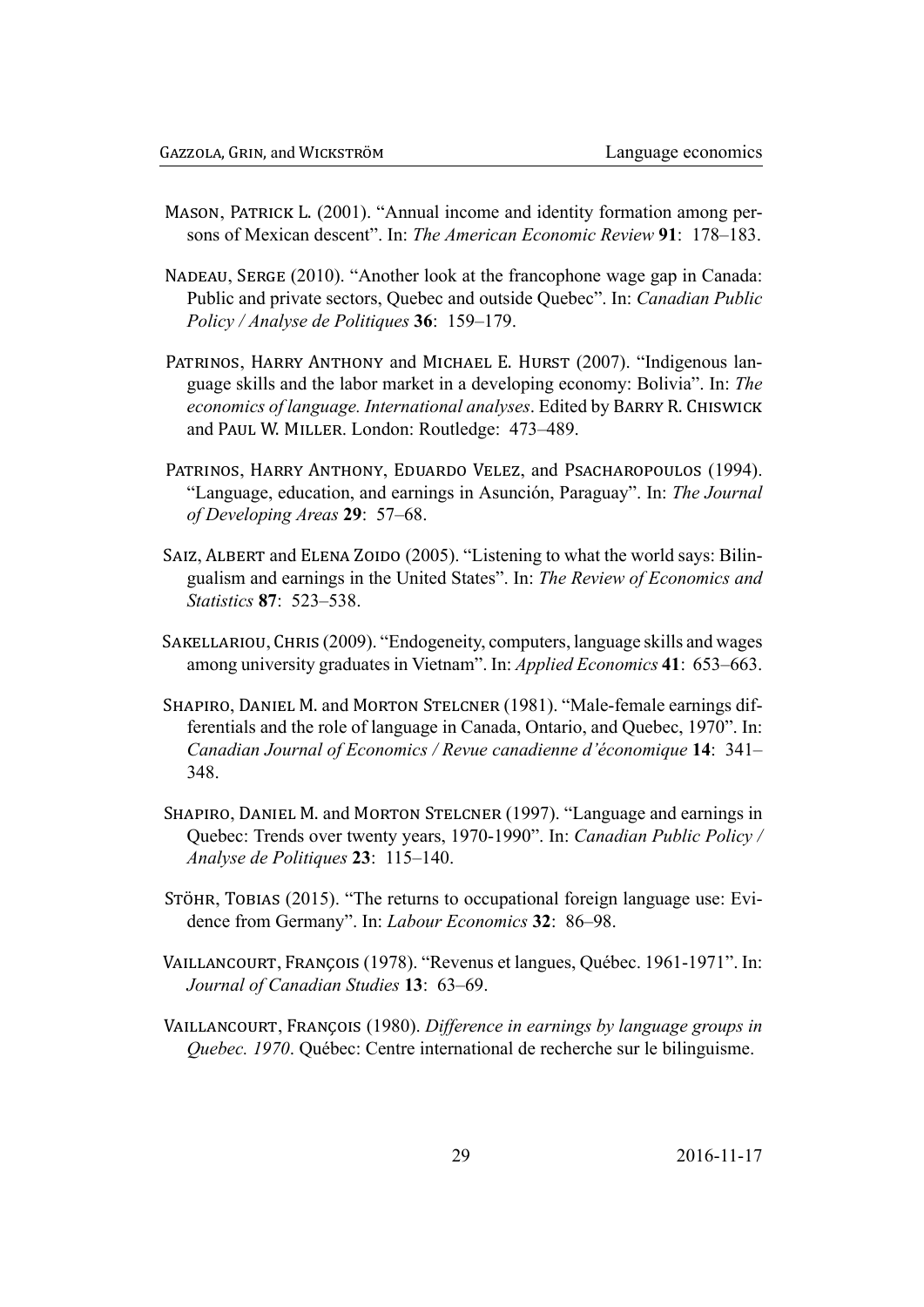- VAILLANCOURT, FRANÇOIS (1995). "The private and total returns to education in Canada, 1985". In: Canadian Journal of Economics / Revue canadienne d'économique 28: 533-554.
- VAILLANCOURT, FRANCOIS (1996). "Language and socioeconomic status in Ouebec: Measurement, findings, determinants, and policy costs". In: *International* Journal of the Sociology of Language 121: 69-92.
- VAILLANCOURT, FRANÇOIS and MICHEL LEBLANC (1993). La propriété de l'économie du Québec en 1991 selon le groupe d'appartenance linguistique. Montréal: Office de la langue française.
- VAILLANCOURT, FRANCOIS, DOMINIOUE LEMAY, and LUC VAILLANCOURT (2007). Laggards no more: The changed socioeconomic status of francophones in Oue*hec* Toronto: C D Howe Institute
- VAILLANCOURT, FRANCOIS and CLAUDE TOUCHETTE (2001). Le statut du français sur le marché du travail au Ouébec, de 1970 à 1995: les revenus du travail. Toronto: C D Howe Institute
- VELTMAN, CALVIN J., JAC-ANDRÉ BOULET, and CHARLES CASONGUAY (1979). "The economic context of bilingualism and language transfer in the Montreal metropolitan area". In: Canadian Journal of Economics / Revue canadienne d'économique 12: 468-479.
- WILLIAMS, DONALD R. (2011). "Multiple language usage and earnings in Western Europe". In: International Journal of Manpower 32: 372–393.

### C.1.1.4.2 Migrant labor

- ALDASHEV, ALISHER, JOHANNES GERNANDT, and STEPHAN L. THOMSEN (2009). "Language usage, participation, employment and earnings: Evidence for foreigners in West Germany with multiple sources of selection". In: Labour Economics  $16 \cdot 330 - 341$
- BELLANTE, DON (1998). "Language ability, US labor market experience and the earnings of immigrants". In: *International Journal of Manpower* 19: 319–330.
- BERMAN, ELI, KEVIN LANGA, and EREZ SINIVER (2003). "Language-skill complementarity: returns to immigrant language acquisition". In: *Labour Economics*  $10: 265 - 290.$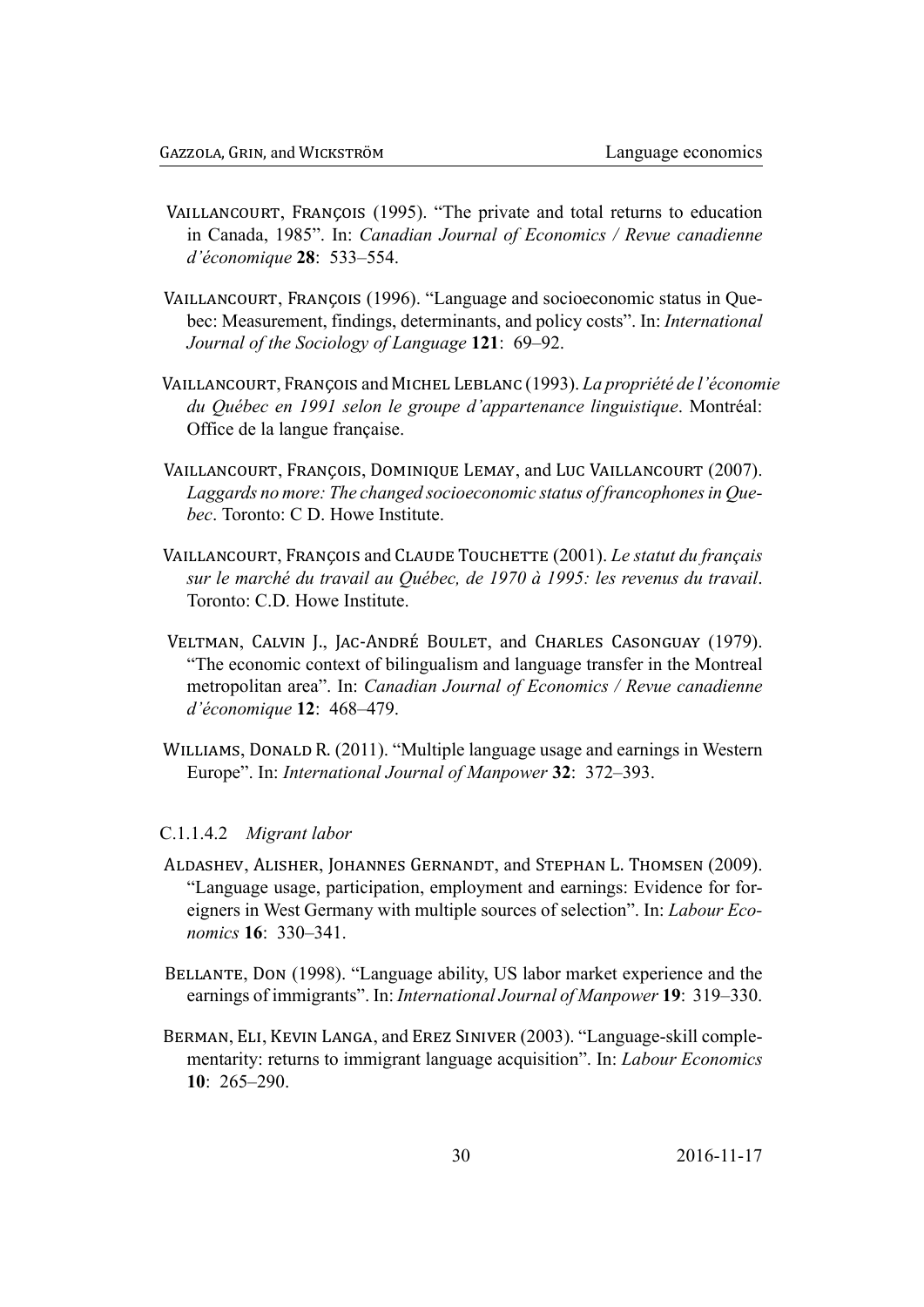- BLEAKLEY, HOYT and AIMEE CHIN (2004). "Language skills and earnings: Evidence from childhood immigrants". In: The Review of Economics and Statistics  $82 \cdot 481 - 496$
- BLEAKLEY, HOYT and AIMEE CHIN (2008). "What holds back the second generation?: The intergenerational transmission of language human capital among immigrants". In: Journal of Human Resources 43: 267-298.
- BLEAKLEY, HOYT and AIMEE CHIN (2010). "Age at arrival, English proficiency, and social assimilation among US immigrants". In: American Economic Journal: Applied Economics 2: 165-192.
- BLOEMEN, HANS (2013). Language proficiency of migrants: The relation with Job satisfaction and matching. Research report 7366. Bonn: Forschungsinstitut zur Zukunft der Arbeit
- BLOOM, DAVID E. and GILLES GRENIER (1996). "Language, employment, and earnings in the United States: Spanish-English differentials from 1970 to 1990". In: International Journal of the Sociology of Language 121: 45–68.
- BUDRÍA, SANTIAGO and PABLO SWEDBERG (2012). The impact of language proficiency on immigrants' earnings in Spain. Research report 6957. Bonn: Forschungsinstitut zur Zukunft der Arbeit.
- CARLINER, GEOFFREY (1996). The wages and language skills of U.S. immigrants. Research report 5763. Washington DC: National Bureau of Economic Research.
- CARNEVALE, ANTHONY, ROBERT FRY, and LINDSAY LOWELL (2001). "Understanding, speaking, reading, writing and earnings in the immigrant labor market". In: American Economic Review 91: 159–163.
- CASEY, T. and CHRISTIAN DUSTMANN (2008). "Intergenerational transmission of language capital and economic outcomes". In: Journal of Human Resources  $43 \cdot 660 - 687$
- CHISWICK, BARRY R. (1978). "The effect of Americanization on the earnings of foreign-born men". In: Journal of Political Economy 86: 897–921.
- CHISWICK, BARRY R. (1991). "Speaking, reading, and earnings among low-skilled immigrants". In: *Journal of Labor Economics* 9: 149–170. [Reprint in: BARRY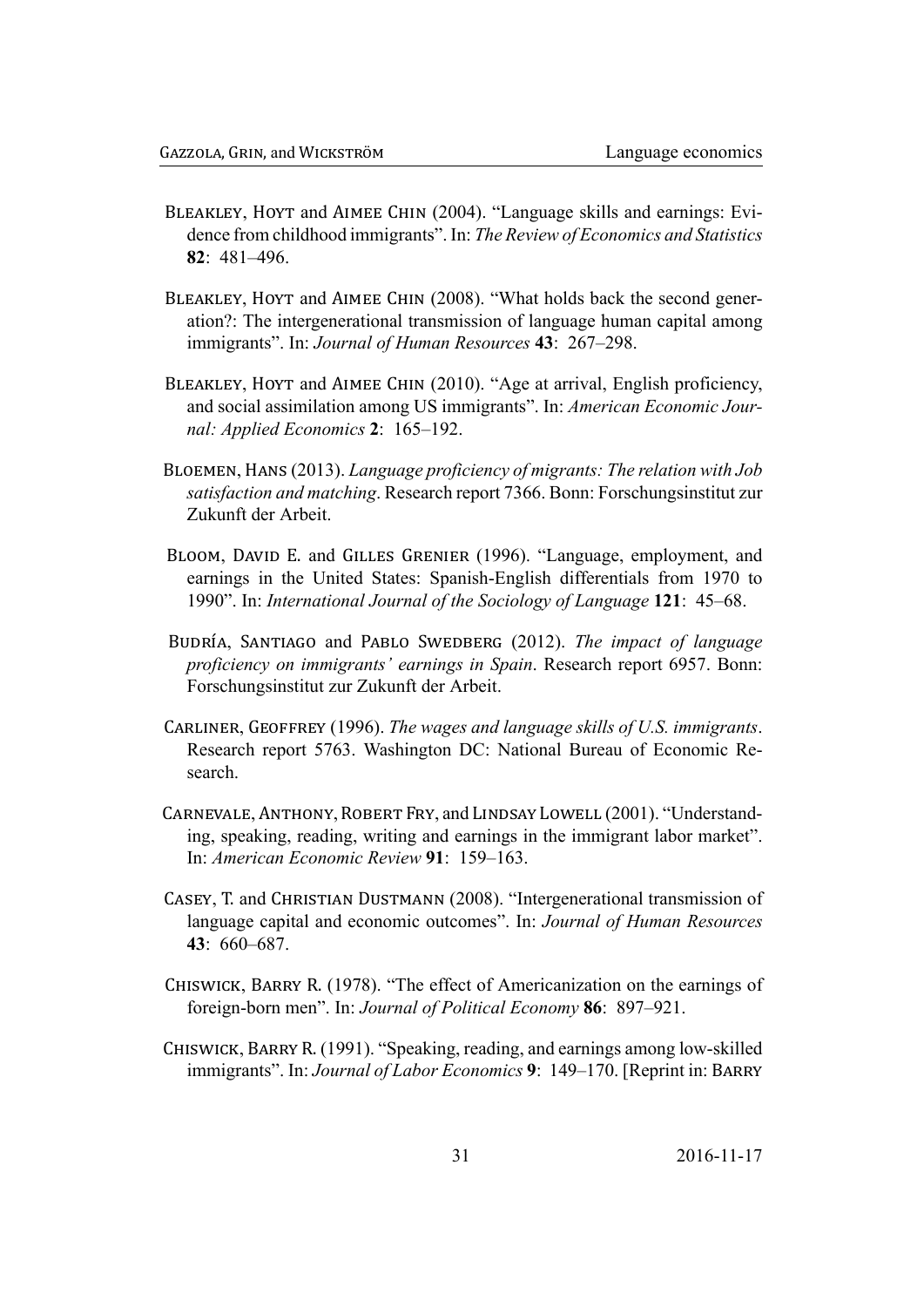R. CHISWICK and PAUL W. MILLER, editors. The economics of language: International analyses. New York: Routledge, 2007.].

- CHISWICK, BARRY R. (1998). "Hebrew language usage: Determinants and effects on earnings among immigrants in Israel". In: Journal of Population Economics  $11: 253 - 271.$
- CHISWICK, BARRY R. (1999). "Language skills and earnings among legalized aliens". In: Journal of Population Economics 12: 63–91. [Reprint in: BARRY R. CHISWICK and PAUL W. MILLER, editors. The economics of language: International analyses. New York: Routledge, 2007.].
- CHISWICK, BARRY R. (2009). "The economics of language for immigrants: An introduction and overview". In: The education of language minority immigrants in the United States. Edited by TERRANCE WILEY, JIN SOOK LEE, and RUSSELL RUMBERGER, Bristol: Multilingual Matters: 72-91.
- CHISWICK, BARRY R. and NICHOLAS LARSEN (2015). "Russian Jewish immigrants in the United States: The adjustment of their English language proficiency and earnings in the American Community Survey". In: Contemporary Jewry 35:  $191 - 209$ .
- CHISWICK, BARRY R. and PAUL W. MILLER (1985). "Immigrant generation and income in Australia". In: *Economic Record* 61: 540–553.
- CHISWICK, BARRY R. and PAUL W. MILLER (1992). "Language in the immigrant labor market". In: Immigration, language and ethnicity, Canada and the United States. Edited by BARRY R. CHISWICK. Washington DC: American Enterpreise Institute (AEI) Press: 229–296. [Reprint in: BARRY R. CHISWICK and PAUL W. MILLER, editors. The economics of language: International analyses. New York: Routledge, 2007.].
- CHISWICK, BARRY R. and PAUL W. MILLER (1995). "The endogeneity between language and earnings: International analyses". In: Journal of Labor Economics 13: 246–288. [Reprint in: BARRY R. CHISWICK and PAUL W. MILLER, editors. The economics of language: International analyses. New York: Routledge, 2007.].
- CHISWICK, BARRY R. and PAUL W. MILLER (2001). "A model of destinationlanguage acquisition: Application to male immigrants in Canada". In: Demography 38: 391–409. [Reprint in: BARRY R. CHISWICK and PAUL W. MILLER,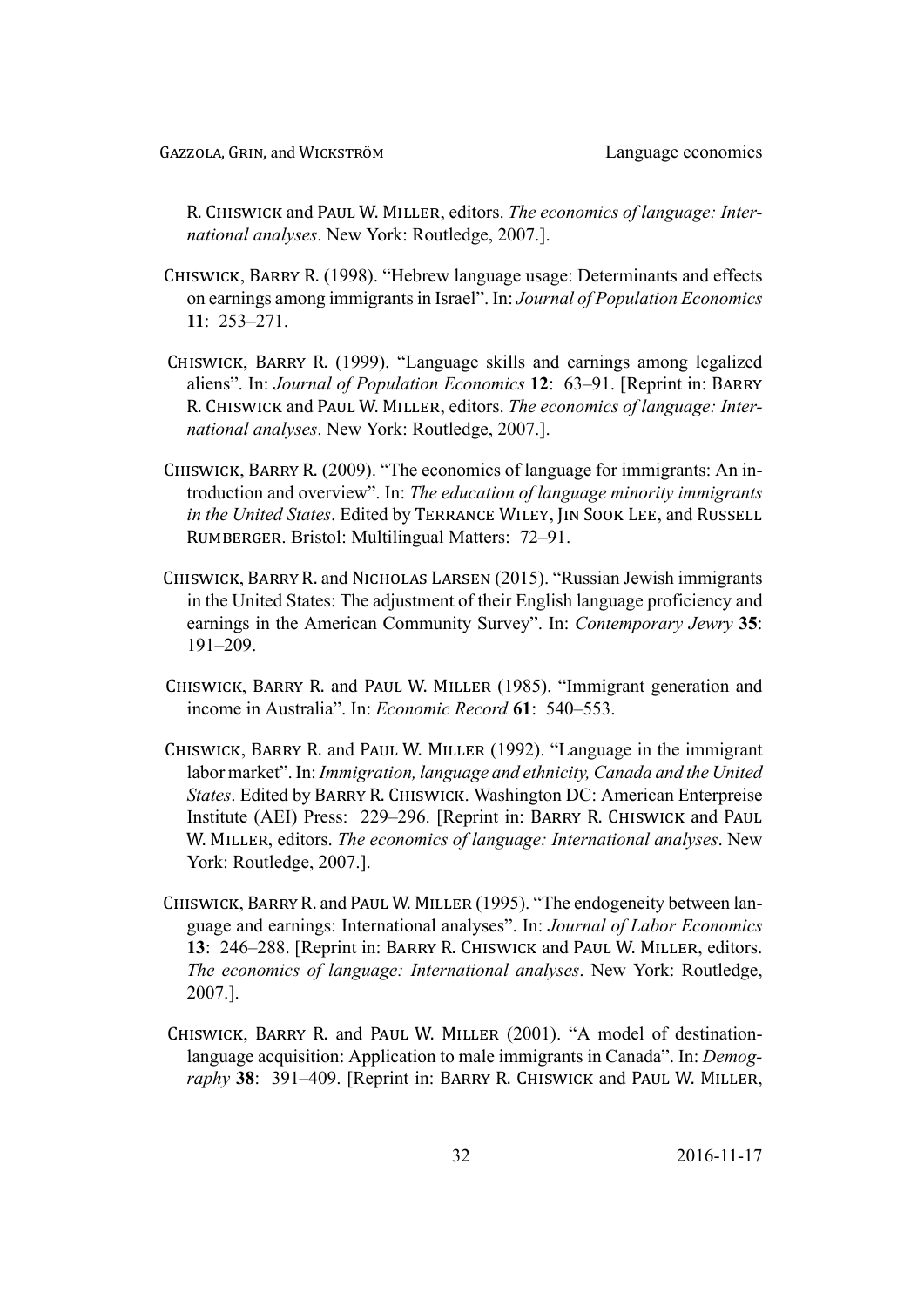editors. The economics of language: International analyses. New York: Routledge, 2007.].

- CHISWICK, BARRY R. and PAUL W. MILLER (2002a). Do enclaves matter in immigrant adjustment? Research report 449. Bonn: Forschungsinstitut zur Zukunft der Arbeit.
- CHISWICK, BARRY R. and PAUL W. MILLER (2002b). "Immigrant earnings: Language skills, linguistic concentrations and the business cycle". In: Journal of *Population Economics* 15: 31–57. [Reprint in: BARRY R. CHISWICK and PAUL W. MILLER, editors. The economics of language: International analyses. New York: Routledge, 2007.].
- CHISWICK, BARRY R. and PAUL W. MILLER (2010). "Occupational language requirements and the value of English in the US labor market". In: Journal of Population Economics 23: 353-372.
- CHISWICK, BARRY R. and PAUL W. MILLER (2012). "Negative and positive assimilation, skill transferability, and linguistic distance". In: Journal of Human Capital 6: 35–55.
- CHISWICK, BARRY R. and PAUL W. MILLER (2015). "International migration and the economics of language". In: Handbook of the eonomics of international *migration*. Edited by BARRY R. CHISWICK and PAUL W. MILLER. Volume 1A. Handbooks in economics. Amsterdam: North-Holland. Chapter 5: 211–269.
- CHISWICK, BARRY R. and GASTON REPETTO (2001). "Immigrant adjustment in Israel: Literacy and fluency in Hebrew and earnings". In: International migration: Trends, policy and economic impact. Edited by SLOBODAN DJAJIC. New York: Routledge: 204–228. [Reprint in: BARRY R. CHISWICK and PAUL W. MILLER, editors. The economics of language: International analyses. New York: Routledge, 2007.].
- CHISWICK, BARRY R. and ZHILING WANG (2016). Social contacts, Dutch language proficiency and immigrant economic performance in the Netherlands: A longitudinal study. Research report 9760. Bonn: Forschungsinstitut zur Zukunft der Arbeit.
- DÁVILA, ALBERTO and MARIE T. MORA (2004). "English-language skills and the earnings of self-employed immigrants in the United States". In: Industrial Relations 43: 386-391.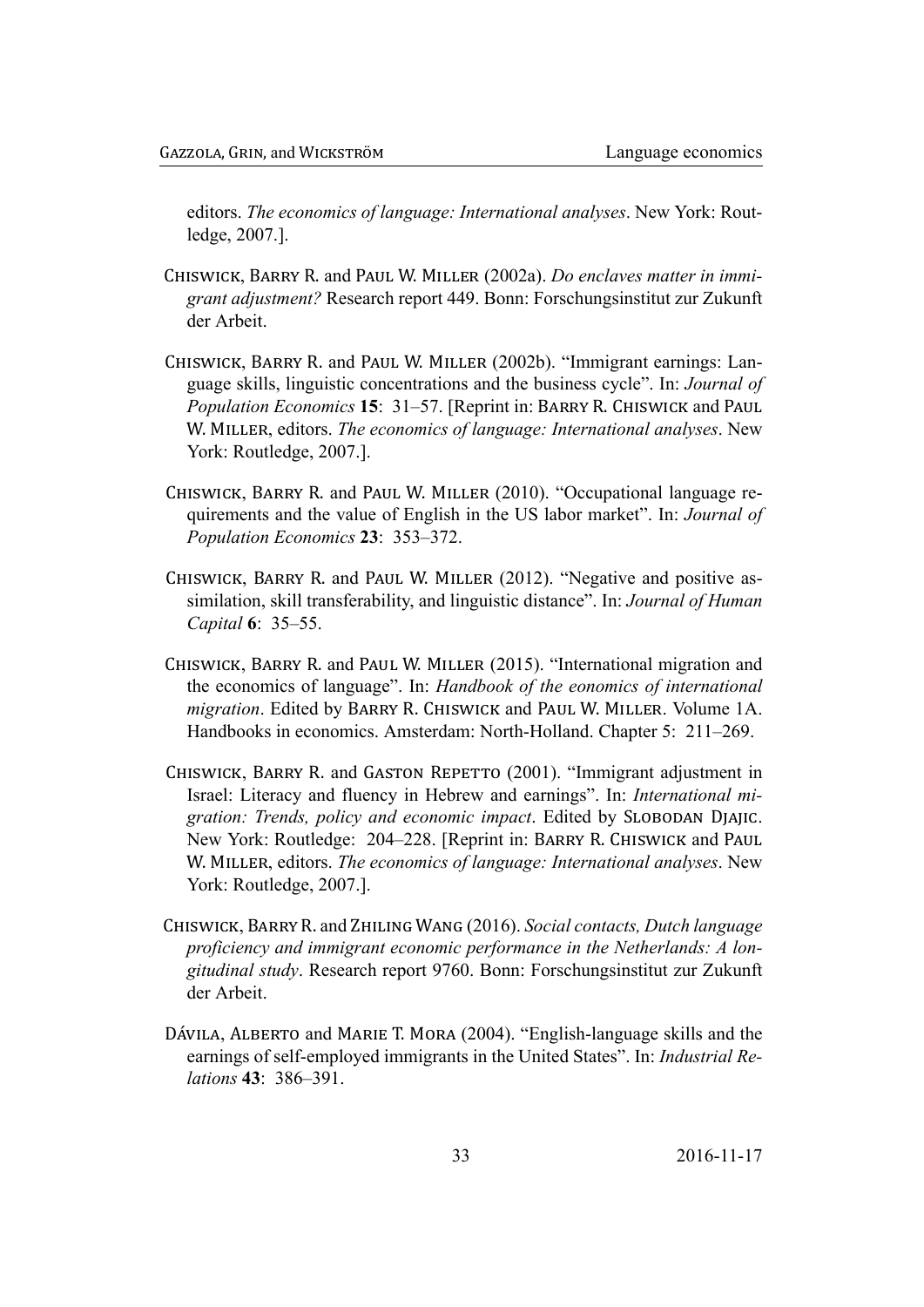- DÁVILA, ALBERTO, MARIE T. MORA, and REBECCA GONZÁLEZ (2011). "Englishlanguage proficiency and occupational risk among hispanic immigrant men in the United States". In: Industrial Relations 50: 263-296.
- DI PAOLO, ANTONIO (2011). "Knowledge of catalan, public/private sector choice and earnings: Evidence from a double sample selection model". In: *Hacienda* Pública Española / Revista de Economía Pública 197: 9-35.
- DI PAOLO, ANTONIO and JOSEP LLUÍS RAYMOND (2012). "Language knowledge and earnings in Catalonia". In: Journal of Applied Economics 15: 89-118.
- DRYDAKIS, NICK (2012). "Ethnic identity and immigrants' wages in Greece". In: International Journal of Intercultural Relations 36: 389–402.
- DUSTMANN, CHRISTIAN (1994). "Speaking fluency, writing fluency and earnings of migrants". In: Journal of Population Economics 7: 133-156.
- DUSTMANN, CHRISTIAN and FRANCESCA FABBRI (2003). "Language proficiency and labour market. Performance of immigrants in the UK". In: The Economic *Journal* 113: 695-717.
- DUSTMANN, CHRISTIAN and ARTHUR VAN SOEST (2002). "Language and earnings of immigrants". In: *Industrial and Labor Relations Review* 55: 473–492.
- FANG, TONY and JOHN S. HEYWOOD (2010). "Immigration, ethnic wage differentials and output pay in Canada". In: British Journal of Industrial Relations 48:  $109 - 130$ .
- GAO, W. and R. SYMTH (2011). "Economic returns to speaking 'Standard Mandarin' among migrants in China's urban labour market". In: *Economics of Ed*ucation Review 36: 342-352.
- GRENIER, GILLES (1984). "The effect of language characteristics on the wages of Hispano-American males". In: The Journal of Human Resources 19: 35–52.
- GRENIER, GILLES (2001). "Immigration, langues et performance économique: le Québec et l'Ontario entre 1970 et 1995". In: L'Actualité économique 77: 305-338
- GRENIER, GILLES and SERGE NADEAU (2011). "Immigrant access to work in Montreal and Toronto". In: Canadian Journal of Regional Science / Revue canadienne des sciences régionales 34: 19–32.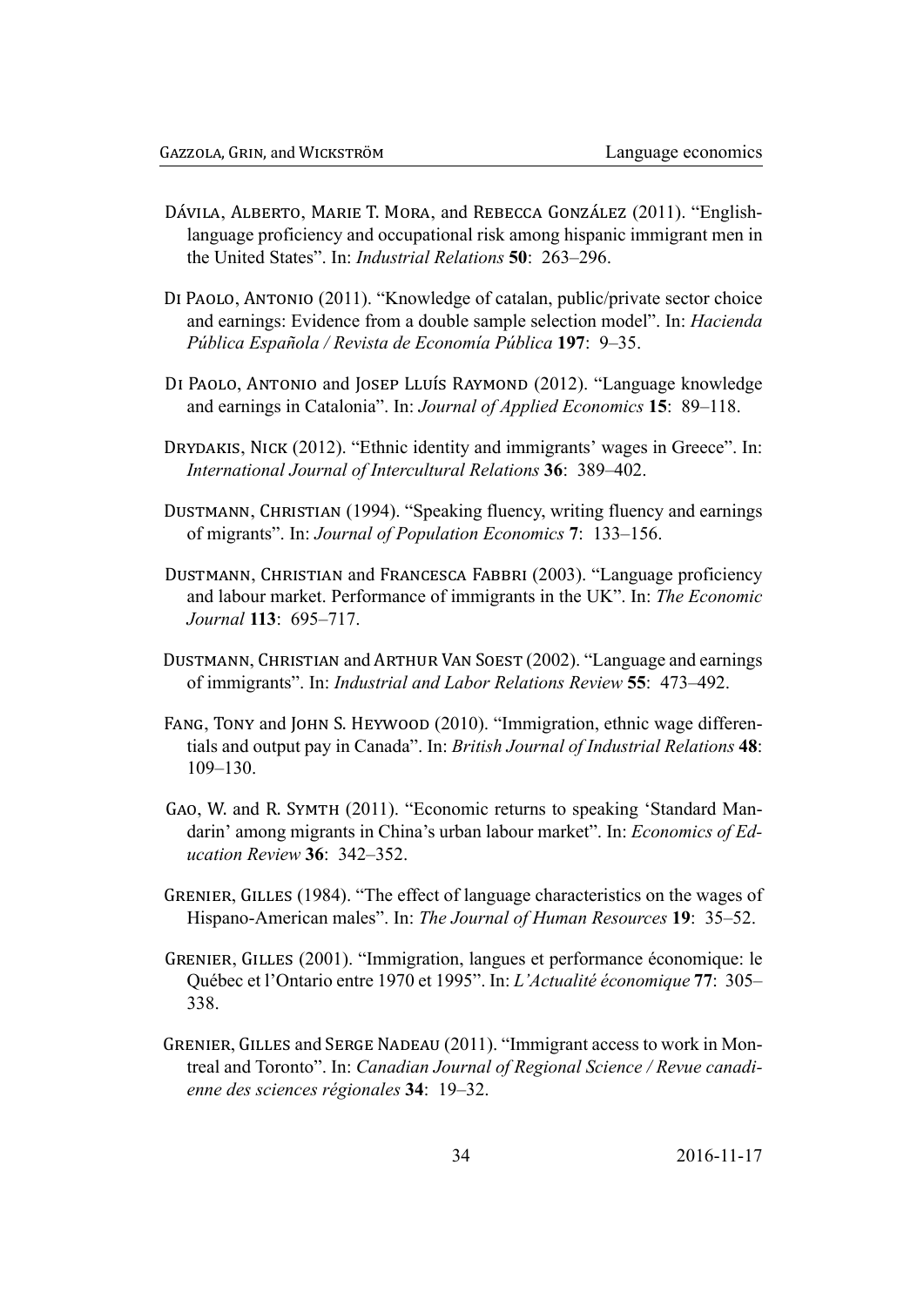- GRIN, FRANÇOIS, JEAN ROSSIAUD, and BÜLENT KAYA (2002). "Langues de l'immigration et intégration professionnelle en Suisse". In: Les migrations et la Suisse. Edited by WICKER HANS-RUDOLF, ROSITA FIBBI, and WERNER HAUG. Zurich: Seismo: 404–433.
- HALL, MATTHEW and GEORGE FARKAS (2008). "Does human capital raise earnings for immigrants in the low-skill labor market?" In: Demography 45: 619–639.
- HAYFRON, JOHN E. (2001). "Language training, language proficiency and earnings of immigrants in Norway". In: *Applied Economics* 33: 1971–1979.
- HELLERSTEIN, JUDITH and DAVID NEUMARK (2003). "Ethnicity, language, and workplace segregation: Evidence from a new matched employer-employee data set". In: Annales d'économie et de statistique 71-72: 19-78.
- ISPHORDING, INGO E. (2013). "Returns to foreign language skills of immigrants in Spain". In: *LABOUR* 27: 443-461.
- ISPHORDING, INGO E. (2014a). "Disadvantages of linguistic origin: Evidence from immigrant literacy scores". In: *Economics Letters* 123: 236–239.
- ISPHORDING, INGO E. (2014b). Language and labor market success. Research report 8572. Bonn: Forschungsinstitut zur Zukunft der Arbeit.
- ISPHORDING, INGO EDUARD and SEBASTIAN OTTEN (2014). "Linguistic barriers in the destination language acquisition of immigrants". In: Journal of Economic Behavior & Organization 105: 30-50.
- ISPHORDING, INGO EDUARD and MATHIAS SINNING (2012). The returns to language skills in the US labor market. Research report 7080. Bonn: Forschungsinstitut zur Zukunft der Arbeit.
- KOSSOUDJI, SHERRIE A. (1988). "English language ability and the labor market opportunities of Hispanic and East Asian immigrant men". In: Journal of Labor Economics 6: 205-228.
- LANG, KEVIN and EREZ SINIVER (2009). "The return to English in a non-English speaking country: Russian immigrants and native Israelis in Israel". In: The B.E. Journal of Economic Analysis & Policy 9: Article 50.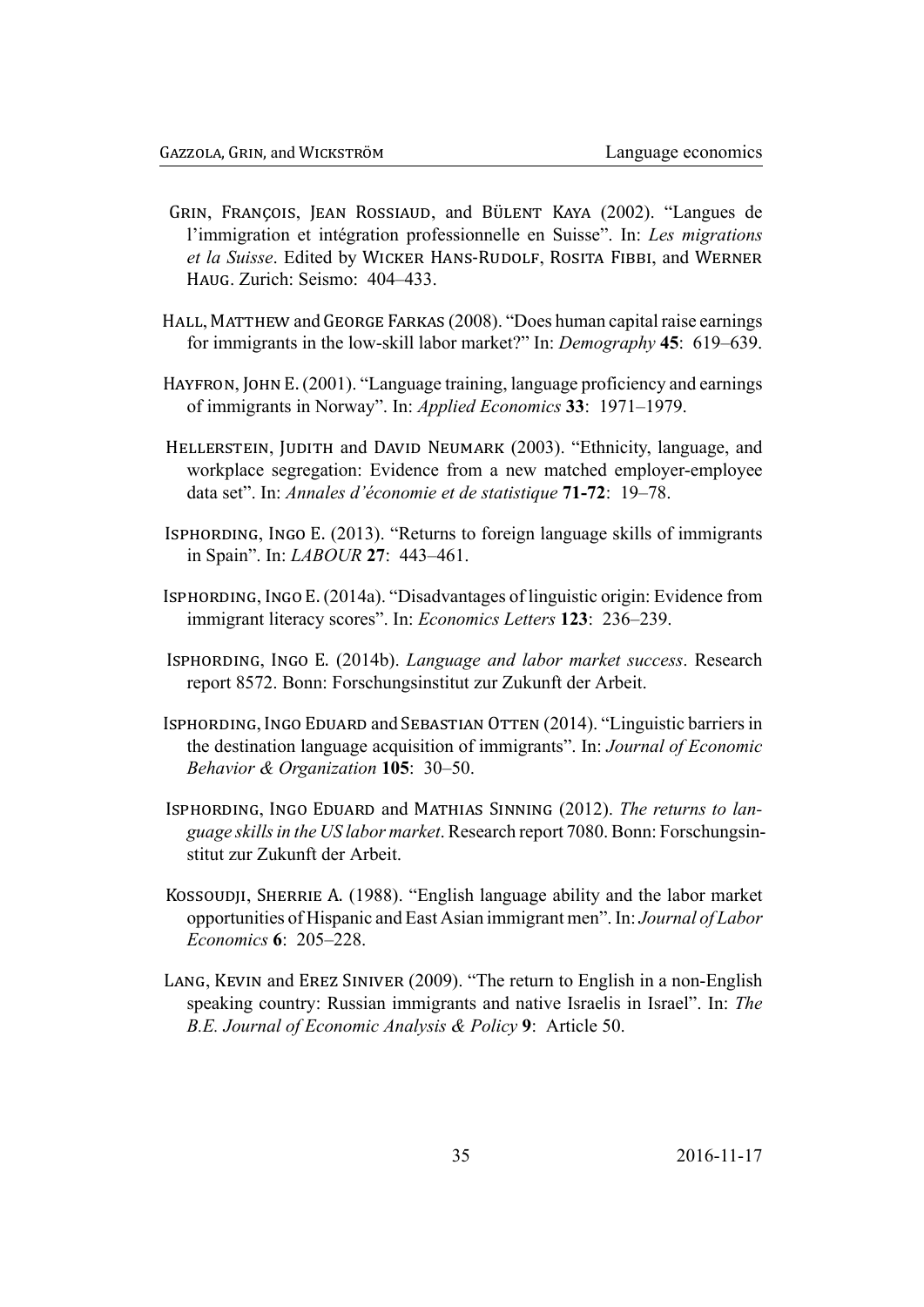- LESLIE, DEREK and JOANNE LINDLEY (2001). "The impact of language ability on employment and earnings of Britain's ethnic communities". In: *Economica* 68: 587-606.
- LINDLEY, JOANNE (2002). "The English language fluency and earnings of ethnic minorities in Britain". In: Scottish Journal of Political Economy 49: 467–487.
- MCMANUS, WALTER S. (1985). "Labor market costs of language disparity: An interpretation of Hispanic earnings differences". In: The American Economic Review 75: 818-827.
- MCMANUS, WALTER S. (1990). "Labor market effects of language enclaves: Hispanic men in the United States". In: Journal of Human Resources 25: 228-252
- MCMANUS, WALTER S., WILLIAM GOULD, and FINIS WELCH (1983). "Earnings of Hispanic men: The role of English language proficiency". In: Journal of Labor *Economics* 1: 101-130.
- MESSINIS, GEORGE (2009). "Earnings and languages in the family: Secondgeneration Australians". In: The Economic Record 85: s59-s73.
- PARK, IN HEUM (1999). "The earnings of immigrants in the United States: The effect of English-speaking ability". In: American Journal of Economics and Sociology 58: 43-56.
- PENDAKUR, KRISHNA and RAVI PENDAKUR (1998). "Speak and ye shall receive: Language knowledge as human capital". In: *Economic approaches to language* and bilingualism. Edited by ALBERT BRETON. Ottawa: Canadian Heritage: 89–  $121.$
- RIVERA-BATIZ, FRANCISCO (1990). "English language proficiency and the economic progress of immigrants". In: *Economics Letters* 34: 295–300.
- SEAN-SHONG, HWANG, JUAN XI, and YUE CAO (2010). "The conditional relationship between English language proficiency and earnings among US immigrants". In: Ethnic and Racial Studies 33: 1620–1647.
- SHIELDS, MICHAEL A. and STEPHEN WHEATLEY PRICE (2002). "The English language fluency and occupational success of ethnic minority immigrant men living in English metropolitan areas". In: Journal of Population Economics 15:  $137 - 160$ .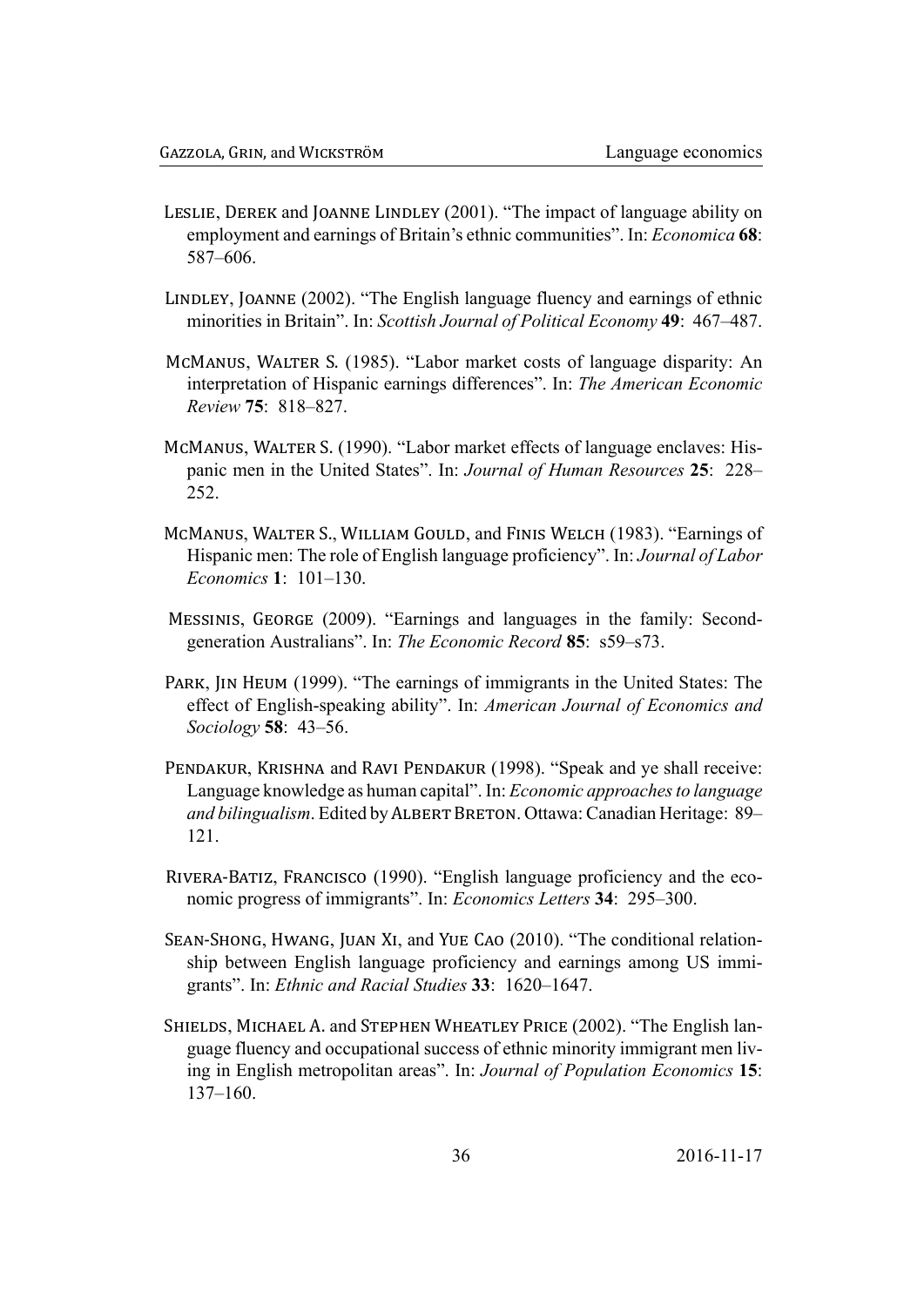- SHIN, HYOUNG-JIN and RICHARD ALBA (2009). "The economic value of bilingualism for Asians and Hispanics". In: Sociological Forum 24: 254–275.
- TAINER, EVELINA (1988). "English language proficiency and the determination of earnings among foreign-born men". In: The Journal of Human Resources 23:  $108 - 122$ .
- WANG, CHUMBEI and LE WANG (2011). "Language skills and the earnings distribution among child immigrants". In: Industrial Relations 50: 297-322.
- WARMAN, CASEY, ARTHUR SWEETMAN, and GUSTAVE GOLDMANN (2015). "The portability of new immigrants' human capital: Language, education and occupational matching". In: Canadian Public Policy / Analyse de Politiques 41:  $64 - 79$
- YAO, YUXIN and JAN C. VAN OURS (2015). "Language skills and labor market performance of immigrants in the Netherlands". In: *Labour Economics* 34: 76– 85.
- ZAVODNY, MADELINE (2000). "The effects of official English laws on limited-English-proficient workers". In: Journal of Labor Economics 18: 427–452.

### <span id="page-37-0"></span>C.1.1.5 Language skills and production

Contributions listed here examines the production process and the how it may be affected by language skills and patterns of language use, particularly in multilingual settings. Some revisit core production theory, while others address issues such as matching between a worker and a job and the related recruiting strategies.

- ALDASHEV, ALISHER and ALEXANDER M. DANZER (2016). "Bilingualism and economic performance". In: The economics of language policy. Edited by MICHELE GAZZOLA and BENGT-ARNE WICKSTRÖM. Cambridge: MIT Press. Chapter 9.
- BECKHUSEN, JULIA, RAYMOND J.G.M. FLORAX, THOMAS DE GRAAFF, JACQUES POOT, and BRIGITTE WALDORF (2012). Living and working in ethnic enclaves: Language proficiency of immigrants in U.S. metropolitan areas. Research report 6363. Bonn: Forschungsinstitut zur Zukunft der Arbeit.
- CAMINAL, RAMON (2010). "Markets and linguistic diversity". In: Journal of Economic Behavior & Organization 76: 774-790.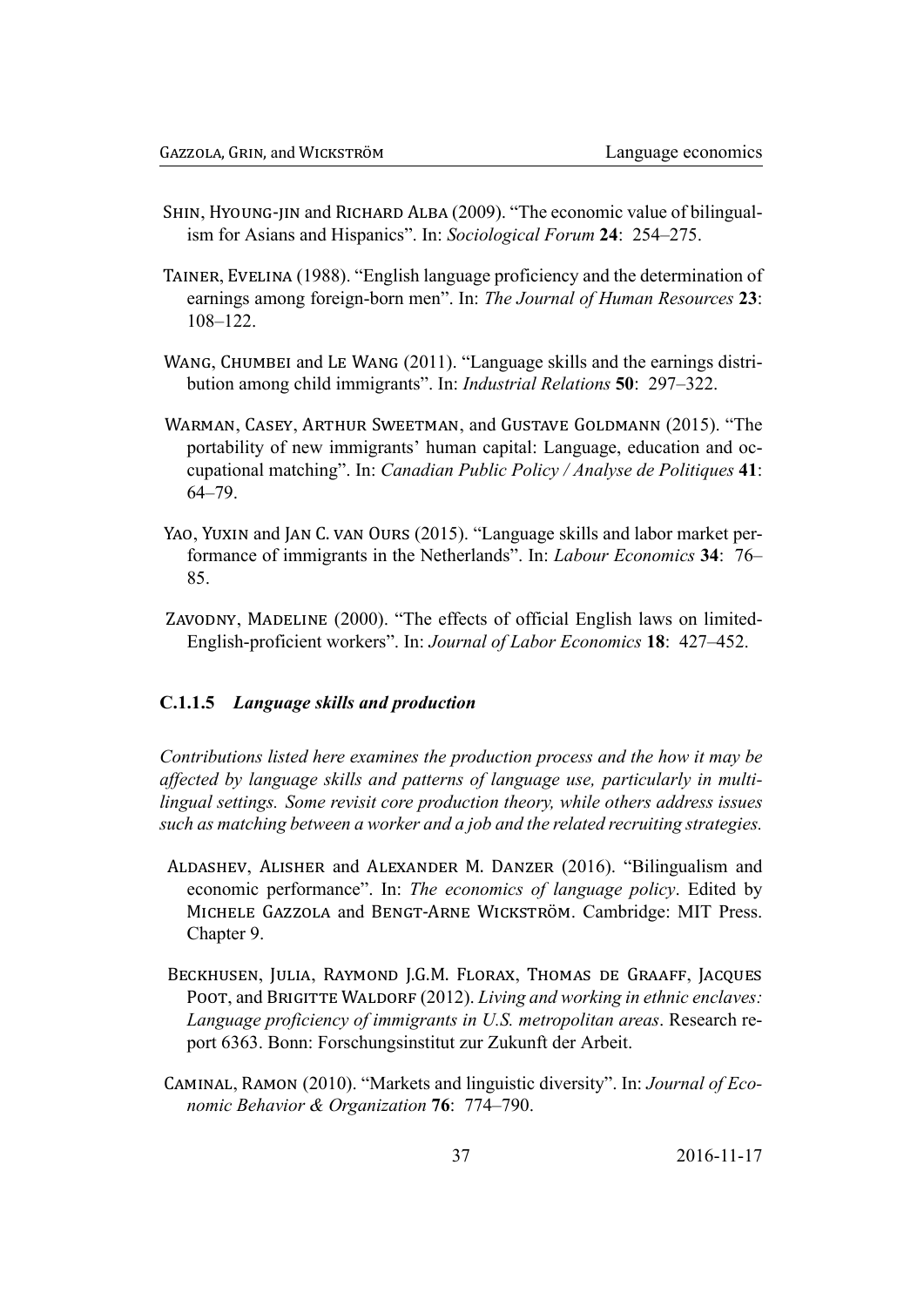- CHORNEY, HAROLD (1998). "Bilingualism in employee recruitement and the role of symbolic analysts in leading export-oriented firms". In: *Economic ap*proaches to language and bilingualism. Edited by ALBERT BRETON. Ottawa: Canadian Heritage: 185-223.
- CRÉMER, JACQUES, LUIS GARICANO, and ANDREA PRAT (2007). "Language and the theory of the firm". In: The Quarterly Journal of Economics 122: 373– 407.
- GOMEZ-MEJIA, LUIS and LESLIE PALICH (1997). "Cultural diversity and the performance of multinational firms". In: Journal of International Business Studies  $28:335$
- GRIN, FRANÇOIS and CLAUDIO SFREDDO (2010). "Besoins linguistiques et stratégie de recrutement des entreprises". In: Langue, économie, entreprise. Gérer les échanges. Edited by I. BEHR, P. FARGES, D. HENTSCHEL, M. KAUFFMANN, and C. LANG. Paris: Presses Sorbonne Nouvelle: 19–40.
- GRIN, FRANÇOIS, CLAUDIO SFREDDO, and FRANÇOIS VAILLANCOURT (2010). The economics of the multilingual workplace. London: Routledge.
- HEBLICH, STEPHAN, ALFRED LAMELI, and GERHARD RIENER (2015). "The effect of perceived regional accents on individual economic behavior: A lab experiment on linguistic performance cognitive ratings and economic decisions". In: *PLoS ONE* 10: e0113475.
- QUELLA, NÚRIA and SILVIO RENDÓN (2012). "Occupational selection in multilingual labor markets: The case of Catalonia". In: International Journal of Manpower 33: 918-937.
- SABOURIN, CONRAD (1985). "La théorie des environnements linguistiques". In: *Économie et langue.* Edited by FRANCOIS VAILLANCOURT. Québec: Conseil de la langue française: 59–82.
- SOLÉ, CARLOTA, AMADO ALARCÓN, ALBERT TERRONES, and LUÍS GARZÓN (2006). "The problems of efficiency and linguistic discrimination in the coordination of firms". In: International Journal of the Sociology of Language 182: 41–66.
- <span id="page-38-0"></span>YAMAMURA, EIJI (2012). "Effect of linguistic heterogeneity on technology transfer: An economic study of FIFA football rankings". In: Atlantic Economic Journal 40: 85–99.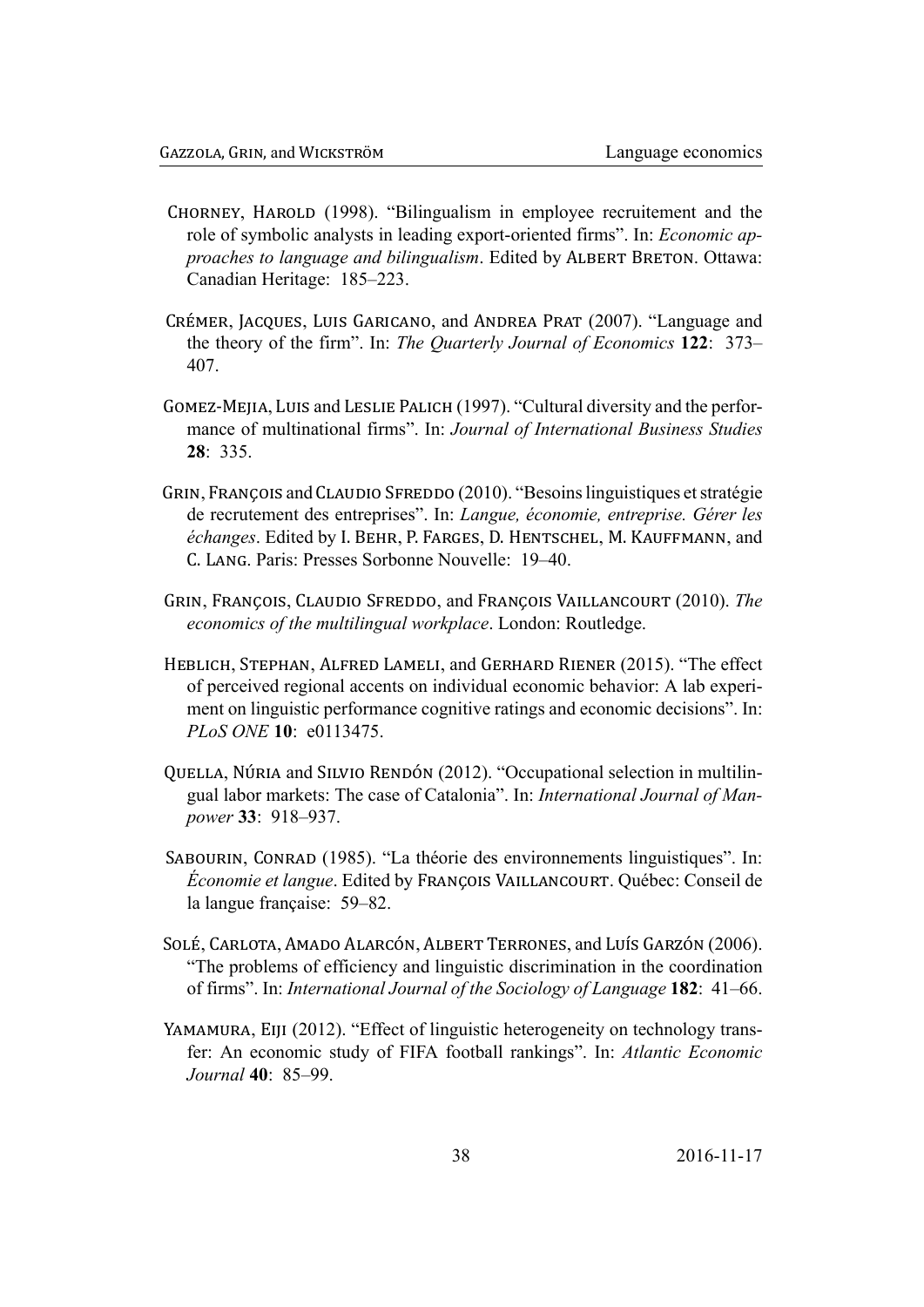### C.1.2 Economic impact of LPP

This sub-section is devoted to contributions that assess the economic consequences of policies that specifically target languages (as distinct from policies with other aims, but that may nonetheless have economic impacts through language; some such cases turn up in  $C.1.1$ ).

- ASPACHS-BRACONS, ORIOL, IRMA CLOTS-FIGUERAS, JOAN COSTA-FONT, and PAOLO MASELLA (2008). "Compulsory language educational policies and identity formation". In: Journal of the European Economic Association 6: 434-444.
- BATTISTI, MICHELE, JANE FRIESEN, and BRIAN KRAUTH (2014). "English as a second dialect policy and achievement of aboriginal students in British Columbia". In: Canadian Public Policy / Analyse de Politiques 40: 182–192.
- DESMET, KLAUS, IGNACIO ORTUÑO-ORTÍN, and ROMAIN WACZIARG (2012). "The political economy of linguistic cleavages". In: Journal of Development Economics 97: 322-338.
- GRIN, FRANÇOIS and FRANÇOIS VAILLANCOURT (2015). "The economics of language policy: An introduction to evaluation work". In: Research methods in language policy and planning: A practical guide. Edited by FRANCIS M. HULT and DAVID CASSELS JOHNSON. Chichester: Wiley-Blackwell: 118–129.
- LIEN, DONALD (2013). "Financial effects of the Confucius Institute on Chinese language acquisition: Isn't it delightful that friends come from a far to teach you Hanyu?" In: North American Journal of Economics and Finance 24: 87–  $100.$
- LIEN, DONALD and YAQIN WANG (2013). "An economic analysis of instructional language". In: *Education Economics* 21: 380–391.
- VAILLANCOURT, FRANÇOIS (1983). "The economics of language and language planning". In: Language Problems & Language Planning 7: 162–178. [Reprint] in: DONALD M. LAMBERTON, editor. The economics of language. Cheltenham: Edward Elgar, 2002.].

### C.1.2.1 Language and nationalism

<span id="page-39-0"></span>Some language policies are connected to a political stance that may be viewed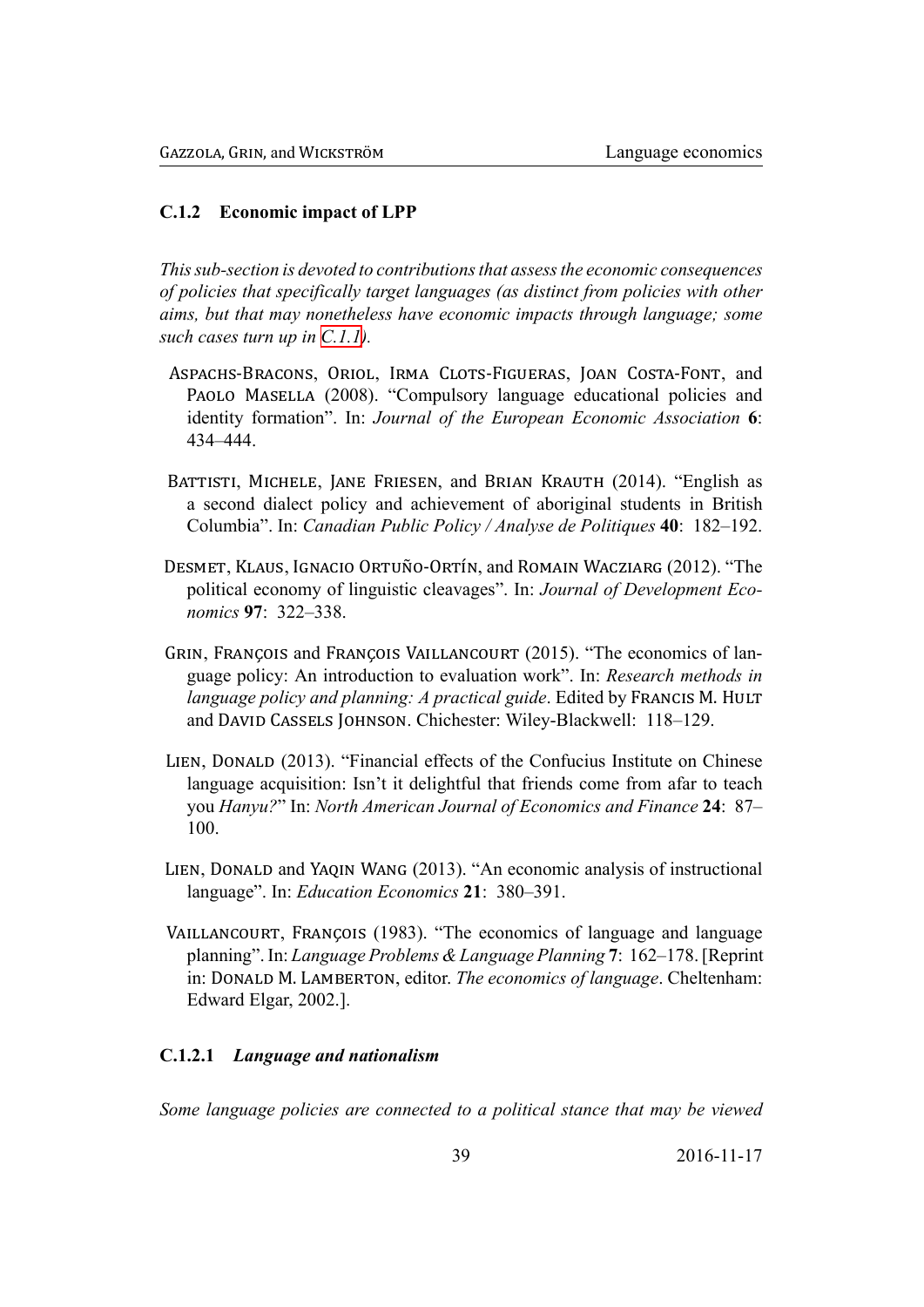as nationalist. Such policies can carry economic consequences, which are often discussed but rarely addressed  $-$  as in the papers mentioned here.

- BRETON, ALBERT (1978). "Nationalism and language policies". In: *Canadian* Journal of Economics / Revue canadienne d'économique 11: 656–668.
- GARDEAZABAL, JAVIER (2011). "Linguistic polarization and conflict in the Basque Country". In: *Public Choice* 149: 405–425.
- LAITIN, DAVID D. (2000). "Language conflict and violence: The straw that strengthens the camel's back". In: *European Journal of Sociology / Archives Européennes de Sociologie* 41: 97–137. [Reprinted from: PAUL C. STERN and DANIEL DRUKMAN, editors. International conflict resolution after the cold war. Washington D. C.: National Academy Press, 1999.].
- LLERAS-MUNEY, ADRIANA and ALLISON SHRETZER (2015). "Did the americanization movement succeed? An evaluation of the effect of English-only and compulsory schooling laws on the education of immigrants". In: American Economic Journal: Economic Policy 7: 258–290.
- MIGUÉ, JEAN-LUC (1970). "Le nationalisme, l'unité nationale et la théorie économique de l'information". In: Revue canadienne d'économique 3: 183–198.

### C.1.2.2 Social rates of return to national and foreign language teaching

<span id="page-40-0"></span>A few papers investigate the returns to society as a whole of imparting certain language skills. Although only a few entries appear here, this question is also addressed in some of the contributions that already appear elsewhere in this bibliography, in particular  $C.1.1.4$ 

- ANGHEL, BRINDUSA, ANTONIO CABRALES, and JESUS M. CARRO (2012). Evaluating a bilingual education program in Spain: The impact beyond foreign language learning. Research report 8995. London: Centre for Economic Policy Research (CEPR).
- ANGRIST, JOSHUA D. and VICTOR LAVY (1997). "The effect of a change in language of Instruction on the returns to schooling in Morocco". In: Journal of Labor Economics 15: S48-S76.
- ANGRIST, JOSHUA, AIMEE CHIN, and RICARDO GODOY (2008). "Is Spanish-only schooling responsible for the Puerto Rican language gap?" In: Journal of Development Economics 85: 105-128.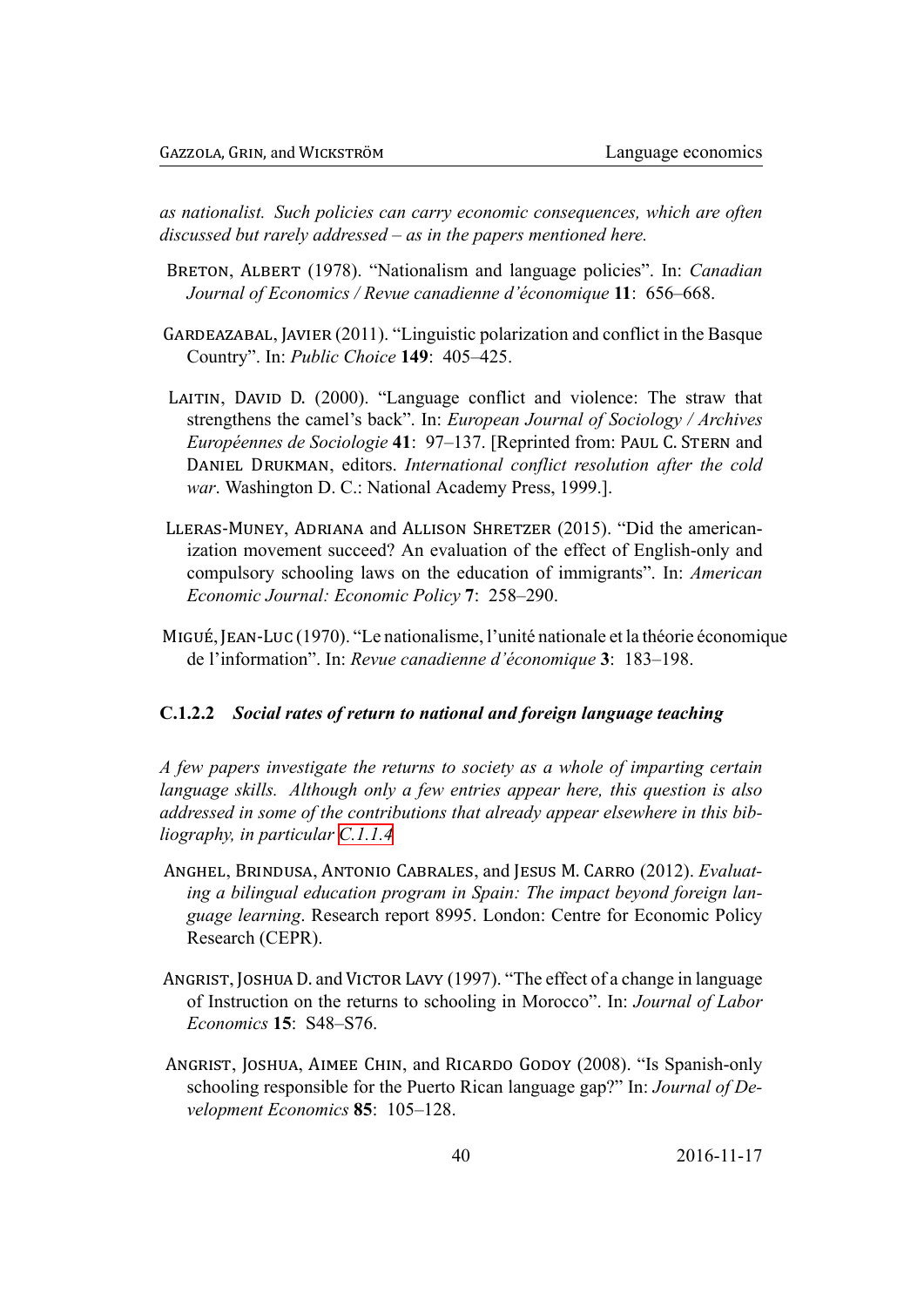- BRETON, ALBERT and PETER MIESZKOWSKI (1975). The returns to investment *in language. The economics of bilingualism.* Research report 7512. Toronto: Institute for Policy Analysis.
- GRIN, FRANÇOIS and CLAUDIO SFREDDO (1997). Dépenses publiques pour l'enseignement des langues secondes en Suisse. Aarau: Schweizerische Koordinationsstelle für Bildungsforschung (SKBF).
- LOCAY, LUIS, TRACY L. REGAN, and ARTHUR M. DIAMOND (2013). "The effects of Spanish-language background on completed schooling and aptitude test scores". In: *Economic Inquiry* 51: 527–562.
- PARKER, SUSAN W., LUIS RUBALCAVA, and GRACIELA TERUEL (2005). "Schooling inequality and language barriers". In: *Economic Development and Cultural* Change 54: 71-94.
- RAMACHANDRAN, RAJESH (2012). Language use in education and primary schooling attainment: Evidence from a natural experiment in Ethiopia. Research report 2012/34. Barcelona: Institut d'Economia de Barcelona.
- TRITSCHER-ARCHAN, SABINE, editor (2008). Fremdsprachen für die Wirtschaft: Analysen, Zahlen, Fakten. ibw-Forschungsbericht 143. Wien: Institut für Bildungsforschung der Wirtschaft.

### <span id="page-41-0"></span>C.1.2.3 Costs, benefits, and distributive effects of LPP

Each set of language-policy measures entails costs and benefits, both symbolic and material; different policies therefore display different net values (benefit minus cost); not everyone benefits from them in equal measure. The papers listed here address these questions of identification and measurement, as well as the resulting distributive implications.

- BRIEY, LAURENT DE and PHILIPPE VAN PARIJS (2002). "La justice linguistique comme justice coopérative". In: Philosophie économique 5: 5-37.
- COCHE, OLIVIER, FRANCOIS VAILLANCOURT, MARC-ANTOINE CADIEUX, and JAMIE LEE RONSON (2012). Official language policies of the Canadian provinces: Costs and benefits in 2006. Vancouver: Fraser Institute.
- COLOMER, JOSEP M. (1990). "The utility of bilingualism: A contribution to a rational choice model of language". In: Rationality and Society 2: 310–334.

41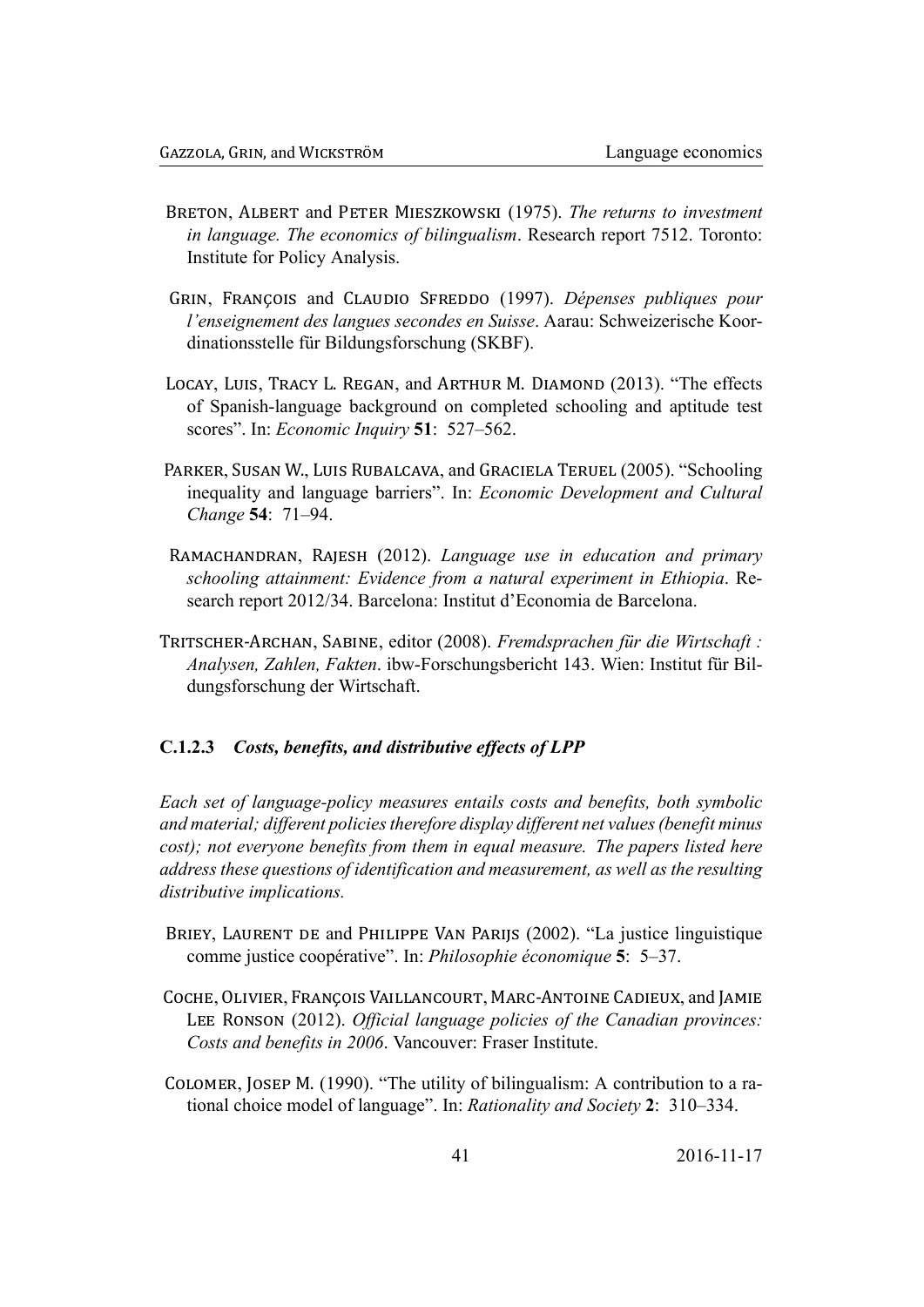COLOMER, JOSEP M. (1996). La utilitat del bilingüisme. Barcelona: Edicions 62.

- DESGAGNÉ, MAXIME LEBLANC and FRANCOIS VAILLANCOURT (2016). "The distribution of the benefits and costs of Canada's federal official languages policy: Results for 2001". In: The economics of language policy. Edited by MICHELE GAZZOLA and BENGT-ARNE WICKSTRÖM. Cambridge: MIT Press. Chapter 4.
- DI PIETRANTONIO, SARA (2012). L'insegnamento delle lingue straniere come politica pubblica: il caso italiano. Master's thesis. L'Aquila: Università degli Studi dell'Aquila.
- FALQUET, GILLES and FRANÇOIS GRIN (2008). "Free software, propetary software and linguistic justice". In: *Intellectual property and theories of justice*. Edited by AXEL GOSSERIES, ALAIN MARCIANO, and ALAIN STROWEL. Houndmills: Palgrave Macmillan: 277.
- FIDRMUC, JAN. VICTOR A. GINSBURGH, and SHLOMO WEBER (2007). Ever closer union or Babylonian discord? The official-language problem in the European Union. Research report 6367. London: Centre for Economic Policy Research  $(CEPR)$ .
- FIDRMUC, JAN, VICTOR A. GINSBURGH, and SHLOMO WEBER (2009). "Voting on the choice of core languages in the European Union". In: European Journal of Political Economy 25: 56–62.
- GAZZOLA, MICHELE (2011). "Conti precisi sull'importanza economica delle lingue nei brevetti industriali". In: La Crusca per Voi 42: 8-10.
- GAZZOLA, MICHELE (2012). "Perché l'anglificazione completa dei programmi universitari è inefficace e iniqua". In: Fuori l'italiano dall'università? Inglese, internazionalizzazione, politica linguisticam. Edited by NICOLETTA MARASCHIO and DOMENICO DE MARTINO, Roma: Laterza: 87-94.
- GAZZOLA, MICHELE (2014a). "Il multilinguismo svizzero nel sistema europeo dei brevetti". In: Babylonia: 54–57.
- GAZZOLA, MICHELE (2014b). Language policy and innovation. An evaluation of the language regime of the PCT system. Research report 11. Genève: Observatoire "Economics-Languages-Training", Université de Genève.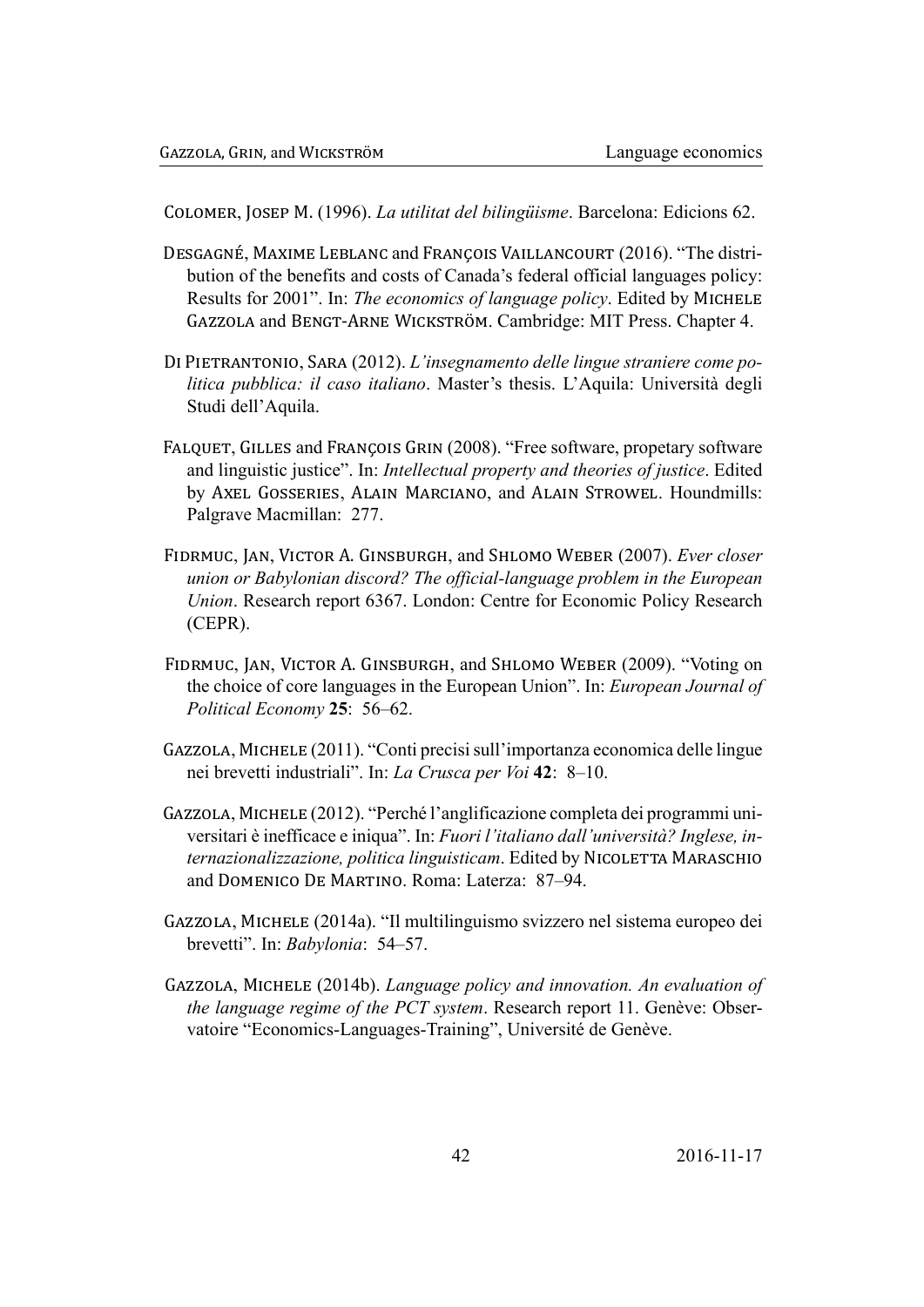- GAZZOLA, MICHELE (2014c). "Lingva justeco: kiel taksi ĝin? La ekzemplo de Eŭropa Unio". In: *Internacia Kongresa Universitato, 67-a sesio*. Edited by JOSÉ-ANTONIO VERGARA. Rotterdam: Universala Esperanto-Asocio: 74–89.
- GAZZOLA, MICHELE (2015a). Multilinguisme et équité : l'impact d'un changement de régime linguistique européen en Espagne, France et Italie, Research report 4. Amsterdam: Amsterdam Working Papers in Multilingualism.
- GAZZOLA, MICHELE (2015b). "Valutare una politica linguistica. Teoria e applicazione all'Organizzazione mondiale della proprietà intellettuale". In: Plurilinguismo / Sintassi. Atti del XLVI Congresso Internazionale di Studi della Società di Linguistica Italiana (SLI). Edited by C. BRUNO, S. CASINI, F. GALLINA, and R. SIEBETCHEU. Roma: Bulzoni: 67-84.
- GAZZOLA, MICHELE and ALESSIA VOLPE (2014). "Linguistic justice in IP policies: Evaluating the language regime of the European Patent Office". In: *European* Journal of Law and Economics 38: 47-70.
- GRIN, FRANÇOIS (1997). "Gérer le plurilinguisme européen: approche économique au problème de choix". In: Sociolinguistica: Internationales Jahrbuch für europäische Soziolinguistik. Edited by ULRICH AMMON, JEROEN DARQUENNES, and SUE WRIGHT. Volume 11. Berlin: De Gruyter: 1-15.
- GRIN, FRANCOIS (2004a). "L'anglais comme lingua franca: questions de coût et d'équité. Commentaire sur l'article de Philippe van Parijs". In: Économie *publique* **15**: 33–41.
- GRIN, FRANCOIS (2004b). "On the costs of cultural diversity". In: Cultural diversity versus economic solidarity: Is there a tension? How must it be resolved? Edited by PHILIPPE VAN PARIJS. Bibliothèque scientifique Francqui 6. Bruxelles: De Boeck Université: 189–202.
- GRIN, FRANÇOIS (2005). L'enseignement des langues étrangères comme politique publique. Paris: Haut Conseil de l'évaluation de l'école. [Translated as: FRANÇOIS GRIN. L'insegnamento delle lingue straniere come politica pubblica. Roma: "Esperanto" Radikala Asocio, 2009.].
- GRIN, FRANCOIS and FRANCOIS VAILLANCOURT (2000). "On the financing of language policies and distributive justice". In: Rights to language: Equity, power and education. Edited by R. PHILLIPSON. New York: Lawrence Erlbaum Associates: 102-110.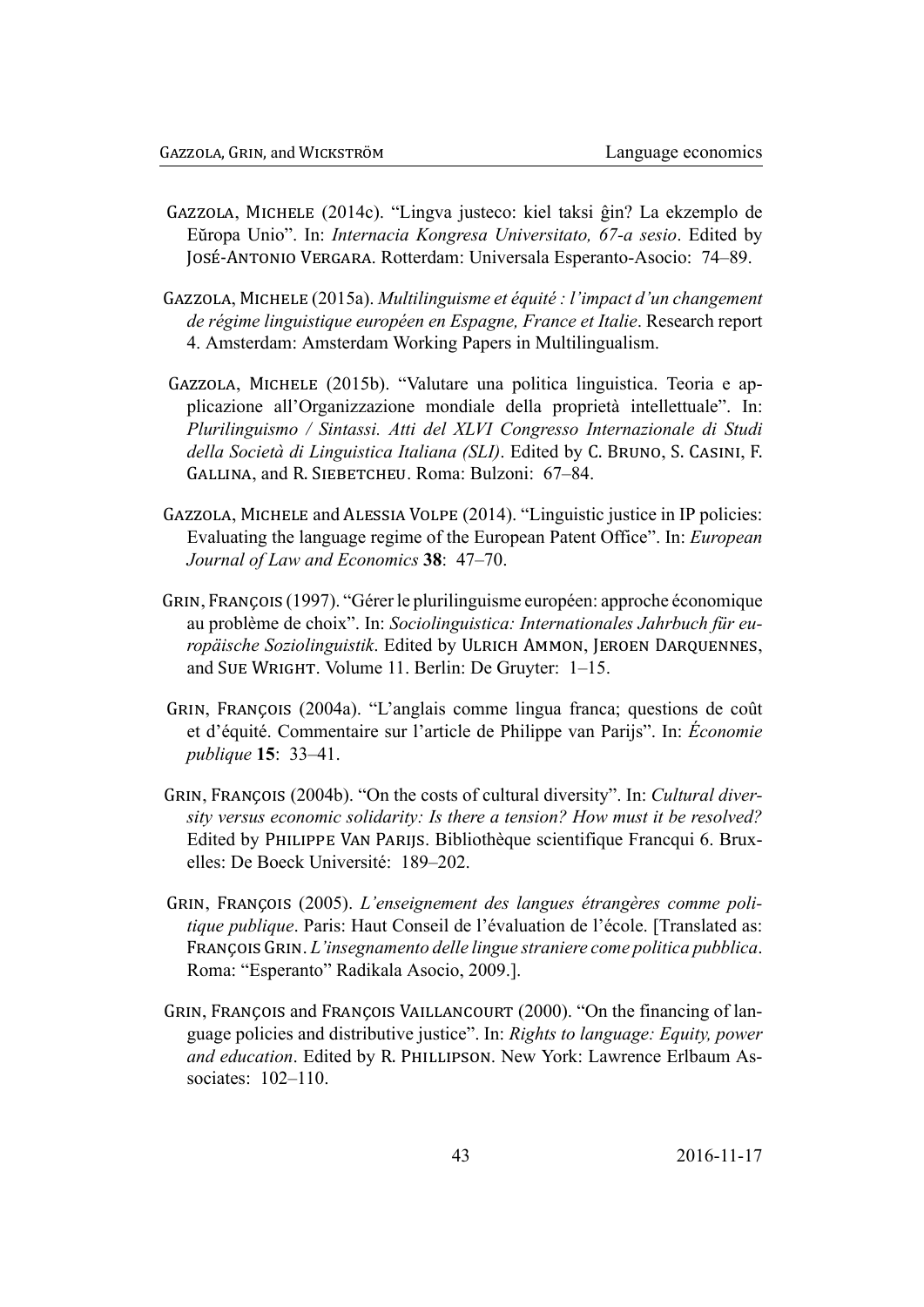- GRIN, FRANCOIS and FRANCOIS VAILLANCOURT (2002). "Minority self-governance in economic perspective". In: Minority governance in Europe. Edited by KINGA GÁL, LGI/ECMI series on ethnopolitics and minority issues. Budapest: LGI Books: 73-86.
- HARHOFF, DIETMAR, KARIN HOISL, BRUNO VAN POTTELSBERGHE DE LA POT-TERIE, and CHARLOTTE VANDEPUT (2016). "Languages, fees and the international scope of patenting". In: The Palgrave handbook of economics and language. Edited by VICTOR A. GINSBURGH and SHLOMO WEBER. Houndmills: Palgrave Macmillan. Chapter 14: 403-422.
- HARHOFF, DIETMAR, KARIN HOISL, BETTINA REICHL, and BRUNO VAN POTTELS-BERGHE DE LA POTTERIE (2009). "Patent validation at the country level - the role of fees and translation costs". In: Research Policy 38: 1423–1437.
- HASZPRA, OTTO (2004). "The price of a common language". In: Begegnungen 22:  $215 - 222$ .
- LIU, AMY H., ANDREW B. KIRKPATRICK, and DONALD M. BEAUDETTE (2014). "Linguistic competition and education spending in Spain 1992–2008". In: The Social Science Journal 51: 139–147.
- LUKÁCS, ÁRON (2007). *Economic aspects of language inequality*. PhD thesis. Tatabánya: College for Modern Business Studies.
- MÜHLHÄUSLER, PETER and RICHARD DAMANIA (2004). Economic costs and benefits of Australian indigenous languages. Research report. Canberra: Australian Government Aboriginal and Torres Strait Islander Services (ATSIS).
- PATRINOS, HARRY ANTHONY and EDUARDO VELEZ (2009). "Costs and benefits of bilingual education in Guatemala: A partial analysis". In: *International Journal* of Educational Development 29: 594-598.
- POOL, JONATHAN (1987). "Thinking about linguistic discrimination". In: Language Problems & Language Planning 11: 3-21.
- PORTUESE, AURÉLIEN (2012). "Law and economics of the European multilingualism". In: European Journal of Law and Economics 34: 279–325.
- SELTEN, REINHARD, editor (1997). La kostoj de la eŭropa lingva (ne-)komunikado. Rome: "Esperanto" Radikala Asocio.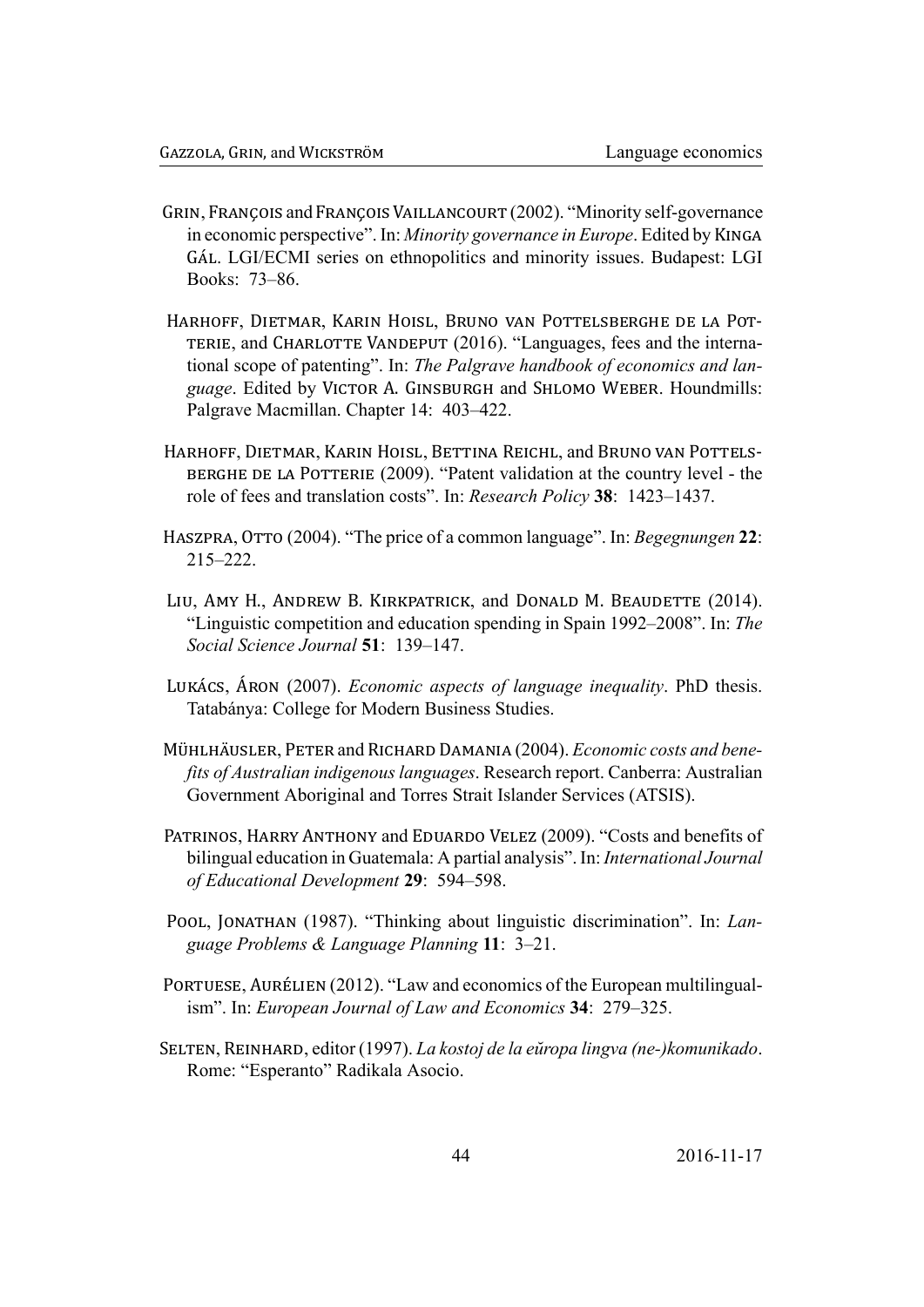- VAILLANCOURT, FRANÇOIS (1997). "Economic costs and benefits of the official languages: Some observations". In: Official languages and the economy: Papers presented at a colloquium hosted by the official languages support programs branch, Department of Canadian Heritage, held on May 5, 1995. New Canadian perspectives. Ottawa: Canadian Heritage: 103-118.
- VAILLANCOURT, FRANCOIS and OLIVIER COCHE (2009). Les politiques fédérales en matière de langues officielles au Canada : coûts et avantages en 2006. Vancouver: Institut Fraser. [See also: FRANCOIS VAILLANCOURT and OLIVIER COCHE. Official language policies at the federal level in Canada: Costs and benefits in 2006. Vancouver: Fraser Institute, 2009.].
- VAN PARIJS, PHILIPPE (2011). Linguistic justice for Europe and for the world. Oxford political theory. Oxford: Oxford University Press.
- WICKSTRÖM, BENGT-ARNE (1997). "Kio estas kostoj kaj utilo de lingvouzo?" In: La kostoj de la eŭropa lingva (ne-)komunikado. Edited by REINHARD SELTEN. Roma: "Esperanto" Radikala Asocio: 5-13.
- WICKSTRÖM, BENGT-ARNE (2007). "Fairness, rights, and language rights: On the fair treatment of linguistic minorities". In: Public economics and public choice. Edited by PIO BAAKE and RAINALD BORCK. Berlin: Springer: 81–101.
- WICKSTRÖM, BENGT-ARNE (2010). "Lingvaj rajtoj kaj lingva justeco". In: La arto labori kune: Festlibro por Humphrey Tonkin. Edited by DETLEV BLANKE and ULRICH LINS. Rotterdam: Universala Esperanto-Asocio: 97-103.
- WICKSTRÖM, BENGT-ARNE (2013). "The optimal Babel: An economic framework for the analysis of dynamic language rights". In: Constitutional economics and public institutions: Essays in honour of José Casas Pardo. Edited by FRAN-CISCO CABRILLO and MIGUEL PUCHADES-NAVARRO. New thinking in political economy. Cheltenham: Edward Elgar. Chapter 18: 322-344.
- WICKSTRÖM, BENGT-ARNE (2014). "Indigenes, immigration, and integration: A welfare-economics approach to minority rights". In: A handbook of alternative *theories of public economics.* Edited by FRANCESCO FORTE, RAM MUDAMBI, and PIETRO MARIA NAVARRA. Cheltenham: Edward Elgar. Chapter 10: 227-242
- WICKSTRÖM, BENGT-ARNE (2015). "Language rights: Efficiency, justice, implementation". In: Transvlvanian Society / Erdélyi Társadalom 13: 69–83.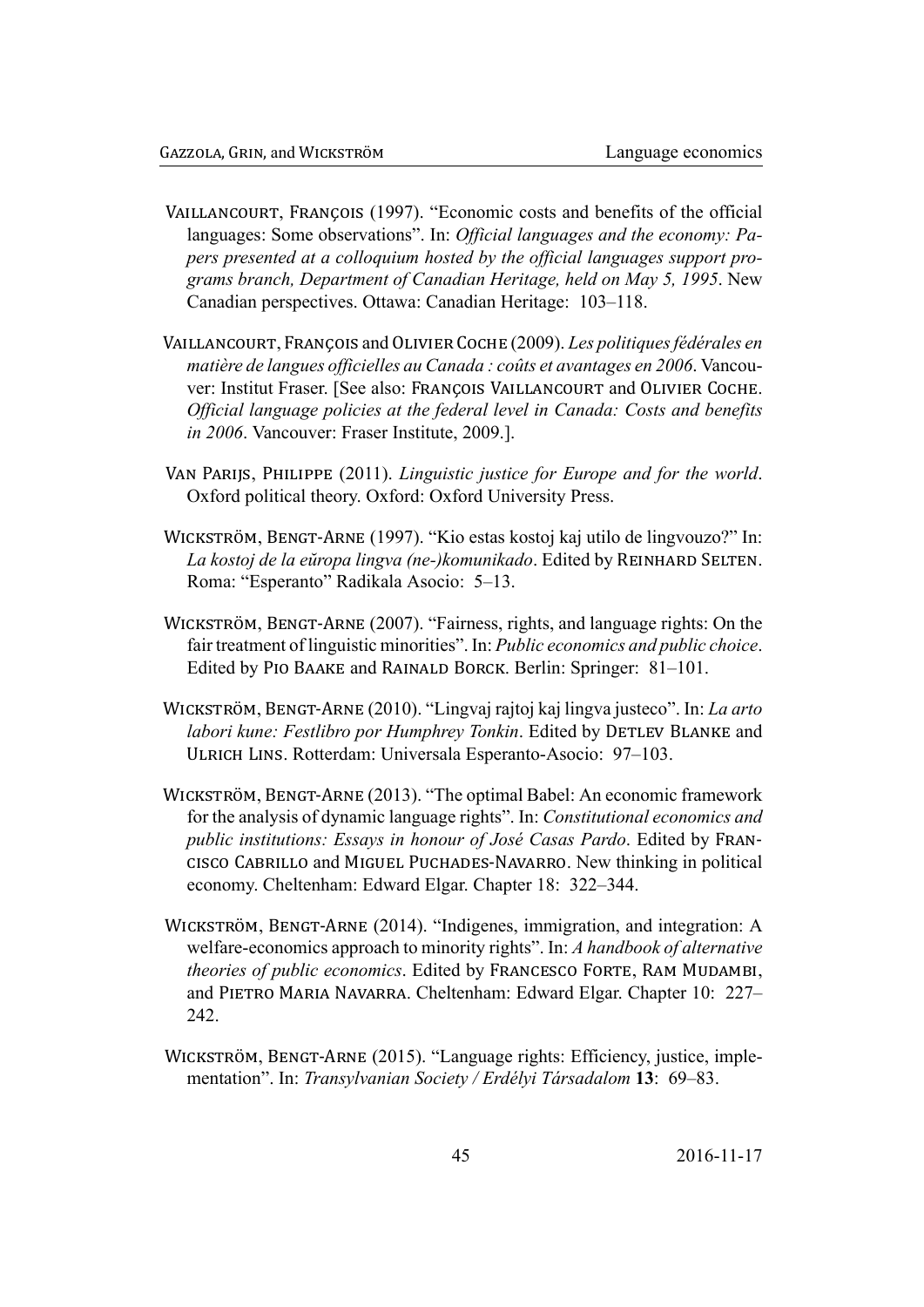WICKSTRÖM, BENGT-ARNE (2016). "Language rights: A welfare-economics approach". In: The Palgrave handbook of economics and language. Edited by VICTOR A. GINSBURGH and SHLOMO WEBER. Houndmills: Palgrave Macmillan. Chapter 22: 659–688.

### <span id="page-46-0"></span>C.1.2.4 Optimization of language regimes

Countries and organizations use certain languages but not others: the (formal) set of official languages and the corresponding patterns of use are known as language regimes. The papers listed here look at the quest for the best possible regime in allocation and distribution terms.

- ANDREY, STÉPHANIE, EMILIENNE KOBELT, and DANIEL KÜBLER (2008). "Is there a trade-off between diversity and performance? Efficient communication versus multilingualism in the Swiss federal administration". In: *European group* for public administration's yearly conference. Rotterdam: European Group for Public Administration
- ATHANASIOU, EFTHYMIOS, JUAN MORENO-TERNERO, and SHLOMO WEBER (2016). "Language learning and communicative benefits". In: The Palgrave handbook of economics and language. Edited by VICTOR A. GINSBURGH and SHLOMO WEBER. Houndmills: Palgrave Macmillan. Chapter 7: 212-230.
- BRETON, ALBERT and PETER MIESZKOWSKI (1977). "The economics of bilingualism". In: The political economy of fiscal federalism. Edited by WALLACE E. OATES. Lexington: Lexington Books: 261–273.
- FIDRMUC, JAN and VICTOR A. GINSBURGH (2007). "Languages in the European Union: The quest for equality and its cost". In: *European Economic Review*  $51: 1351 - 1369.$
- FIDRMUC, JAN, VICTOR A. GINSBURGH, and SHLOMO WEBER (2004). "Le français, deuxième langue de l'Union européenne?" In: Économie publique 15: 43–63.
- FIDRMUC, JAN, VICTOR A. GINSBURGH, and SHLOMO WEBER (2010). "Scenarios beyond unanimity: Could a qualified majority of member states alleviate the burden of multilingualism in Europe?" In: *Langues et construction eu*ropéenne. Edited by DOMINIK HANF, KLAUS MALACEK, and ELISE MUIR. Bruxelles: Peter Lang: 259–279.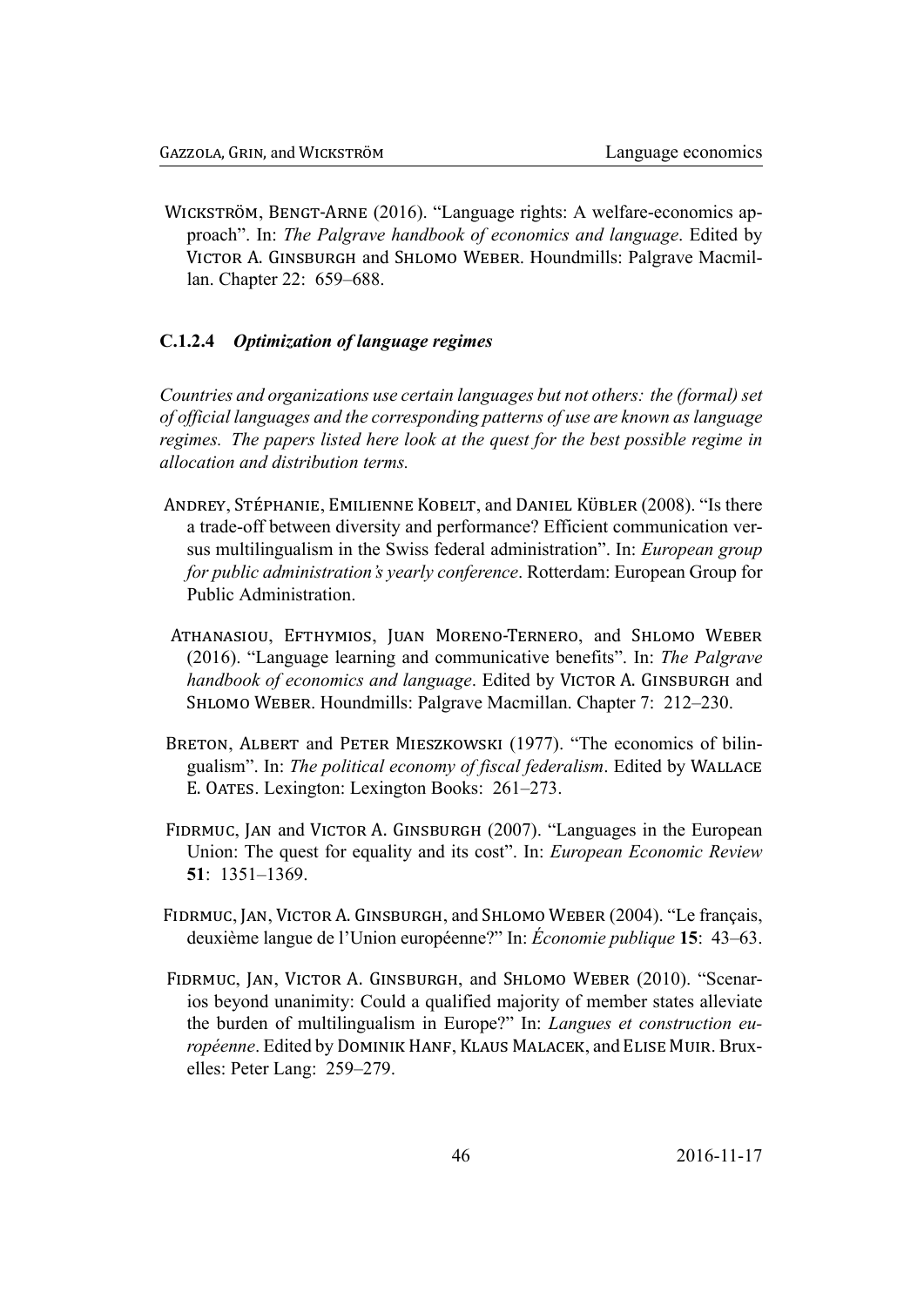- GAZZOLA, MICHELE (2006a). "La gestione del multilinguismo nell'Unione europea". In: *Le sfide della politica linguistica di oggi. Fra la valorizzazione del multilinguismo migratorio locale e le istanze del plurilinguismo europeo*. Edited by AUGUSTO CARLI. Milano: Franco Angeli: 17–117.
- GAZZOLA, MICHELE (2006b). "Managing multilingualism in the European Union: Language policy evaluation for the European Parliament". In: *Language Policy* **5**: 393–417.
- GAZZOLA, MICHELE (2014a). *Language policy and linguistic justice in the European Union: The socio-economic effects of multilingualism*. Research report 15. Genève: Observatoire "Economics-Languages-Training", Université de Genève.
- GAZZOLA, MICHELE (2014b). "Partecipazione, esclusione linguistica e traduzione: Una valutazione del regime linguistico dell'Unione europea". In: *Studi Italiani di Linguistica Teorica e Applicata* **43**: 227–264.
- GAZZOLA, MICHELE (2014c). *The evaluation of language regimes. Theory and application to multilingual patent organisations*. Amsterdam: John Benjamins.
- GAZZOLA, MICHELE  $(2015)$ . "Identifying and mitigating linguistic inequalities in the management of patent information in Europe". In: *World Patent Information* **40**: 43–50.
- GAZZOLA, MICHELE and FRANÇOIS GRIN (2007). "Assessing efficiency and fairness in multilingual communication: Towards a general analytical framework". In: *AILA Review* **20**: 87–105.
- GAZZOLA, MICHELE and FRANÇOIS GRIN (2013). "Is ELF more effective and fair than translation? An evaluation of the EU's multilingual regime". In: *International Journal of Applied Linguistics* **23**: 93–107.
- GINSBURGH, VICTOR A., IGNACIO ORTUÑO-ORTÍN, and SHLOMO WEBER (2005). "Disenfranchisement in linguistically diverse societies. The case of the European Union". In: *Journal of the European Economic Association* **3**: 946–965.
- GINSBURGH, VICTOR A. and SHLOMO WEBER (2005). "Language disenfranchisement in the European Union". In: *Journal of Common Market Studies* **43**: 273– 286.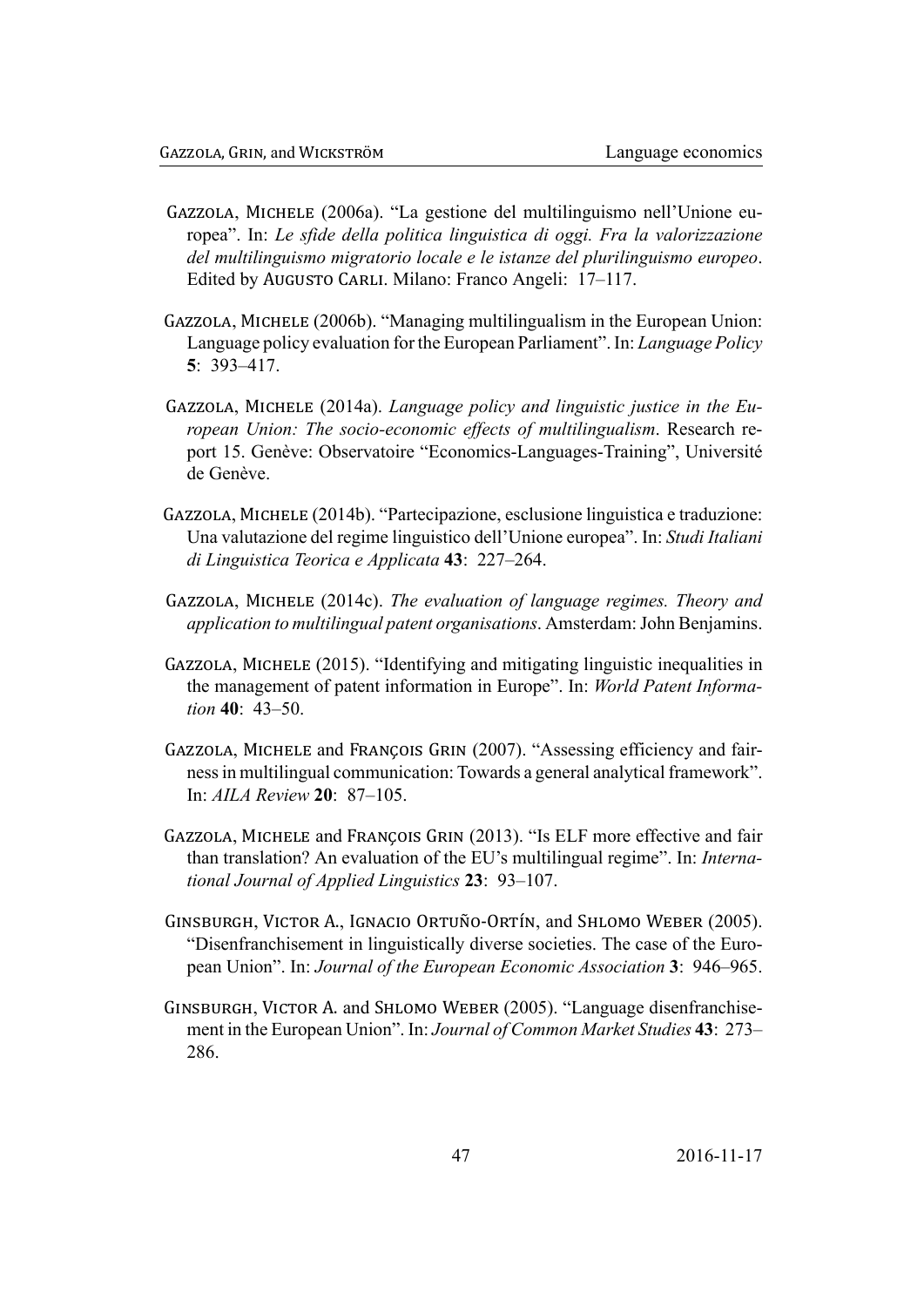- GINSBURGH, VICTOR A. and SHLOMO WEBER (2011). How many languages do we need? The economics of linguistic diversity. Princeton: Princeton University Press
- GRIN, FRANCOIS (1996). "Conflit ethnique et politique linguistique". In: Relations Internationales 88: 381-396.
- GRIN, FRANÇOIS (2008). "Principles of policy evaluation and their application to multilingualism in the European Union". In: Respecting linguistic diversity in the European Union. Edited by XABIER ARZOZ. Amsterdam: Benjamins: 73– 83.
- GRIN, FRANCOIS (2010). "The oligarchic temptation and its dangers". In: Proceedings of the international symposium on "Situació i perspectives del plurilingüisme a Europa", 6-8 November 2008. Edited by JOSEP PALOMERO. Valencia: Valencian Academy of Language.
- LIU, AMY H. (2015). Standardizing diversity: The political economy of language regimes. National and ethnic conflict in the 21st century. Philadelphia: University of Pennsylvania Press.
- POOL, JONATHAN (1981). "The economics of artificial languages: Thoughts on the problem of cost minimization". In: Angewandte Soziolinguistik. Edited by M. HARTIG. Tübingen: Gunter Narr Verlag: 155–164.
- POOL, JONATHAN (1991). "The official language problem". In: American Political Science Review 85: 495-514.
- POOL, JONATHAN (1992). Multilingualism versus language policy: Alternative *models for the EC.* Research report LD20. Seattle: University of Washington -Interdisciplinary Commitee on Language and Society.
- POOL, JONATHAN (1996). "Optimal language regimes for the European Union". In: International Journal of the Sociology of Language 121: 159–179.
- POOL, JONATHAN and BRIAN MCFANN (1991). The language auction: a nondiscriminatory method of choosing official languages. Research report. Seattle: Utilika Foundation
- VAN POTTELSBERGHE, BRUNO and MALWINA MEJER (2010). "The London Agreement and the cost of patenting in Europe". In: European Journal of Law and *Economics* 29: 211-237.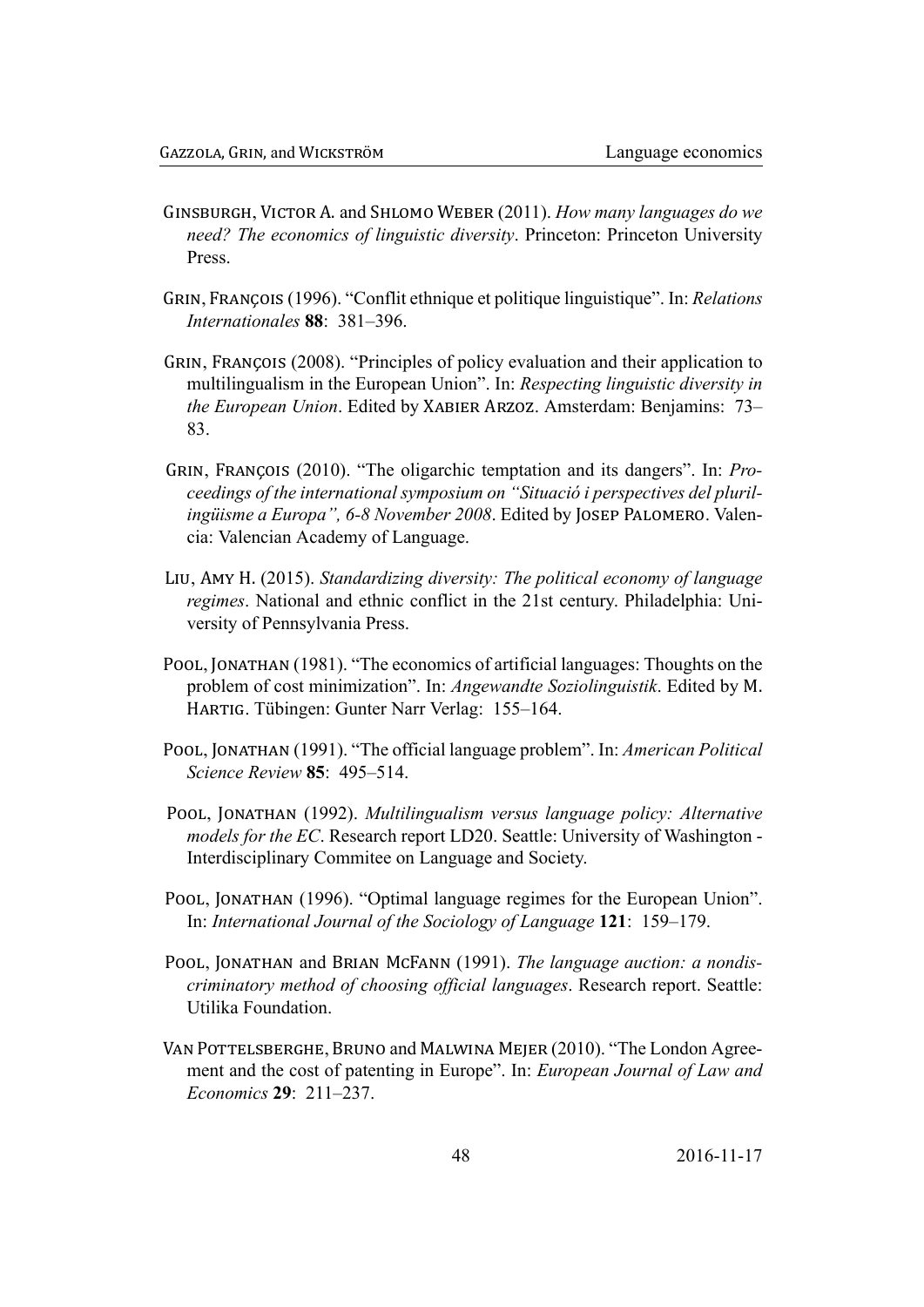VOSLAMBER, DIETRICH (2006). "Gedanken zur institutionellen Mehrsprachigkeit : Vorschläge für eine Verbesserung des Sprachenregimes in den Institutionen der Europäischen Union". In: Grundlagenstudien aus Kybernetik und Geisteswissenschaft / Humankybernetik 47: 20-31.

### <span id="page-49-0"></span>C.1.2.5 Regional and minority language promotion and regional economics

Papers in this category examine how language policies in favor of small languages impact on regional economic activity.

- CHALMERS, DOUGLAS (2003). Economic impact of Gaelic arts and culture. PhD thesis. Glasgow: Caledonian University.
- CHALMERS, DOUGLAS (2009). "The Promotion of arts and culture as a tool of economic regeneration: An opportunity or a threat to minority language development? – The case of Gaelic in Scotland". In: Rights, promotion and integration issues for minority languages in Europe. Edited by SUSANNA PERTOT, TOM M. S. PRIESTLY, and COLIN H. WILLIAMS. Palgrave studies in minority languages and communities. Houndmills: Palgrave Macmillan. Chapter 8: 141-164.
- IVLEVS, ARTJOMS and ROSWITHA M. KING (2014). "2004 Minority Education Reform and pupil performance in Latvia". In: Economics of Education Review  $38: 151 - 166.$
- KEANE, MICHAEL, B. GRIFFITH, and J.D. DUNN (1993). "Regional development and language maintenance". In: *Environment and Planning A* 25: 399–408.
- Ó CINNÉIDE, MÍCHEÁL and MICHAEL KEANE (1988). Tionchar áitiúla shocheachnamaíocha a bhaineann le Gaeltacht na Gaillimhe / Local socio-economic impacts associated with the Galway Gaeltacht. Gaillimh: Coláiste na hOIllscoile Gaillimhe
- Ó CINNÉIDE, MÍCHEÁL, SEOSAMH MAC DONNACHA, and SORCHA NÍ CHONG-HAILE (2001). Polasaithe agus cleachtais eagraíochtaí éagsúla le feidhm sa Ghaeltacht / Policies and practices of organisms serving the Gaeltacht. Gaillimh: An tIonad Taighde sna hEolaíochtaí Sóisialta, Ollscoil na hÉireann.
- SPROULL, ALAN (1966). "Regional economic development and minority language use: The case of Gaelic Scotland". In: International Journal of the Sociology of Language 121: 93-117.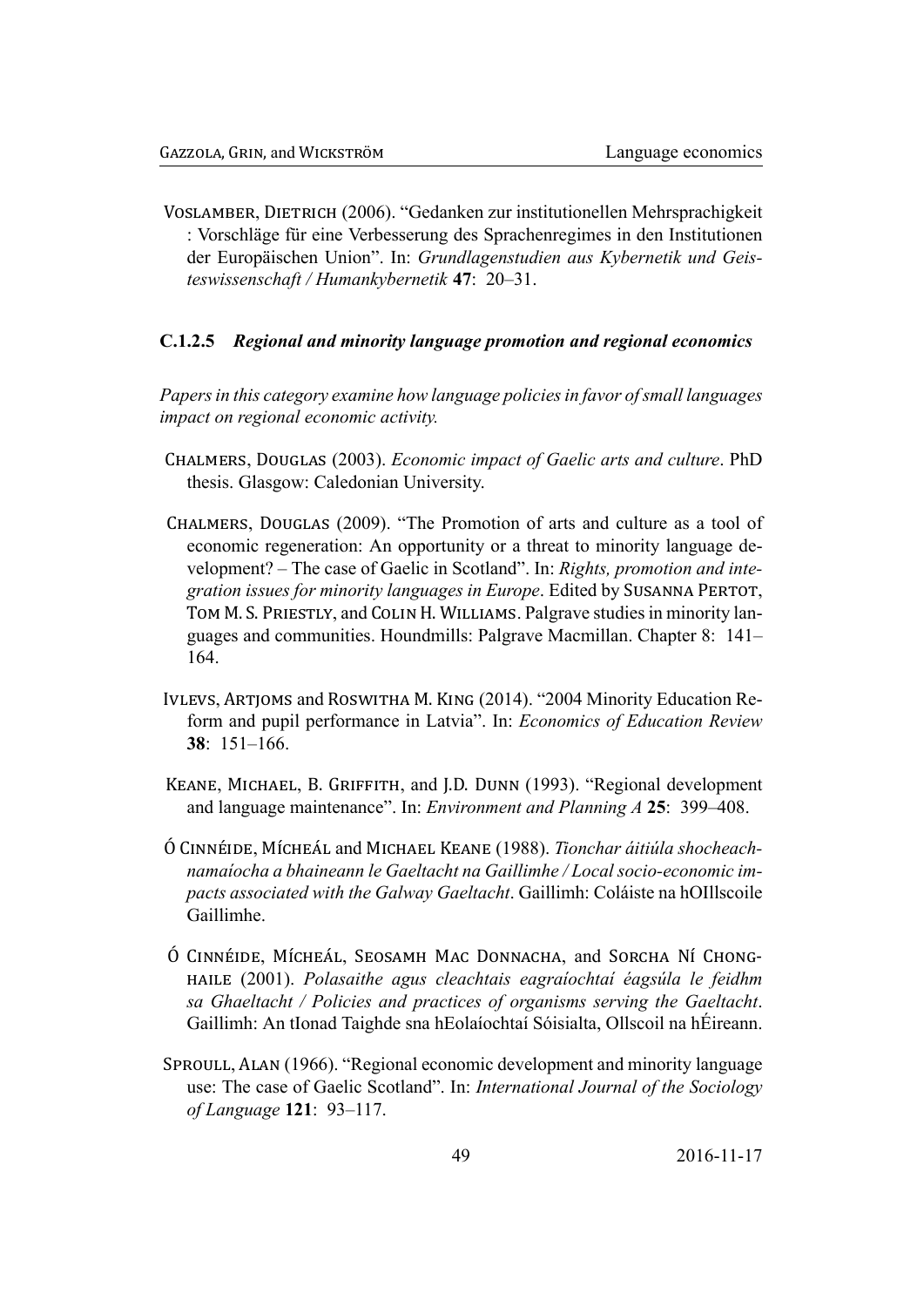WALSH, JOHN (2003). The relationship between the Irish language, Irish culture and Ireland's socio-economic development: An analysis of the period 1890-1915. Research report. Kiruna: International Conference on Minority Languages.

### C.2 INFLUENCE OF ECONOMIC VARIABLES ON LINGUISTIC VARIABLES ( $\{E\} \rightarrow$ {L}), INCLUDING ECONOMICALLY BASED EXPLANATIONS OF LANGUAGE **PROCESSES**

<span id="page-50-0"></span>This section contains a large number of extremely varied contributions whose common trait is that they use economics as a mode of reasoning and/or economic variables as independent variables in order to account for the value or evolution of linguistic variables. Some C.2.1 highlight the workings of language policies, while others  $C.2.2$  investigate these processes in an unregulated context – that is, in the absence of policies explicitly targeting language.

### C.2.1 Effectiveness of LPP

<span id="page-50-1"></span>These contributions evaluate the outcomes of language policies in terms of the practical policy objectives. Their focus is primarily technical and they can feed into the policy evaluation approaches that characterize entries in  $C.1.2$ . By contrast with papers listed above under C.1.2, which are concerned with the costs and benefits of language policies (also in a broad sense), those listed here address the extent to which different language policies are effective in terms of linguistic *indicators.* 

### C.2.1.1 Regional and minority language promotion

<span id="page-50-2"></span>These contributions focus on the effectiveness of alternative language policy measures in terms of the degree of revitalization of minority languages that they help achieve.

- DELGADO, EDUARD, JORDI BALTÀ, and UTA STAIGER (2004). Ex-post evaluation of activities in the field of regional and minority languages 1998-2002: Final *report*. Research report. Barcelona: Fundación Interarts.
- GRIN, FRANÇOIS (1990). "The economic approach to minority languages". In: Journal of Multilingual and Multicultural Development 11: 153–173.
- GRIN, FRANÇOIS (2003). Language policy evaluation and the European charter for regional or minority languages. Basingstoke: Palgrave Macmillan.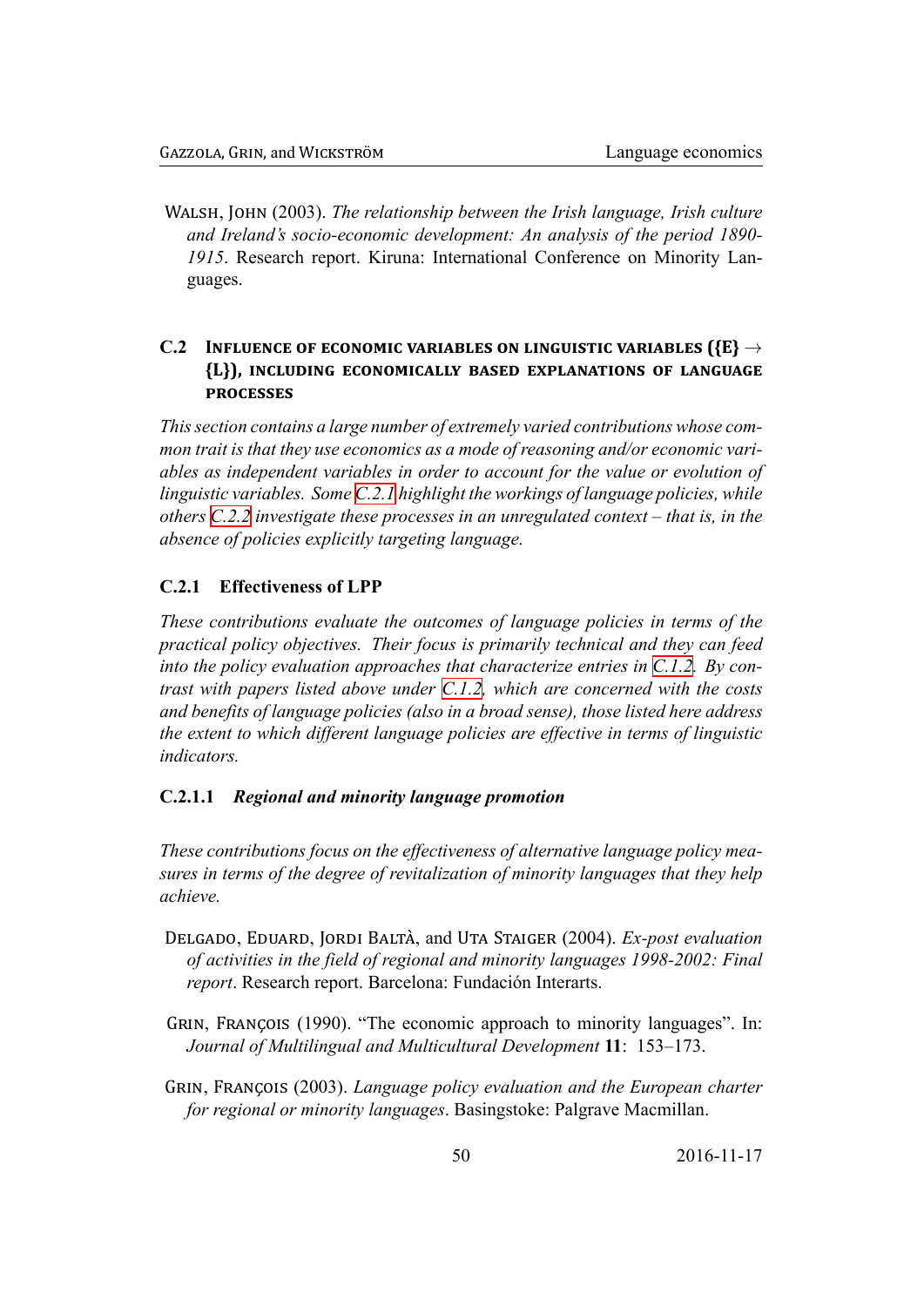- GRIN, FRANCOIS (2016). "Challenges of minority languages". In: *The Palgrave* handbook of economics and language. Edited by VICTOR A. GINSBURGH and SHLOMO WEBER. Houndmills: Palgrave Macmillan. Chapter 21: 616–658.
- GRIN, FRANÇOIS, MICHELE GAZZOLA, TOM MORING, and JOHAN HÄGGMANN (2005). Ten vears of EU support for regional or minority languages: A fi*nancial assessment.* Research report 1. Genève: Observatoire "Economics-Languages-Training", Université de Genève.
- GRIN, FRANÇOIS, TOM MORING, DURK GORTER, JOHAN HÄGGMAN, DÓNALL Ó RIAGÁIN, and MIGUEL STRUBELL (2002). Support for minority languages in *Europe*. Research report. Brussels: European Commission.
- GRIN, FRANCOIS and FRANCOIS VAILLANCOURT (1998). Language revitalisation policy: An analytical survey – Theoretical framework, policy experience and *application to Te Reo Maori.* Research report 98/6. Wellington: The Treasury.
- GRIN, FRANÇOIS and FRANÇOIS VAILLANCOURT (1999). The cost-effectiveness evaluation of minority language policies: Case studies on Wales, Ireland and *the Basque Country.* Monograph 2. Flensburg: European Centre for Minority **Issues**

### <span id="page-51-0"></span>C.2.1.2 Language learning

These contributions focus on the effectiveness of alternative language policy measures in terms of the languages skills acquired.

- CHIN, AIMEE, N. MELTEM DAYSAL, and SCOTT A. IMBERMAN (2013). "Impact of bilingual education programs on limited English proficient students and their peers: Regression discontinuity evidence from Texas". In: Journal of Public *Economics* 107: 63–78.
- GINSBURGH, VICTOR A., JACQUES MÉLITZ, and FARID TOUBAL (2014). Foreign language learning: An econometric analysis. Research report 10101. London: Centre for Economic Policy Research (CEPR).
- GRIN, FRANÇOIS (2001). "On effectiveness and efficiency in education: Operationalizing the concepts". In: Zeitschrift für Pädagogik 43: 87–97.
- GRIN, FRANCOIS and FRANCOIS VAILLANCOURT (2000). The choice of a language of instruction: The economic aspects. Washington: The World Bank Institute.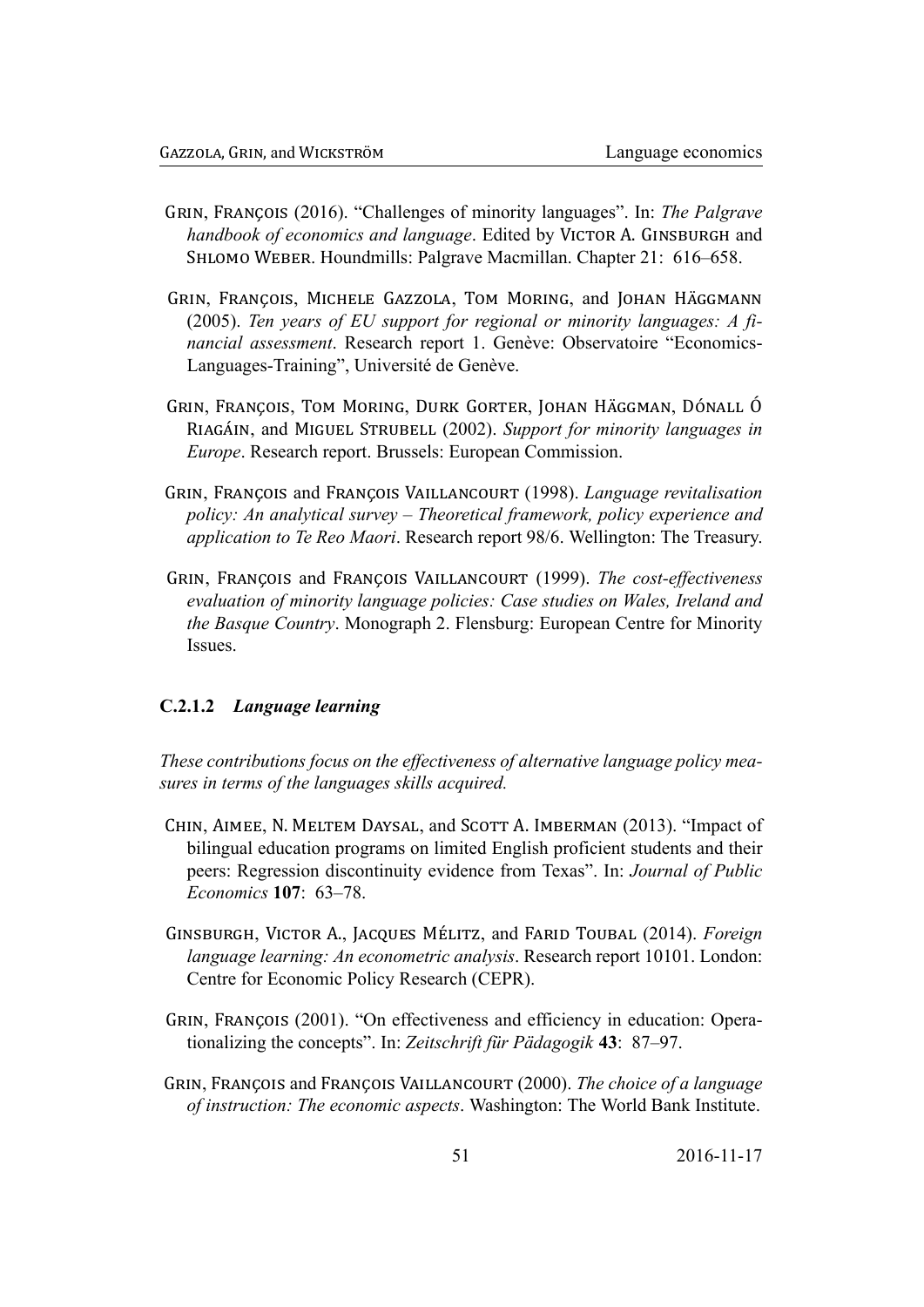- RUPÉREZ MICOLA, AUGUSTO, ARTURO BRIS, and ALBERT BANAL-ESTAÑOL (2009). TV or not TV? Subtitling and English skills. Research report 1156. Barcelona: Department of Economics and Business, Universitat Pompeu Fabra.
- WYBURN, JOHN and JOHN HAYWARD (2010). "A model of language-group interaction and evolution including language acquisition planning". In: The Journal of Mathematical Sociology 34: 167-200.

#### <span id="page-52-0"></span> $C.2.1.3$ **Effectiveness of language regimes**

The contributions in this section focus on whether proposed measures, or set of measures making up a full-fledged language regime, are "effective" in the sense of having an effect at all – or changing the linguistic environment in the direction desired. These contributions, however, generally do not consider cost-effectiveness, let alone efficiency in the economic sense.

- GRIN, FRANÇOIS (2006). "Peut-on faire confiance au modèle ' $1+2$ ? Une évaluation critique des scénarios de communication dans l'Europe multilingue". In: Revista de Llengua i Dret 45: 217-231.
- GRIN, FRANÇOIS and MICHELE GAZZOLA (2013). "Assessing efficiency and fairness in multilingual communication: Theory and application through indicators". In: Exploring the dynamics of multilingualism. Edited by ANNE-CLAUDE BERTHOUD, FRANÇOIS GRIN, and GEORGES LÜDI. Amsterdam: John Benjamins: 365-386.
- JAIME, LAURA, XAVIER MITJÀ, and JOAN SOLÉ CAMARDONS (1995). "Objectius i indicadors de resultat: exemples de formulació". In: Llengua i Ús - Revista tècnica de Política Lingüística: 15-20.
- SOLÉ CAMARDONS, JOAN (2003). "El sistema d'indicadors lingüístics (SIL): finalitat i característiques generals". In: Noves SL. Revista de Sociolingüística. Online. [See also: JOAN SOLÉ CAMARDONS, 2003. "The system of linguistic indicators (SIL): purpose and general features". In: Noves SL. Revista de Sociolingüística. Online.].
- <span id="page-52-1"></span>SOLÉ CAMARDONS, JOAN and ANNA TORRIJOS (2008). "El sistema d'indicadors lingüístics a Catalunya". In: Llengua i Ús - Revista tècnica de Política Lingüís $tica$  92–103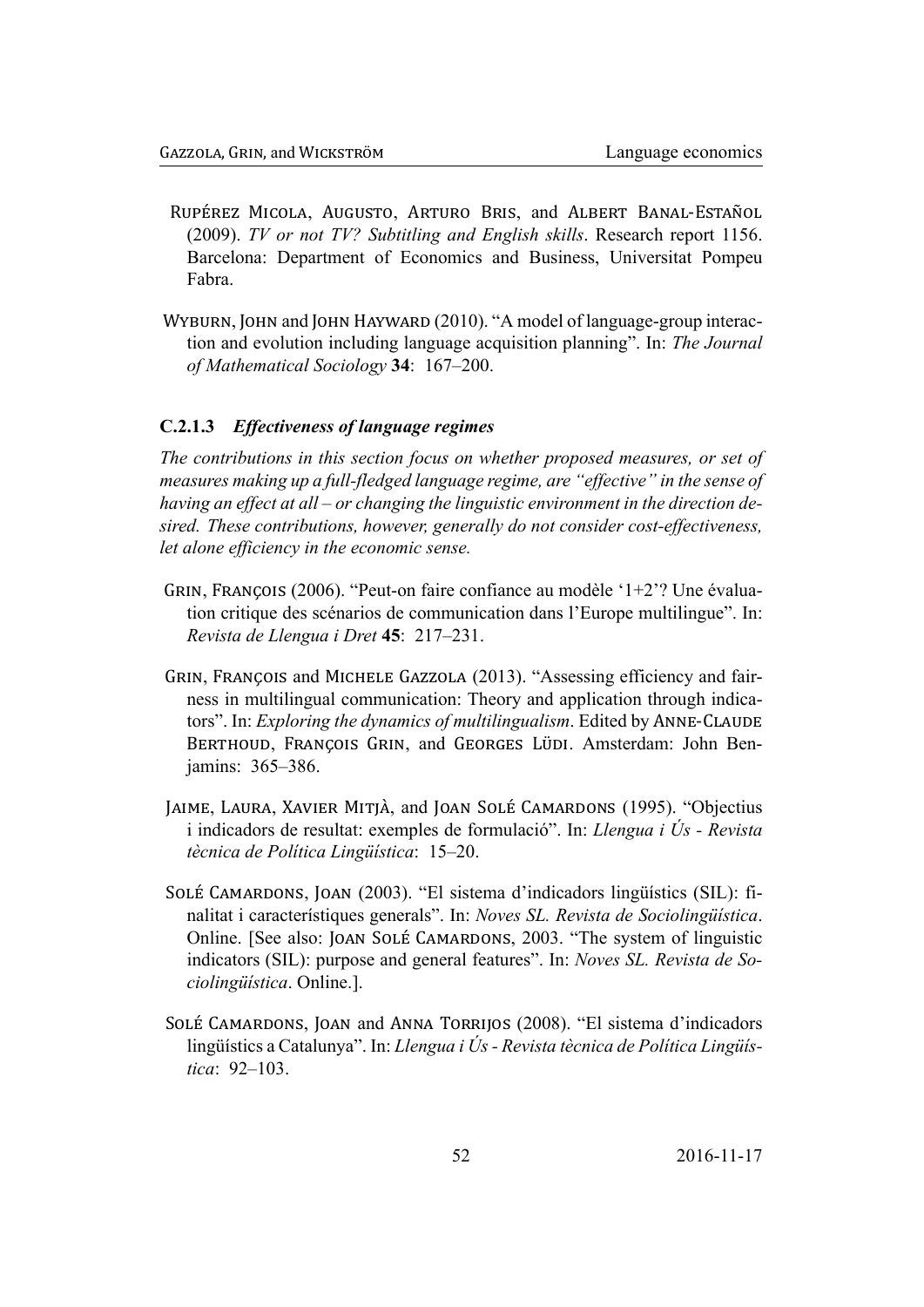#### LPP-unregulated determination of linguistic variables  $C.2.2$

These contributions focus on explaining linguistic variables independently of explicit policies targeting language.

### <span id="page-53-0"></span>C.2.2.1 Language learning

The papers listed in this category focus on (foreign or second) language learning decisions and processes. The economic dimension may reside in the implicit or explicit constrained maximization approach used to explain these decisions and processes, or in the nature of the explanatory variables considered – or both.

- BUDRÍA, SANTIAGO and PABLO SWEDBERG (2014). The impact of multilingualism on Spanish language acquisition among immigrants in Spain. Research report 8748. Bonn: Forschungsinstitut zur Zukunft der Arbeit.
- CHISWICK, BARRY R. and PAUL W. MILLER (1997). "English language fluency among immigrants in the United States". In: Journal of Labor Economics 13: 246-288.
- CHISWICK, BARRY R. and PAUL W. MILLER (2008). "A test of the critical period hypothesis for language learning". In: Journal of Multilingual and Multicultural Development 29: 16-29.
- DANZER, ALEXANDER M. and FIRAT YAMAN (2010). Ethnic concentration and language fluency of immigrants in Germany. Research report 4742. Bonn: Forschungsinstitut zur Zukunft der Arbeit.
- DEVORETZ, DON and CHRISTIANE WERNER (2000). A theory of social forces and immigrant second language acquisition. Research report 110. Bonn: Forschungsinstitut zur Zukunft der Arbeit.
- GABSZEWICZ, JEAN L. VICTOR A. GINSBURGH, and SHLOMO WEBER (2011). "Bilingualism and communicative benefits". In: Annals of Economics and Statistics / Annales d'Économie et de Statistique 101-102: 271-286.
- GINSBURGH, VICTOR A., IGNACIO ORTUÑO-ORTÍN, and SHLOMO WEBER (2007). "Learning foreign languages: Theoretical and empirical implications of the Selten and Pool model". In: Journal of Economic Behavior & Organization  $64: 337 - 347$ .
- JOHN, ANDREW and KEI-MU YI (1997). Language, learning, and location. Research report. New York: Federal Reserve Bank of New York.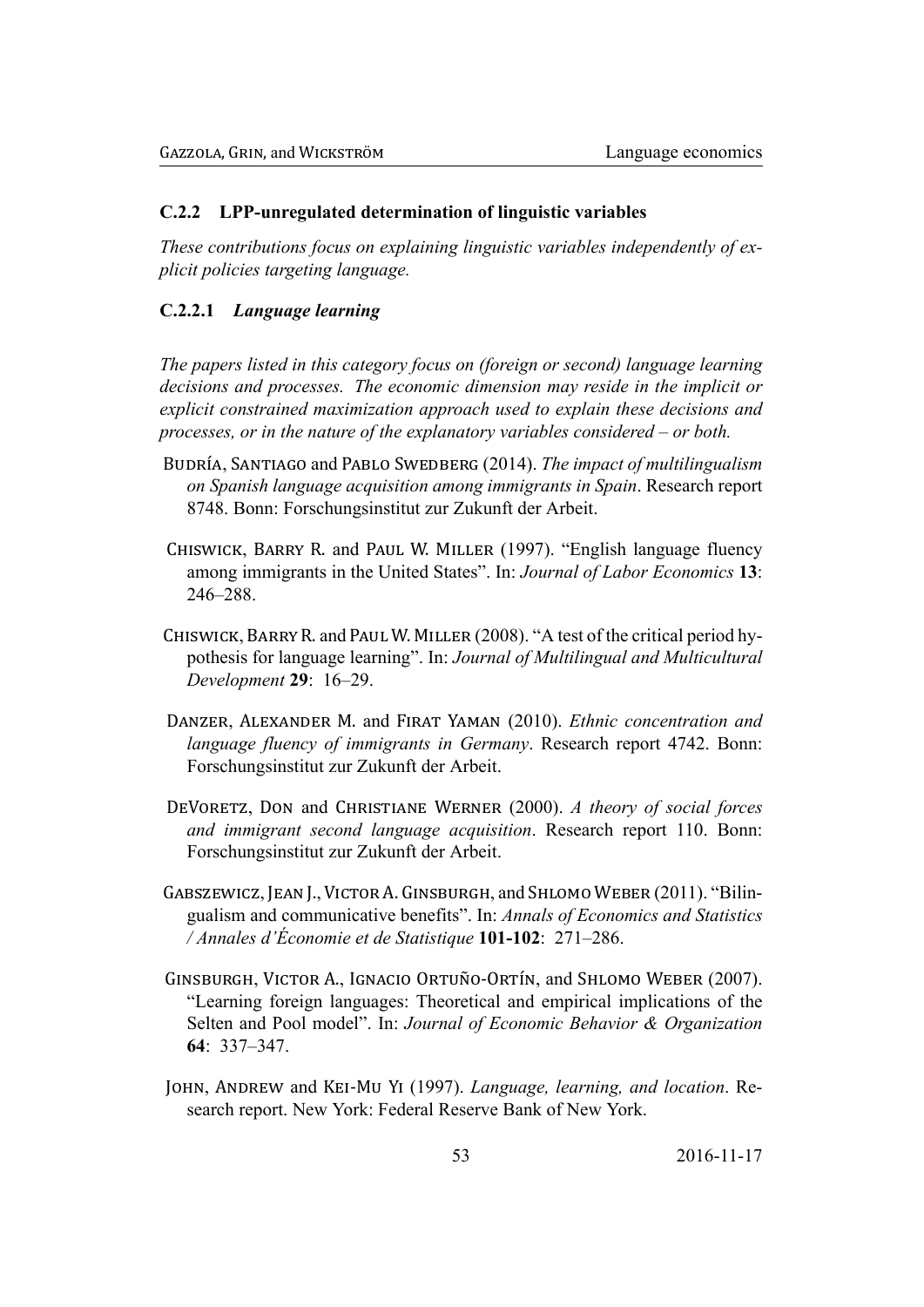- LAZEAR, EDWARD P. (1999). "Culture and language". In: *Journal of Political* Economy 107: S95-S126.
- ORTEGA, JAVIER and GREGORY VERDUGO (2015). "Assimilation in multilingual cities". In: Journal of Population Economics 28: 785-815.
- SELTEN, REINHARD and JONATHAN POOL (1991). "The distribution of foreign language skills as a game equilibrium". In: Game equilibrium models IV. Edited by REINHARD SELTEN. Berlin: Springer: 64–84.
- SELTEN, REINHARD and JONATHAN POOL (1995). Enkonduko en la teorion de lingvaj ludoj: Ĉu mi lernu esperanton? Berlin: Akademia Libroservo. [Reprinted] as: REINHARD SELTEN and JONATHAN POOL. "Cu mi lernu esperanton? Enkonduko en la teorion de lingvaj ludoj". In: La kostoj de la eŭropa lingva (ne-) komunikado. Edited by REINHARD SELTEN. Roma: "Esperanto" Radikala Asocio, 1997: 113-144.].
- SWAAN, ABRAM DE (2001). Words of the world. The global language system. Cambridge: Polity Press.

### C.2.2.2 Language use

The type of approach found in the papers that belong to this category is very similar to what is found in  $C.2.2.1$ , except that the dependent variable is language use, rather than language learning; some also provide more descriptive accounts of the patterns of language use that emerge in work contexts.

- ALARCÓN, AMADO (2007). "Informacionalisme, globalització i trilingüisme. Una anàlisi de l'estadística sobre usos lingüístics a petites i mitjanes empreses de Catalunya". In: Noves SL. Revista de Sociolingüística. Online. [See also: AMADO ALARCÓN, 2007. "Informationalism, globalisation and trilingualism. An analysis of the statistics of linguistic practices in small and medium companies in Catalonia". In: Noves SL. Revista de Sociolingüística. Online.].
- ANDRES, MARKUS, KATI KORN, FRANZ BARJAK, ALEXANDRA GLAS, ANTJE LEUKENS, and RUEDI NIEDERER (2005). Fremdsprachen in Schweizer Betrieben. Eine Studie zur Verwendung von Fremdsprachen in der Schweizer Wirtschaft und deren Ansichten zu Sprachenpolitik und schulischer Fremdsprachenausbildung. Research report. Solothurn: Fachhochschule Solothurn Nordwestschweiz, Hochschule für Wirtschaft.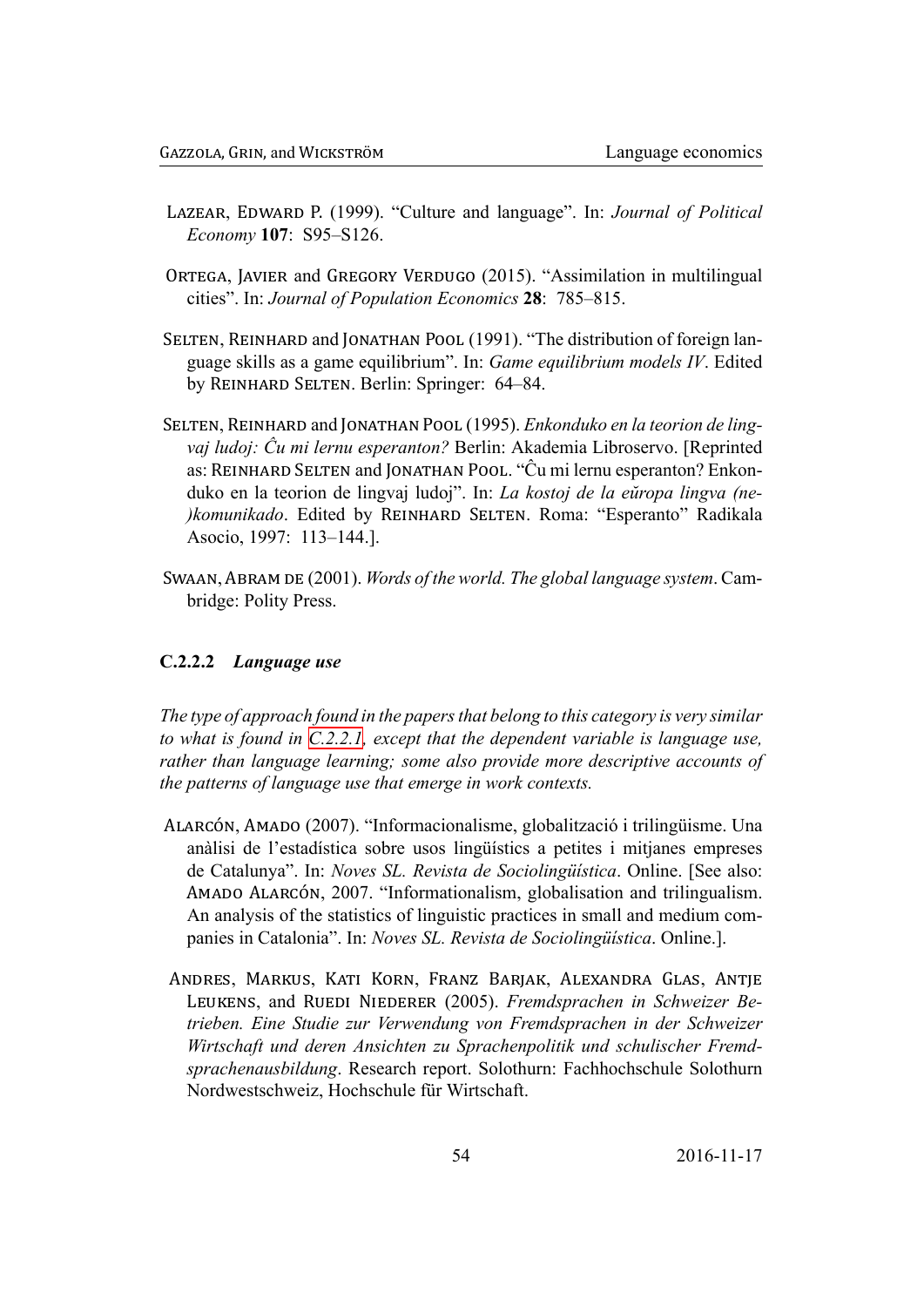- CHISWICK, BARRY R. and PAUL W. MILLER (1994). "Language choice among immigrants in a multi-lingual destination". In: Journal of Population Economics 7: 119–131. [Reprint in: BARRY R. CHISWICK and PAUL W. MILLER, editors.] The economics of language: International analyses. New York: Routledge, 2007.].
- CLINGINGSMITH, DAVID (2014). "Industrialization and bilingualism in India". In: Journal of Human Resources 49: 73-109.
- CREMER, ROLF D. and MARY J. WILLES (1994). "Overcoming language barriers to international trade: A text-based study of the language of deals". In: Journal of Asian Pacific Communication 5: 147-161.
- DALMAZZONE, SILVANA (1999). "Economics of language: A network externalities approach". In: *Exploring the economics of language*. Edited by ALBERT BRETON. New Canadian perspectives. Ottawa: Canadian Heritage: 63–87.
- GAZZOLA, MICHELE (2010). "La valutazione della ricerca e l'internazionalizzazione dell'università: quali effetti sulla diversità linguistica?" In: Plurilinguismo. Contatti di lingue e culture 15: 43-58.
- GINSBURGH, VICTOR A. and JUAN PRIETO-RODRIGUEZ (2013). "Is there a gender bias in the use of foreign languages in Europe?" In: Kyklos 66: 552–566.
- GRIN, FRANÇOIS (1990). "The economic approach to minority languages". In: Journal of Multilingual and Multicultural Development 11: 153-173.
- GRIN, FRANCOIS (2001). "The bilingual advertising decision". In: Developing minority languages. Edited by PETER WYNN THOMAS and JAYNE MATHIAS. Cardiff: Gomer Press: 174-197.
- GÜTH, WERNER, MARTIN STROBEL, and BENGT-ARNE WICKSTRÖM (1997). "Equilibrium selection in linguistic games: Kial ni (ne) parolas esperanton?" In: Understanding strategic interaction: Essays in honor of Reinhard Selten. Edited by WULF ALBERS, WERNER GÜTH, PETER HAMMERSTEIN, BENNY MOLDOVANU, and ERIC VAN DAMME. Berlin: Springer: 257–269.
- HOCEVAR, TOUSSAINT (1975). "Equilibria on linguistic minority markets". In: Kyklos 28: 337–357.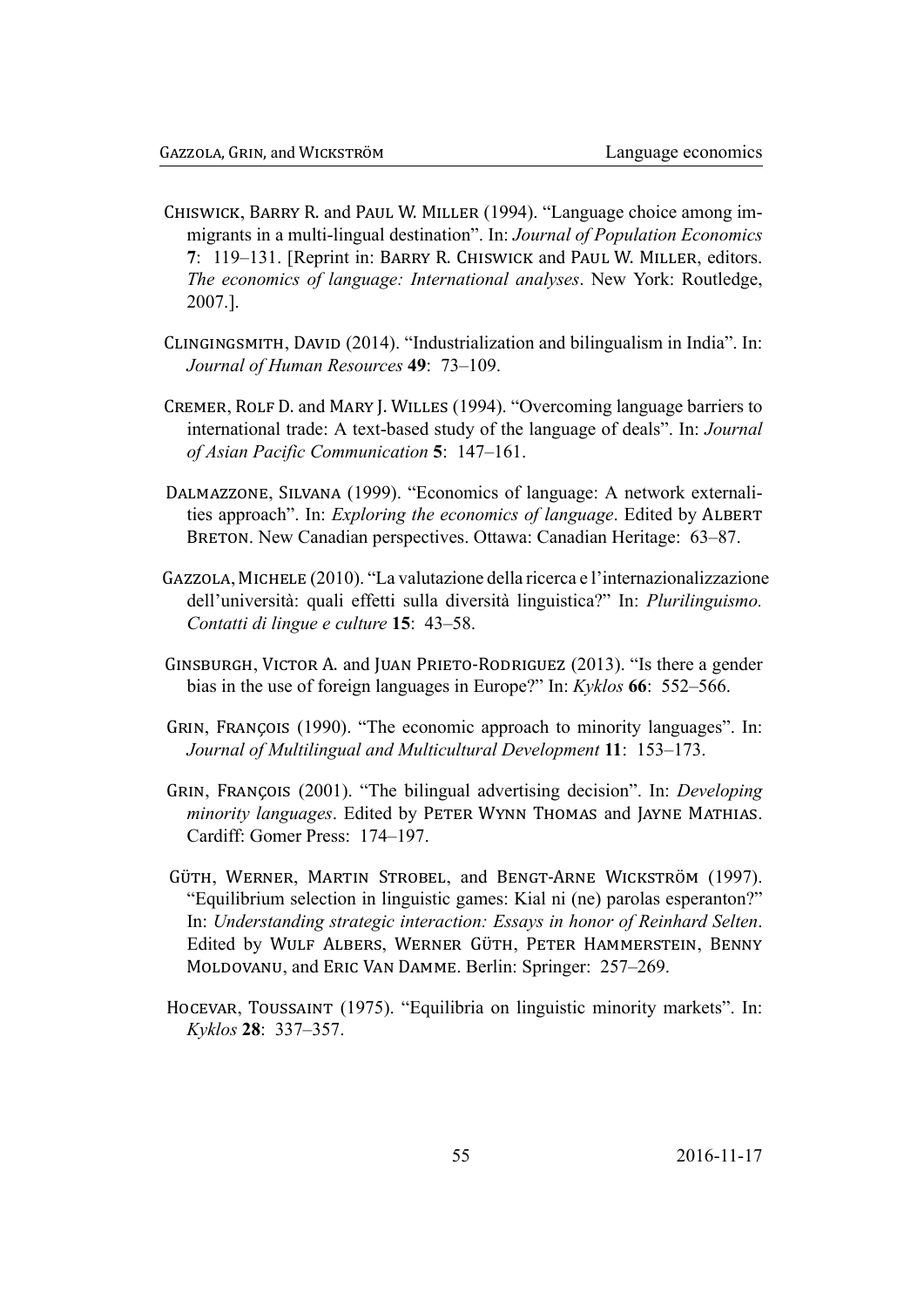- HOCEVAR, TOUSSAINT (1983). "Les aspects économiques de la dynamique fonctionnelle des langues". In: Language Problems & Language Planning 7: 135-147
- KAMWANGAMALU, NKONKO M. (2010). "Vernacularization, globalization, and language economics in non-English-speaking countries in Africa". In: Language Problems and Language Planning 34: 1-23.
- KRALISCH, ANETT (2003). Business-language-Strategien im Internet. Volume 1. Mosaicum scientiae. Regensburg: Christine Lindner - Haus des Buches.
- LAITIN, DAVID D. (1993). "The game theory of language regimes". In: *Interna*tional Political Science Review 14: 227-239.
- LAMBERT, RICHARD D. (1990). "Foreign language use among international business graduates". In: Annals of the American Academy of Political and Social Science 511: 47-59.
- LAUR, ELKE (2004). "Parle-t-on 'international' dans les grandes entreprises au Québec? Quelques repères organisationnels sur l'emploi du français". In: Les pratiques linguistiques dans les entreprises à vocation internationale. Québec: Secrétariat à la politique linguistique, Ministère de la culture et des communications:  $67-83$ .
- LEBLANC, MICHEL (1992). Estimation économétrique de la langue de travail des travailleurs francophones bilingues du Québec. Master's thesis. Montréal: Départment d'Économie, Université de Montréal.
- MACLEOD, MARSAILI (2009). "Gaelic language skills in the workplace". In: Language and economic development: Northern Ireland, the Republic of Ireland, and Scotland. Edited by J. KIRK and D. Ó BAOILL. Belfast: Cló Ollscoil na Banríona (Queen's University Press): 134–152.
- MATEO AIERZA, MIREN (2004). "L'usage du basque dans les grandes entreprises de la communauté autonome basque". In: Les pratiques linguistiques dans les entreprises à vocation internationale. Québec: Secrétariat à la politique linguistique, Ministère de la culture et des communications: 55–66.
- MCGROARTY, MARY E. (1990). "Bilingualism in the workplace". In: Annals of the American Academy of Political and Social Science 511: 159-179.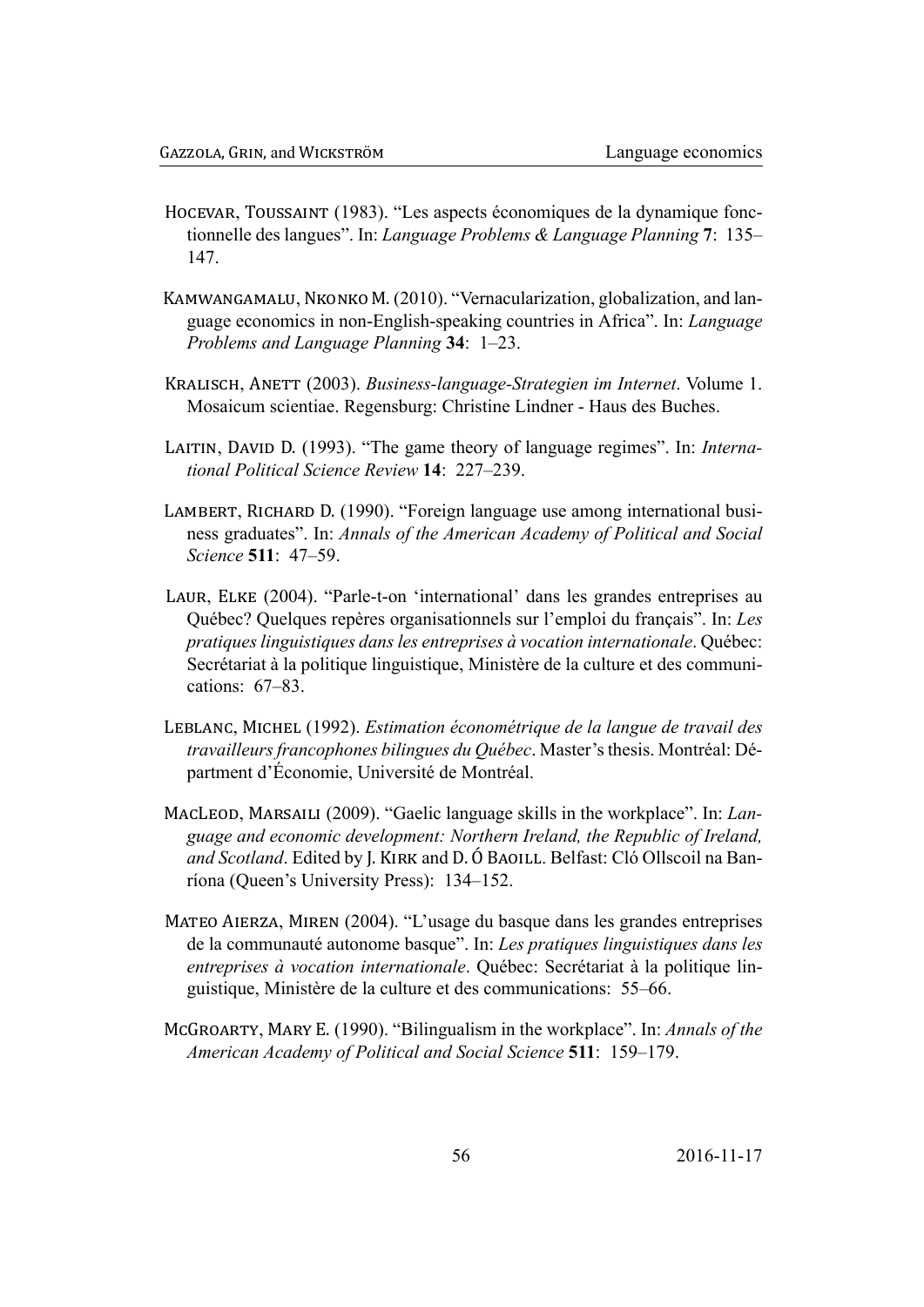- NUNBERG, GEOFFREY (1998). Languages in the wired world. Research report. Paris: The politics of language and the building of modern nations. Institut d'Etudes Politiques.
- NUNBERG, GEOFFREY (2000). "Will the internet always speak English?" In: The American Prospect 11: 40–43. [Reprint in: DONALD M. LAMBERTON, editor.] *The economics of language.* Cheltenham: Edward Elgar, 2002.].
- ONOFRI, LAURA, PAULO NUNES, JASONE CENOZ, and DURK GORTER (2013). "Linguistic diversity and preferences: Econometric evidence from European cities". In: Journal of Economics and Econometrics 56: 39–60.
- RAMALLO, FERNANDO and GABRIEL REI DOVAL, editors (1996). Vender en Galego. Comunicación, empresa e lingua en Galicia. Santiago de Compostela: Consello da Cultura Galega.
- TUOMINEN, ANNE (1999). "Who decides the home language? A look at multilingual families". In: *International Journal of the Sociology of Language* 140:  $59 - 76$
- URIARTE AYO, JOSÉ RAMÓN (2016). "A game-theoretic analysis of minority language use in multilingual societies". In: The Palgrave handbook of economics and language. Edited by VICTOR A. GINSBURGH and SHLOMO WEBER. Houndmills: Palgrave Macmillan. Chapter 23: 689-711.
- URIARTE AYO, JOSÉ RAMÓN and STEFAN SPERLICH (2016). "Economic theory and minority language". In: The economics of language policy. Edited by MICHELE GAZZOLA and BENGT-ARNE WICKSTRÖM. Cambridge: MIT Press. Chapter 6.
- VAILLANCOURT, FRANÇOIS (1985). "Le choix de la langue de consommation". In: Economie et langue. Edited by FRANÇOIS VAILLANCOURT. Québec: Conseil de la langue française: 209-220.
- VAILLANCOURT, FRANÇOIS and JOSÉE CARPENTIER (1989). Le contrôle de l'économie du Québec: la place des francophones en 1987 et son évolution depuis 1961. Montréal: Office de la langue française.
- <span id="page-57-0"></span>VAILLANCOURT, FRANÇOIS, ROBERT CHAMPAGNE, and LOUISE LEFEBVRE (1994). "L'usage du français au travail par les francophones du Québec: Une analyse économique". In: Langues et sociétés en contact. Edited by P. MARTEL and J. MAURAIS. Tübingen: Niemeyer: 483–493.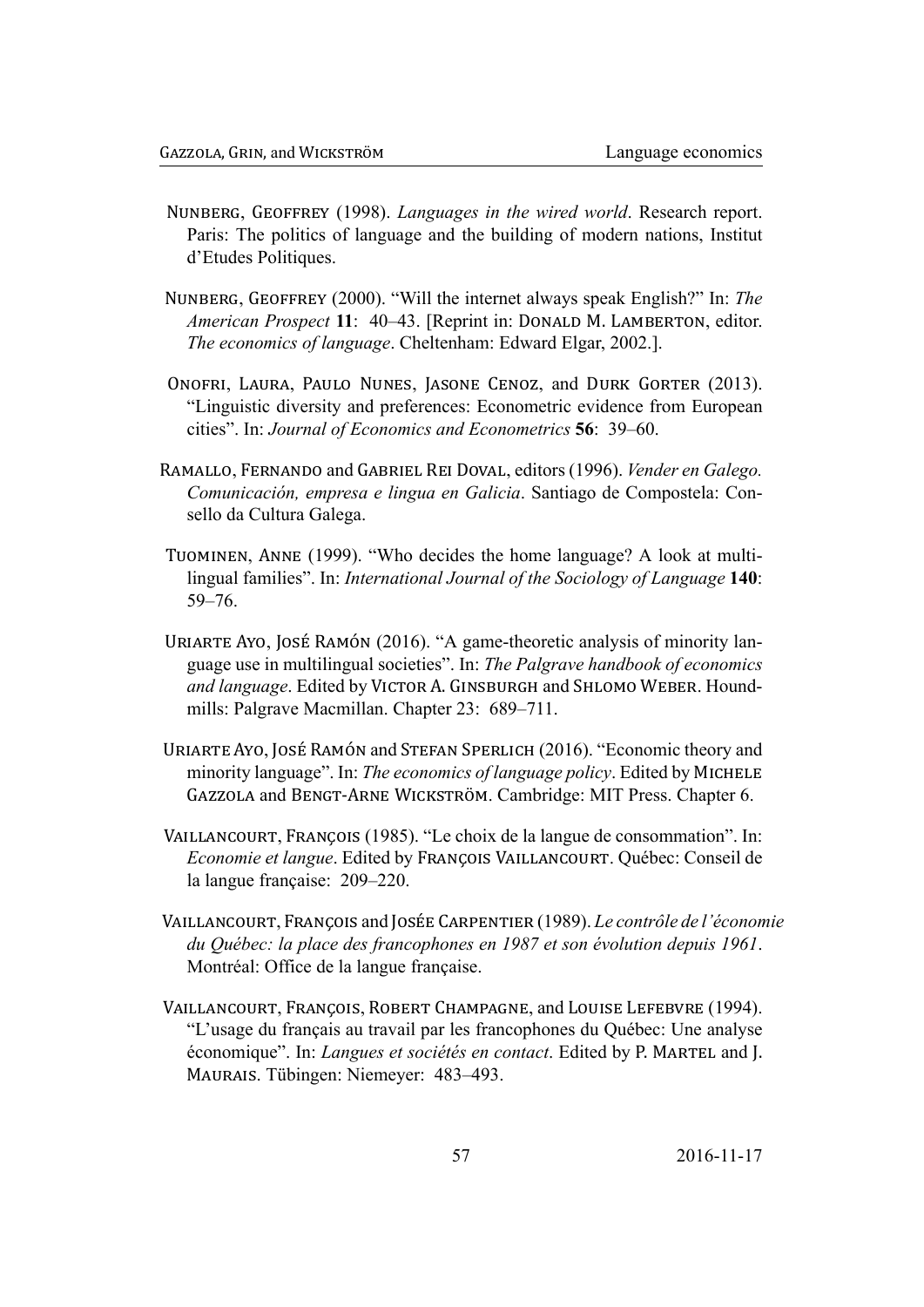### C.2.2.3 Language dynamics

As in the two preceding categories (C.2.2.1 and C.2.2.2), the contributions listed here use economic reasoning and/or economic variables in their explanation of a linguistic process  $-$  in this case, the dynamics of language decline and language spread over time.

- ABRAMS, DANIEL M. and STEVEN H. STROGATZ (2003). "Modelling the dynamics of language death". In: Nature 424: 900.
- BAGGS, IVAN and HERBERT I. FREEDMAN (1993). "Can the speakers of a dominated language survive as unilinguals? A mathematical model of bilingualism". In: Mathematical and computer modelling 18: 9–18.
- CARR, JACK (1985). "Le bilinguisme au Canada: l'usage consacre-t-il l'anglais monopole naturel?" In: *Economie et langue*. Edited by FRANÇOIS VAILLAN-COURT. Québec: Conseil de la langue française: 27–37.
- CASTELLÓ, XAVIER, VÍCTOR M. EGUÍLUZ, MAXI SAN MIGUEL, LUCÍA LOUREIRO-PORTO, RIITTA TOIVONEN, J. SARAMÄKI, and K. KASKI (2008). "Modelling language competition: Bilingualism and complex social networks". In: The evolution of language; Proceedings of the 7th international conference (EVOLANG7). Edited by ANDREW D. M. SMITH, KENNY SMITH, and RAMON FERRER I CANсно. Singapur: World Scientific: 59–66.
- CASTELLÓ, XAVIER, VÍCTOR EGUÍLUZ, and MAXI SAN MIGUEL (2006). "Ordering dynamics with two non-excluding options: Bilingualism in language competition". In: New Journal of Physics 8: 308.
- CASTELLÓ, XAVIER, LUCÍA LOUREIRO-PORTO, VÍCTOR M. EGUÍLUZ, and MAXI SAN MIGUEL (2007). "The fate of bilingualism in a model of language competition". In: Advancing social simulation: The first world conference. Edited by SHINGO TAKAHASHI, DAVID SALLACH, and JULIETTE ROUCHIER. Tokyo: Springer-Verlag: 83–94.
- CHURCH, JEFFREY and IAN KING (1993). "Bilingualism and network externalities". In: Canadian Journal of Economics / Revue canadienne d'économique  $26: 337 - 345.$
- CLINGINGSMITH, DAVID (2015). "Are the world's languages consolidating? The dynamics and distribution of language populations". In: The Economic Journal 125: fothcoming.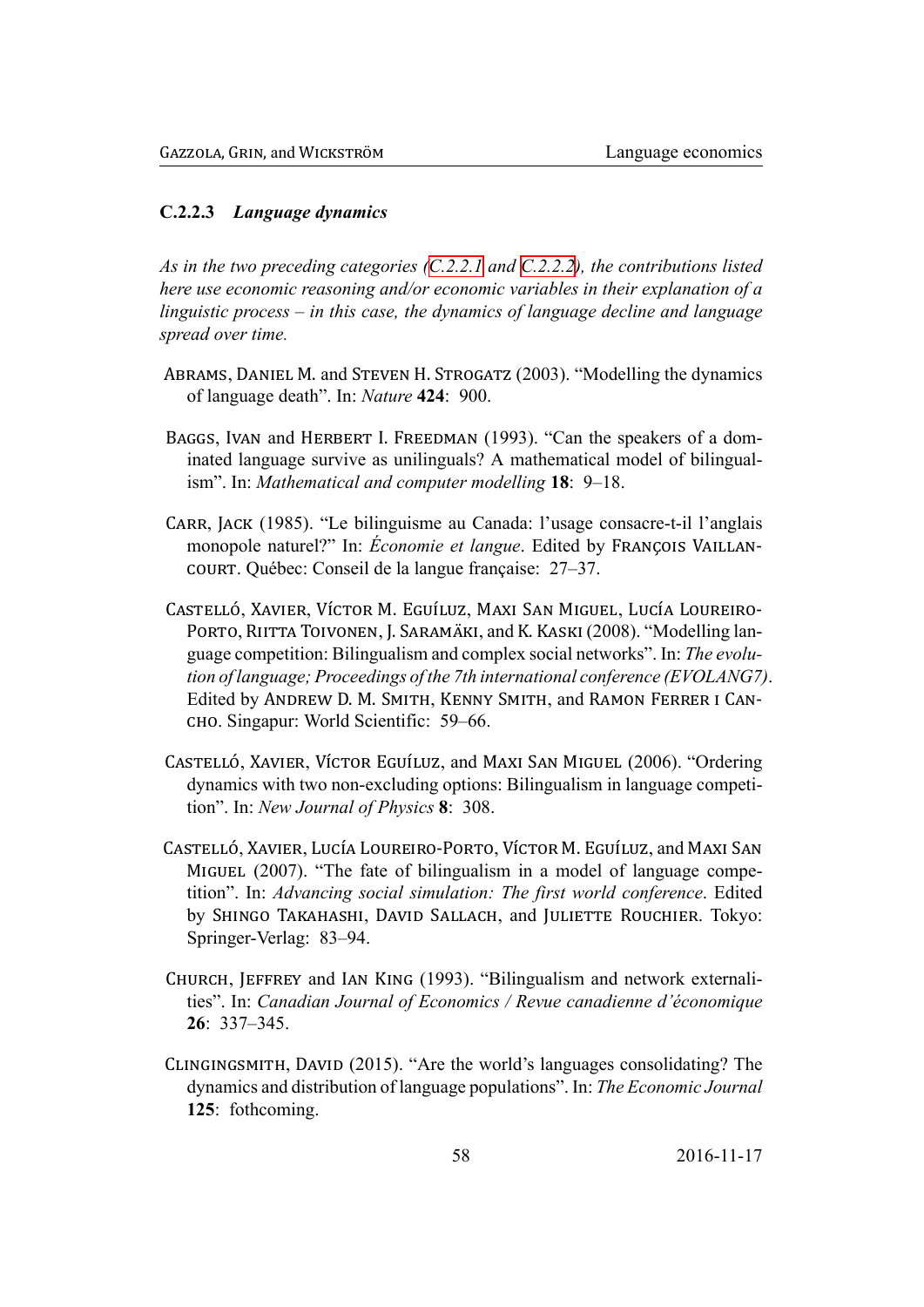- FERNANDO, CHRISANTHA, RIITTA-LIISA VALIJÄRVI, and RICHARD A. GOLDSTEIN (2010). "A model of the mechanisms of language extinction and revitalization strategies to save endangered languages". In: *Human Biology* 82: 47–75.
- GAZZOLA, MICHELE (2012). "The linguistic implications of academic performance indicators: General trends and case study". In: International Journal of the Sociology of Language 216: 131-156.
- GONG, TAO, LAN SHUAI, and MENGHAN ZHANG (2014). "Modelling language evolution: Examples and predictions". In: Physics of Life Reviews 11: 280–302.
- GOYAL, SANJEEV and MAARTEN C. W. JANSSEN (1997). "Non-exclusive conventions and social coordination". In: Journal of Economic Theory 77: 34-57.
- GRIN, FRANÇOIS (1992). "Towards a threshold theory of minority language survival". In: Kyklos 45: 69–97. [Reprint in: DONALD M. LAMBERTON, editor. *The economics of language.* Cheltenham: Edward Elgar, 2002.].
- GRIN, FRANÇOIS (1993). "The relevance of thresholds in language shift and reverse language shift: A theoretical examination". In: *Journal of Multilingual* and Multicultural Development 14: 375-392.
- GRIN, FRANÇOIS (1999). "Market forces, language spread and linguistic diversity". In: Language: A right and a resource. Approaching linguistic human rights. Edited by MIKLÓS KONTRA, ROBERT PHILLIPSON, TOVE SKUTNABB-KANGAS, and TIBOR VÁRADY. Budapest: Central European University Press:  $169 - 186$
- HEINSALU, ELS, MARCO PATRIARCA, and JEAN LÉO LÉONARD (2014). "The role of bilinguals in language competition". In: Advances in Complex Systems 17: 1450003.
- IRIBERRI, NAGORE and JOSÉ RAMÓN URIARTE AYO (2012). "Minority language and the stability of bilingual equilibria". In: Rationality and Society 24: 442– 462
- IVANYNA, MAKSYM (2007). Multilingual societies, benevolent governments and dying languages. Research report. Regensburg: Universität Regensburg.
- JOHN, ANDREW (2011). Linguistic diversity in the very long run. Research report. Melbourne: Melbourne Business School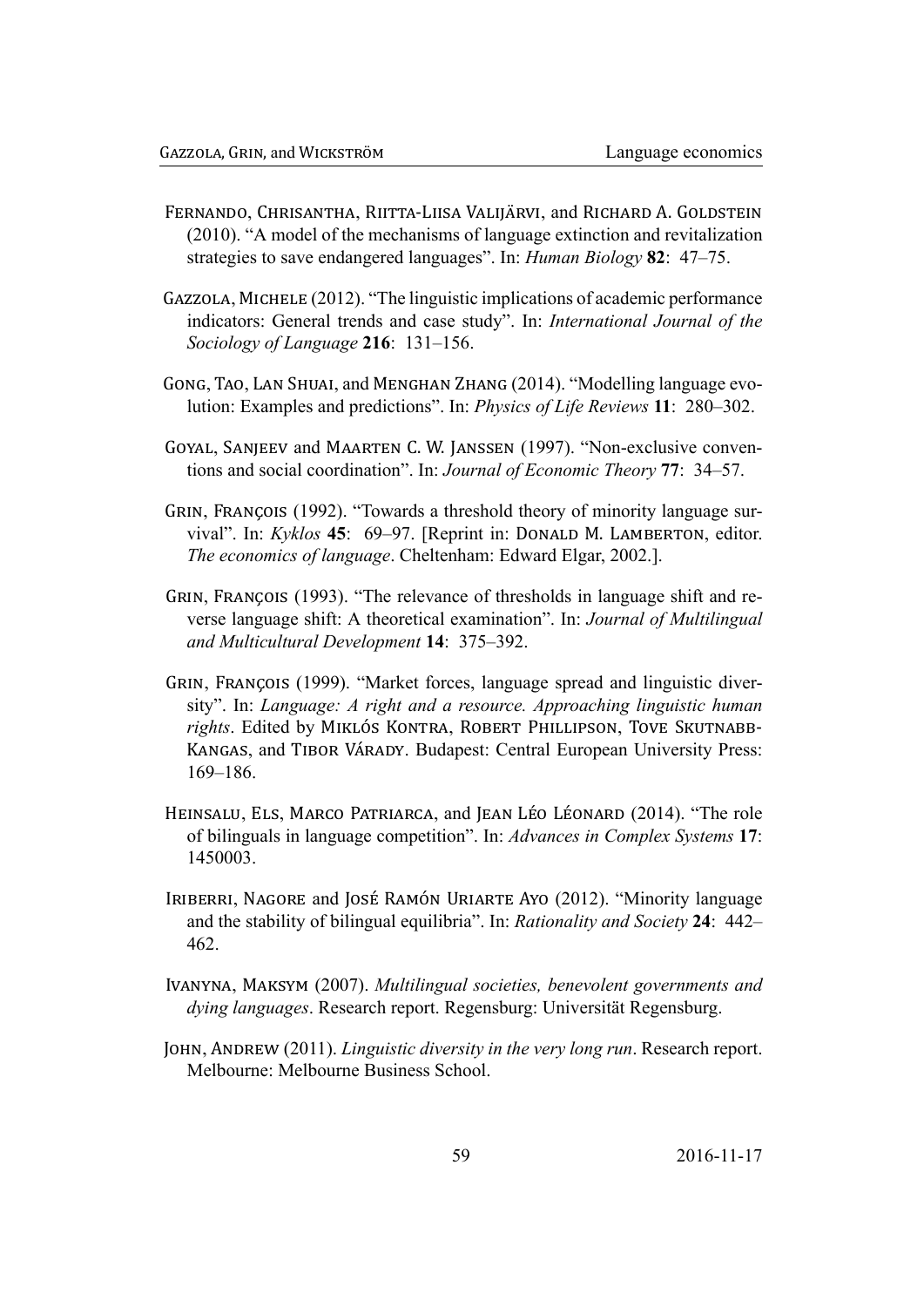- JOHN, ANDREW (2016). "Dynamic models of language evolution: The economic perspective". In: The Palgrave handbook of economics and language. Edited by VICTOR A. GINSBURGH and SHLOMO WEBER. Houndmills: Palgrave Macmillan. Chapter 3: 101-120.
- JOHN, ANDREW and KEI-MU YI (2001). Language and location. Research report. New York.
- KANDLER, ANNE and JAMES STEELE (2008). "Ecological models of language competition". In: *Biological Theory* 3: 164–173.
- KANDLER, ANNE, ROMAN UNGER, and JAMES STEELE (2010). "Language shift, bilingualism and the future of Britain's Celtic languages". In: *Philosophical* Transactions of the Royal Society B: Biological Sciences 365: 3855-3864.
- KENNEDY, PETER and IAN KING (2005). Dynamic language policy. Research report. Dunedin: Department of Economics, University of Otago.
- MICHALOPOULOS, STELIOS (2012). "The origins of ethnolinguistic diversity". In: American Economic Review 102: 1508–1539.
- MINETT, JAMES W. and WILLIAM S.-Y. WANG (2008). "Modelling endangered languages: The effects of bilingualism and social structure". In: Lingua 118: 19– 45.
- MIRA, JOAN and ÁNGEL PAREDES (2005). "Interlinguistic similarity and language death dynamics". In: *Europhysics Letters* 69: 1031-1034.
- NETTLE, DANIEL (1998). "Explaining global patterns of language diversity". In: Journal of Anthropological Archaeology 17: 354-374.
- OLIVIER, JACQUES, MATHIAS THOENIG, and THIERRY VERDIER (2008). "Globalization and the dynamics of cultural identity". In: Journal of International Economics 76: 356-370.
- PATRIARCA, MARCO, XAVIER CASTELLÓ, JOSÉ RAMÓN URIARTE, VÍCTOR M. EGUÍLUZ, and MAXI SAN MIGUEL (2012). "Modeling two-language competition dynamics". In: Advances in Complex Systems 15.
- PATRIARCA, MARCO and ELS HEINSALU (2009). "Influence of geography on language competition". In: *Physica A: Statistical Mechanics and its Applications*  $388: 174 - 186$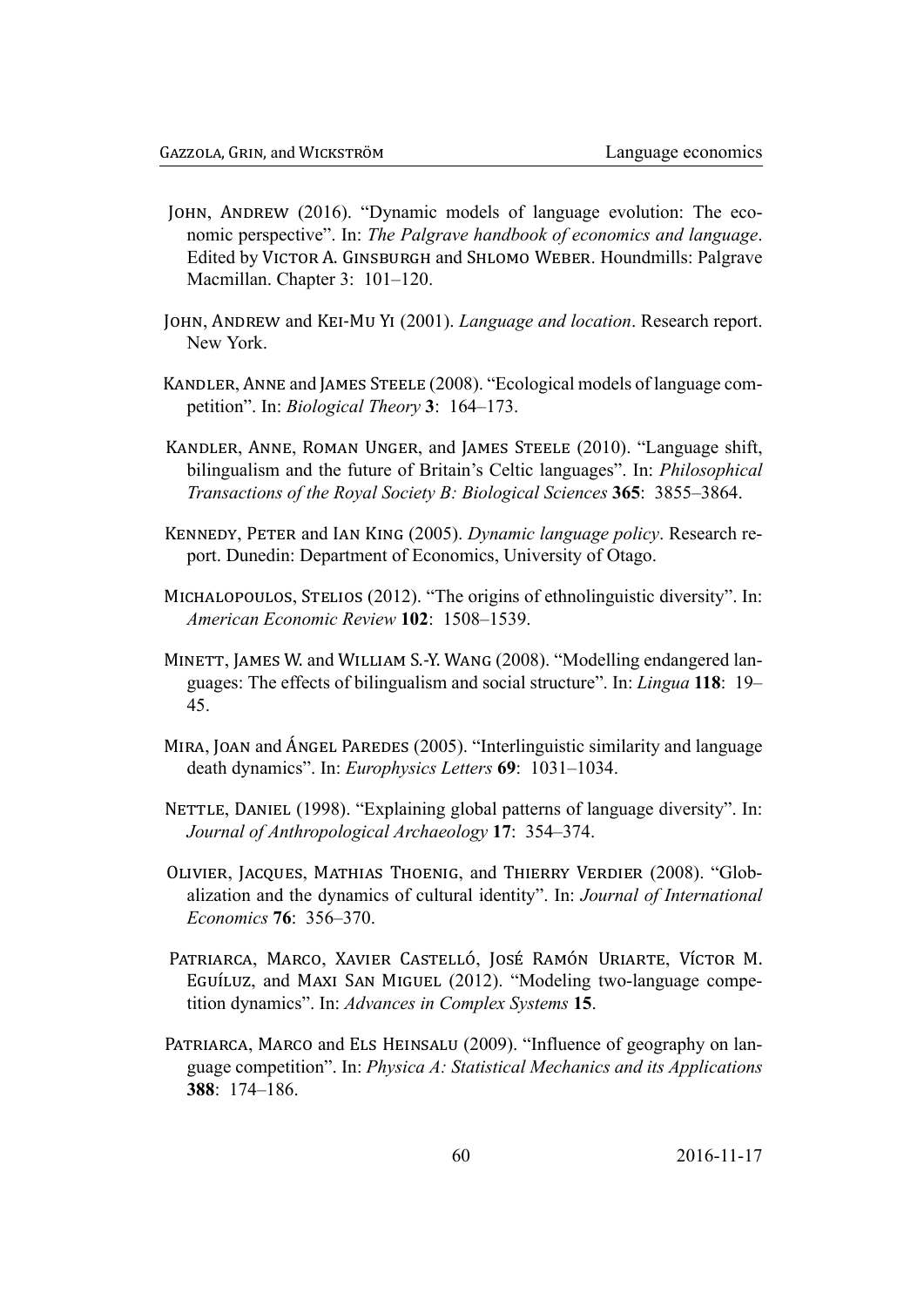- PATRIARCA, MARKO and TEEMU LEPPÄNEN (2004). "Modeling language competition". In: *Physica A* 338: 296–299.
- PINASCO, JUAN PABLO and LILIANA ROMANELLI (2006). "Coexistance of languages is possible". In: *Physica A: Statistical Mechanics and its Applications* 361:  $355 - 360$ .
- POOL, JONATHAN (1991). "The world language problem". In: Rationality and Society 3: 78-105.
- REKSULAK, MICHAEL, WILLIAM F. SHUGHART II, and ROBERT D. TOLLISON (2004). "Economics and English: Language growth in economic perspective". In: Southern Economic Journal 71: 232–259.
- SCHULZE, CHRISTIAN, DIETRICH STAUFFER, and SØREN WICHMANN (2008). "Birth, survival and death of languages by Monte Carlo simulation: Reivew article". In: Communcations in Computational Physics 3: 271–294.
- STAUFFER, DIETRICH, XAVIER CASTELLÓ, VÍCTOR M. EGUÍLUZ, and MAXI SAN MIGUEL (2007). "Microscopic Abrams-Strogatz model of language competition". In: Physica A: Statistical Mechanics and its Applications 374: 835–842.
- STAUFFER, DIETRICH and CHRISTIAN SCHULZE (2005). "Microscopic and macroscopic simulation of competition between languages". In: Physics of Life Reviews  $2 \cdot 89 - 116$
- TEMPLIN, TORSTEN, ANDREA SEIDL, BENGT-ARNE WICKSTRÖM, and GUSTAV FE-ICHTINGER  $(2016)$ . "Optimal language policy for the preservation of a minority language". In: Mathematical Social Sciences 81: 8-21.
- WANG, WILLIAM S.-Y. and JAMES W. MINETT (2005). "The invasion of language: Emergence, change and death". In: Trends in Ecology and Evolution 20: 263– 269.
- WICHMANN, SØREN (2008). "The emerging field of language dynamics". In: Language and linguistics compass 2: 442-455.
- WICKSTRÖM, BENGT-ARNE (2005). "Can bilingualism be dynamically stable? A simple model of language choice". In: Rationality and Society 17: 81–115.
- WICKSTRÖM, BENGT-ARNE (2014). "Nachhaltiges Überleben von Minderheitensprachen: eine Übersicht einiger Modelle". In: Dogma und Evolution: Beiträge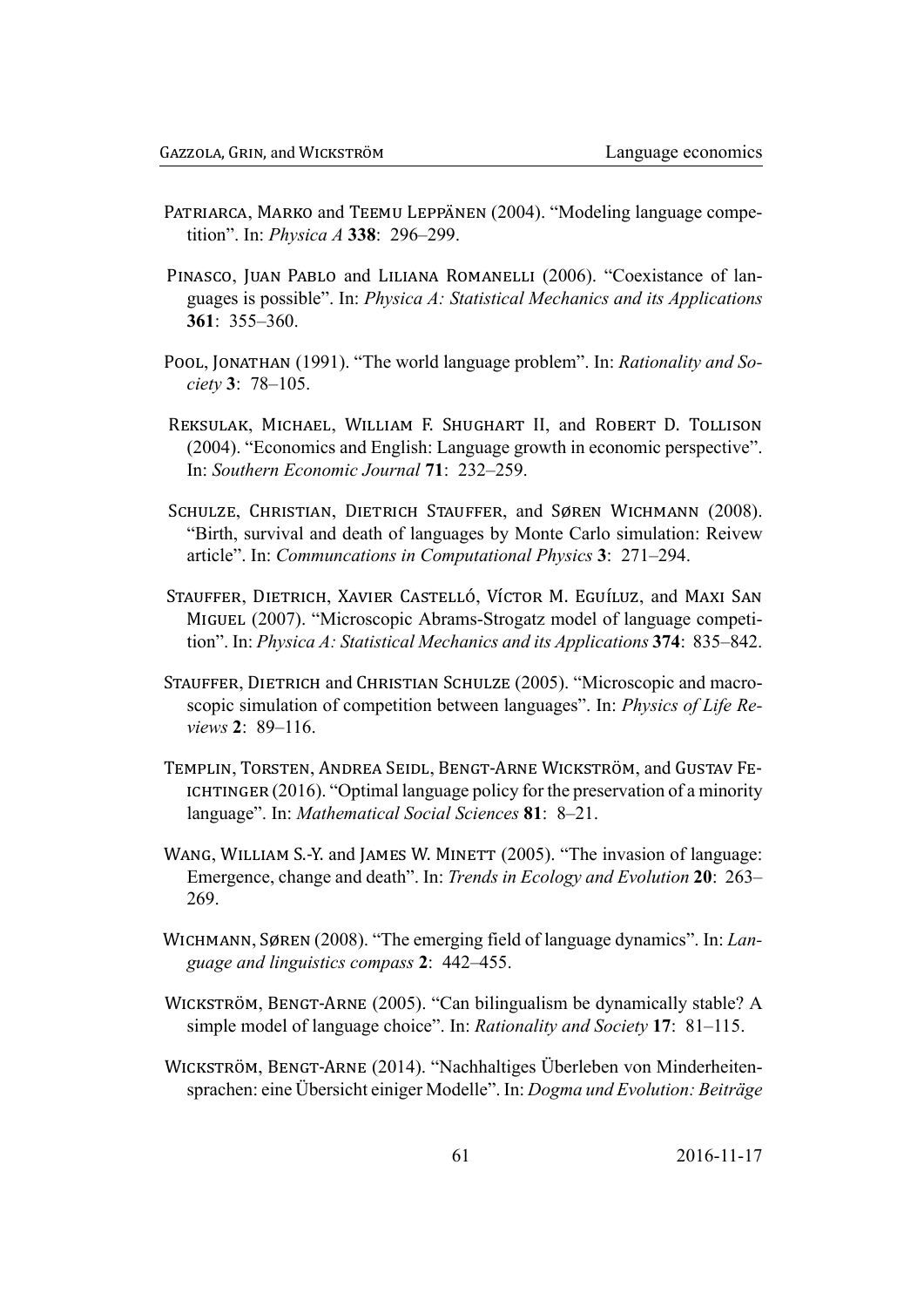zum 60. Geburtstag von Dietmar Meyer. Edited by JÖRG DÖTSCH. Marburg: Metropolis-Verlag: 101-126.

ZHANG, MENGHAN and TAO GONG (2013). "Principles of parametric estimation in modeling language competition". In: Proceedings of the National Academy of Sciences 110: 9698-9703.

### <span id="page-62-0"></span>**C.2.2.4** Economics of translation

There are surprisingly few papers about the economics of translation. The contributions listed here assess the economic importance of the "language sector", of which translation is a key component, and explore the role of different variables in the determination of supply, demand, and equilibrium on the market for translations.

- CHAN, ANDY LUNG JAN (2008). Information economics, the translation profession and translator certification. PhD thesis. Tarragona: Universitat Rovira i Virgili.
- GINSBURGH, VICTOR A., SHLOMO WEBER, and SHEILA WEYERS (2007). "Economics of literary translation: A simple theory and evidence". In: Poetics 39:  $228 - 246$ .
- HEILBRON, JOHAN and GISÈLE SAPIRO (2016). "Translation: Economic and sociological perspectives". In: The Palgrave handbook of economics and language. Edited by VICTOR A. GINSBURGH and SHLOMO WEBER. Houndmills: Palgrave Macmillan. Chapter 13: 373-402.
- HIORTH-ANDERSEN, CHRISTIAN (2001). "A model of translations". In: Journal of Cultural Economics 25: 203-217.
- LANGUAGE TECHNOLOGY CENTRE LTD (2009). Study on the size of the language industry - Study report to the Directorate General for Translation of the European Commission. Brussels: European Commission.
- Mélastriz, Jacours (2007). "The impact of English dominance on literature and welfare". In: Journal of Economic Behavior & Organization 64: 193-215.
- PYM, ANTHONY (1995). "Translation as a transaction cost". In: Meta: Translators' Journal 40: 594–605.